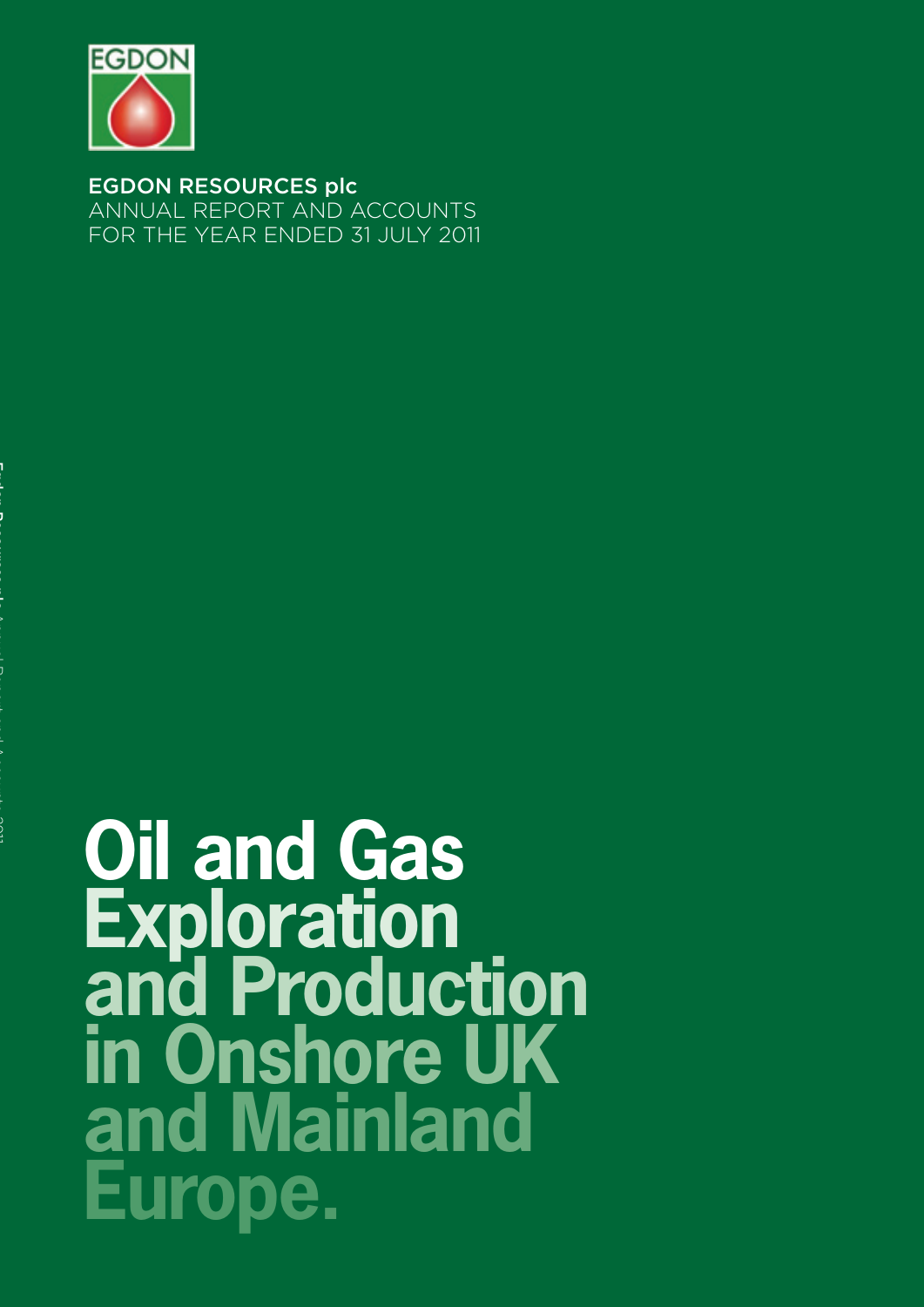# Welcome to Egdon Resources plc

# Egdon Resources plc an independent onshore focused oil and gas exploration and production business

- An established oil and gas exploration and production company focused on onshore UK and mainland Europe
- A growing business with licences in proven oil and gas producing basins in the UK and France
- A balanced portfolio of production, development, appraisal and exploration projects positioning the Company for future growth
- A proven operator with an experienced and respected management team
- A strong focus on safety, environmental and social responsibility in all aspects of operations

# Egdon's Strategy

The aim of the Group is to create shareholder value by building a profitable and material full cycle exploration, production and energy business with a focus on onshore operations

The Company will look to increase shareholder value by:

- Growing near-term revenues through investment in production, development and appraisal projects
- A focus on fewer, higher impact exploration opportunities
- Broadening and strengthening the asset and opportunity base of the Group through licence applications, targeted acquisitions and innovative deal making
- Proactively managing the portfolio to maximise returns and manage risk
- Looking to extract shareholder value from emerging non-conventional hydrocarbon plays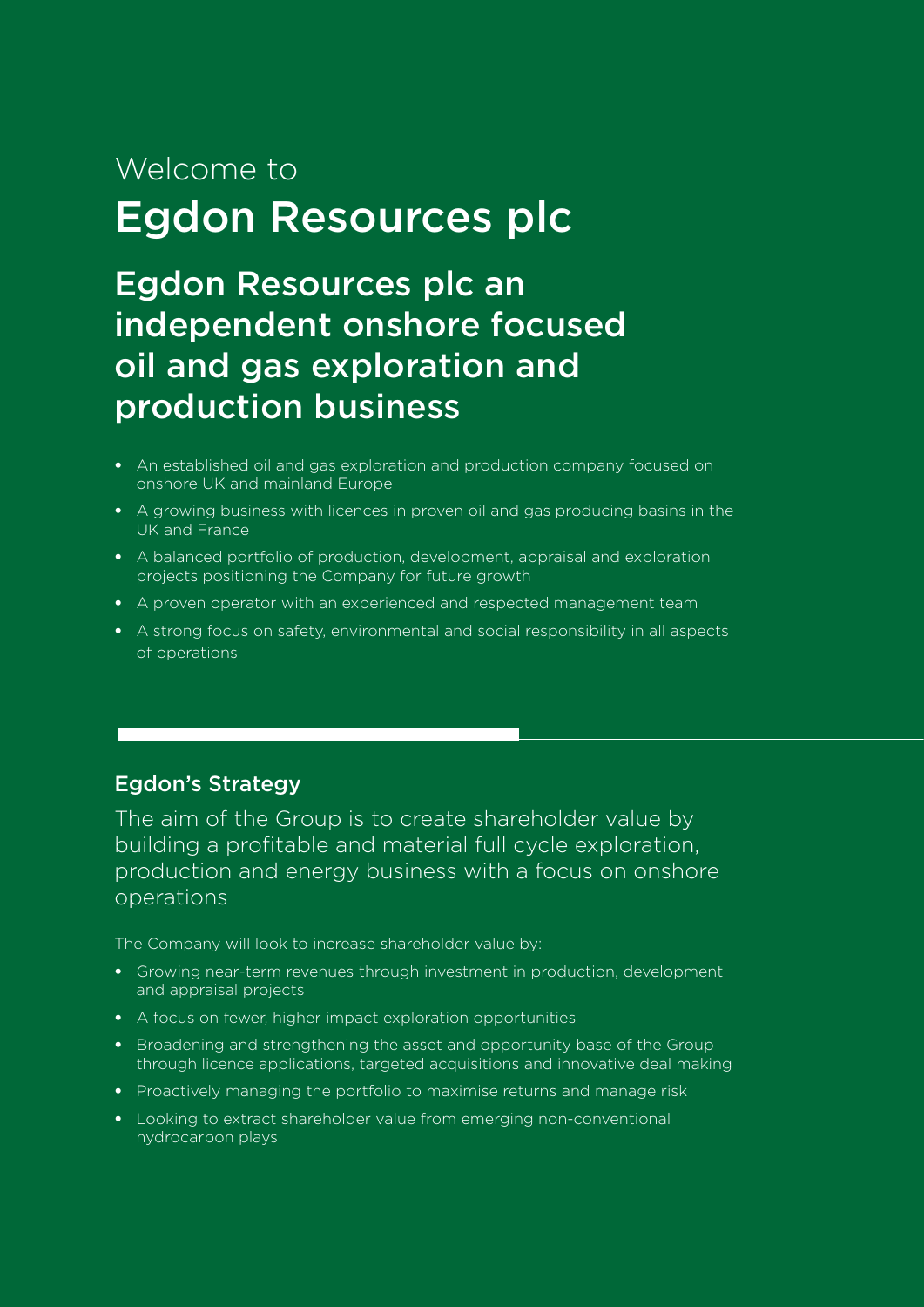# Operational Highlights

- Production up 73% to 46,919 barrels of oil equivalent (2010: 27,056 barrels of oil equivalent).
- Kirkleatham gas field brought on production in April 2011
- Oil discovery made at Markwells Wood-1 to be tested during November 2011
- Drilled successful sidetrack at Keddington oil field
- Portfolio of 29 licences in UK and France as at 31 July 2011 (2010: 34)

# Financial Highlights

- Profit for the year £4.08 million (31 July 2010: £0.24 million).
- Revenues during the period up 90% to £2.38 million (31 July 2010: £1.25 million)
- Exceptional profit on disposal of subsidiary company and assets of £4.3 million (31 July 2010: £0.4 million)
- Basic earnings per share of 3.12p (31 July 2010: 0.29p)
- Equity as at 31 July 2011 of £20.17 million (31 July 2010: £16.03 million)
- Net current assets as at 31 July 2011 of £3.28 million (31 July 2010: £1.49 million)

# Corporate Highlights

- Completed the acquisition of EnCore (E&P) Limited
- Farmed-out shale gas test well in PEDL139 and PEDL140
- Completed the sale of Egdon Resources (New Ventures) Ltd for cash consideration of £4.5 million
- Acquired PEDL180 and PEDL181 from Valhalla Oil and Gas Limited
- Sold a 10% interest in Avington oil field for cash consideration of £400,000

Oil and Gas revenues for period up 90%



Profit for period up 1600%

Total Licence holdings (31 July 2011)



#### **Business Review**

- **01** Highlights
- **02** Chairman's Review **04** Managing Director's
- Operational Review
- **07** UK Licences in Summary
- **10** French Licences in Summary **11** Oil and Gas Reserves and
- Resources Estimates
- **12** Financial Review

### **Governance**

- **16** Board of Directors
- **17** Corporate Governance Statement
- **19** Directors' Report
- 21 Statement of Directors' Responsibilities
- **22** Independent Auditor's Report

inancial Statements

证

### **Financial Statements**

- **23** Consolidated Statement of Comprehensive Income
- **24** Consolidated Statement of Financial Position
- **25** Company Statement of Financial Position
- **26** Consolidated Statement of Cash Flows
- **27** Company Statement of Cash Flows
- **28** Consolidated Statement of Changes in Equity
- **28** Company Statement of Changes in Equity
- **29** Notes Forming Part of the Financial Statements

## **AGM Information**

- **55** Letter from the Chairman with Notice of Annual General Meeting
- **57** Notice of Annual General Meeting
- **ibc** Licence Holdings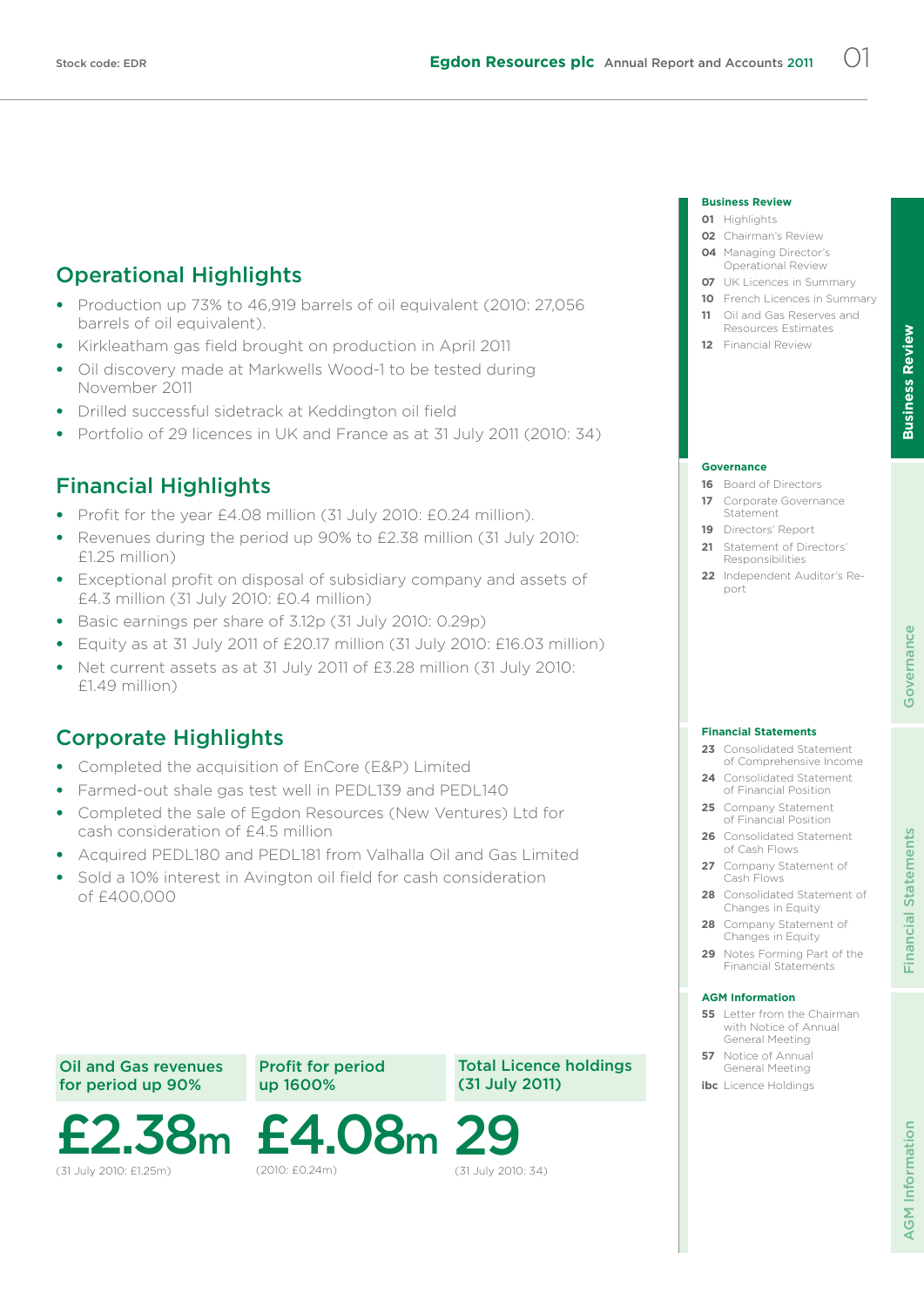Chairman's Review Philip Stephens

# Developing a full cycle exploration and production business.



# I am pleased to be able to report good progress during the year ended 31 July 2011.

Despite frustrations caused by delays in the start of production at the Kirkleatham and Ceres gas fields, year on year production has grown by 73%. Net production at the end of the period (July 2011) was 420 barrels of oil equivalent per day ("boepd") with Keddington, Avington and Kirkleatham on production. Subsequent to the year end, production has resumed at Ceres. However, with the expected reduced production at Keddington and Kirkleatham as detailed below we now expect average production of around 400 boepd during the current financial year.

### Financial

The Company recorded a profit after tax of £4.08 million for the period (2010: £0.24 million). This includes a profit on disposal of £4.3 million related to the sale of Egdon Resources (New Ventures) Ltd which held some of our French assets and exploration write-downs of £0.89 million. Revenue from oil and gas production during the year was up 90% to £2.38 million (2010: £1.25 million) on production of 46,919 barrels of oil equivalent ("boe") (2010: 27,056 boe). In line with last year the Directors do not currently recommend the payment of a dividend.

Further details of the financial results are given in the Financial Review on page 12 and Financial Statements and notes pages 23 to 54.

### Board Changes

Co-founder of Egdon, Andrew Hindle, stepped down from the Board during the year and I would like to record our gratitude for his significant contribution since 1997. I can also advise that John Rix has informed the Board that he intends to retire as a non-executive Director with effect from the forthcoming AGM and I would again like to record my appreciation for his contribution to the Company.

### Corporate Activity and Portfolio Management

In October 2010 we completed the sale of some of our French interests for £4.5 million in cash to eCORP Oil and Gas UK Limited ("eCORP") and in the same month we completed the acquisition of EnCore (E&P) Limited (now renamed Egdon (E&P) Limited) which holds two permits

in France for a cash consideration of £100,000. In July 2011 we agreed the sale of a combined 10% interest in PEDL070 which contains the Avington oil field, for a cash consideration of £400,000.

We have continued to rationalise and develop our licence holdings as part of our wider strategy. During the year we relinquished seven UK licences as they did not meet our technical and commercial thresholds or had come to the end of their current terms. During June 2011 we completed the acquisition and normalisation of interests in two East Midlands licences from Valhalla Oil and Gas UK Limited, assuming operatorship of one of them. We have also farmed-out interests in the Gainsborough Trough to eCORP and we expect a shale-gas exploration well to be drilled there during 2012.

As at 31 July 2011 Egdon holds interests in 29 licences in the UK and France and is awaiting the award of two further licences in the UK and one in France, including one containing a potentially significant near-shore gas discovery.

### Production

In spite of disruptions caused by the severe winter in December, production shutdowns due to drilling at Keddington and the delays in production at Kirkleatham and Ceres, we achieved a 73% increase in production volumes peaking in July 2011 at 420 boepd.

Keddington, which we originally purchased for just £250,000 continues to perform well. The field produces oil and significant quantities of associated gas from two wells, Keddington-3Z and Keddington-4, which was successfully drilled during April 2011. A decision has been made to constrain overall field production in the shortterm to around 125–135 barrels of oil per day ("bopd") (Net Egdon c. 100 bopd) to conserve the significant volumes of associated gas which is currently being flared until a longer term commercial solution can be found to enable electricity generation or gas export.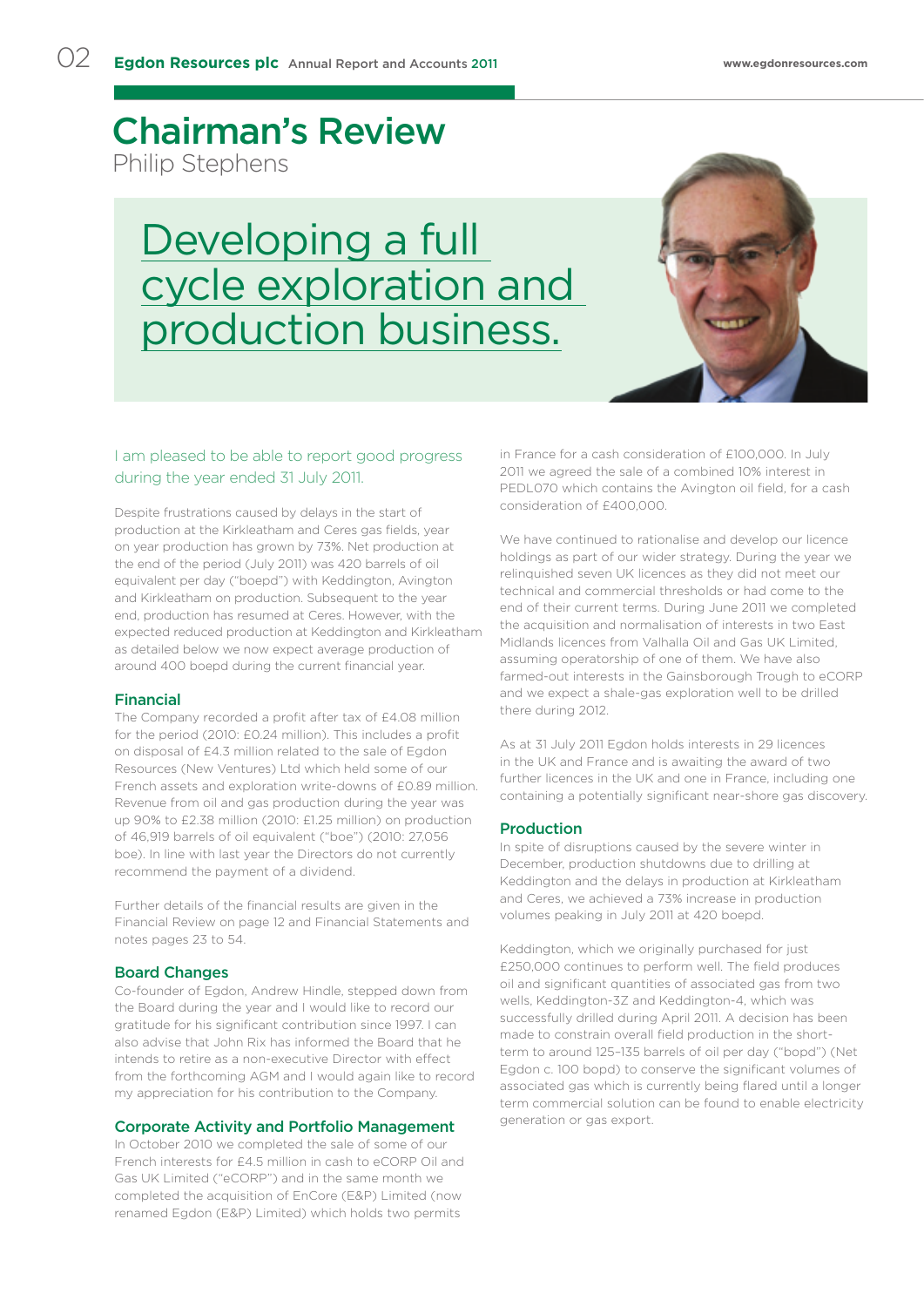Following a number of operational delays, the Kirkleatham gas field achieved first production on 19 April 2011. The well has produced gas at rates of up to 5 million cubic feet of gas per day ("mmcfg/d") but this has been gradually reduced to manage reservoir pressure, match power output from the Sembcorp owned gas turbine and maximise recovery. In recent months the well has started to produce some associated formation water. The well is currently shutin awaiting intervention to remove accumulated water from the tubing. On resumption of production it is planned that the well will produce between 1.5 and 2.0 mmcfg/d (Net Egdon 0.6 to 0.8 mmcfg/d or 100 to 133 boepd) to manage reservoir pressure and maximise recovery.

The Ceres gas field (in which Egdon holds a 10% interest) was shut-in for all but seven days of production during the year due to the maintenance of the BP Cleeton platform through which gas is delivered to shore. Following a further maintenance shut-down during July and August 2011 gas production finally resumed on 17 September 2011. We have experienced some additional issues and production downtime during October which now appear to be resolved. Long-term net Egdon production is expected to be around 1.2 mmcfg/d (200 boepd).

Avington, where Egdon now holds a 26.67% interest, has continued to produce in line with expectations during the year (Net Egdon c. 20 bopd).

Planning consent has been received for production at Dukes Wood-1 and we anticipate production from the combined Dukes Wood/Eakring/Kirklington production unit early in 2012 (Net Egdon 25 bopd).

With the expected reduced production from Kirkleatham and short-term scaling back of flows at Keddington we now expect production to be around 400 boped for the coming year from existing fields.

### Exploration and Appraisal

The Best Estimate of our Prospective Resources as at 31 July 2011 in the UK and France is 248 million barrels of oil equivalent ("mmboe") which highlights significant potential for growth through exploration for Egdon. We plan an active exploration and appraisal drilling programme in the coming years to evaluate the best of these prospects. Further details of our UK and French drilling plans are set out in the Operational Review which follows this statement.

During the period Egdon participated in the Markwells Wood-1 oil discovery drilled in West Sussex which is currently being prepared for testing.

Seismic data has been acquired over the Burton on the Wolds prospect and further seismic acquisition is planned for later in 2011 over the prospective Broughton-Wressle trend.

Following award of planning consent we anticipate a reentry of the Nooks Farm-1 gas discovery during the coming

period. We were disappointed by the refusal of planning for the Holmwood prospect and expect to appeal this decision. We are currently identifying suitable drilling sites and developing a number of planning applications for the 2012 drilling programme.

An extended well test ("EWT") is underway at the Waddock Cross oil accumulation and we expect to be able to report the results and a decision on future development early in 2012.

France remains a focus for Egdon although a new law in France banning hydraulic fracturing has effectively curtailed near-term oil-shale and shale-gas development in the country. The planned well in the Mairy Permit is not now expected until 2012. Elsewhere in France we continue to progress exploration and expect to acquire seismic during early 2012 in Pontenx and St Laurent with drilling possible in Pontenx late in 2012.

We also expect to be an active participant in the UK's long awaited 14th Landward Licensing Round and are awaiting a potential award in the 26th Offshore Round.

### Outlook

Our strategy remains the same. We aim to develop a full cycle onshore exploration and production business, with the growing revenue stream from oil and gas production being reinvested to facilitate growth in the underlying asset value of the business.

Whilst we have achieved good progress in the last year, the reduced production levels from Kirkleatham will result in a reduction in our expected production target from 500 boepd to around 400 boepd during the coming year from existing fields.

We have managed our cash position carefully and forecast positive cash flow during the coming year. This will enable us to embark on a more active exploration programme during 2012.

Whilst our primary focus will be a multi-well programme in the East Midlands where we are testing net Egdon resource potential of 15 mmbo in five prospects, in total we are planning to participate in up to 12 wells over the next 18 months targeting 33 mmboe (Net Egdon Prospective Resources).

We will continue to look to build shareholder value by strengthening the quality of our asset portfolio, the active drilling programme highlighted above and looking to realise value from assets at the appropriate time.

We have a small team of dedicated staff and on behalf of the Board I would like to thank them for their continuing efforts during the year.

### Philip Stephens

Non-Executive Chairman 4 November 2011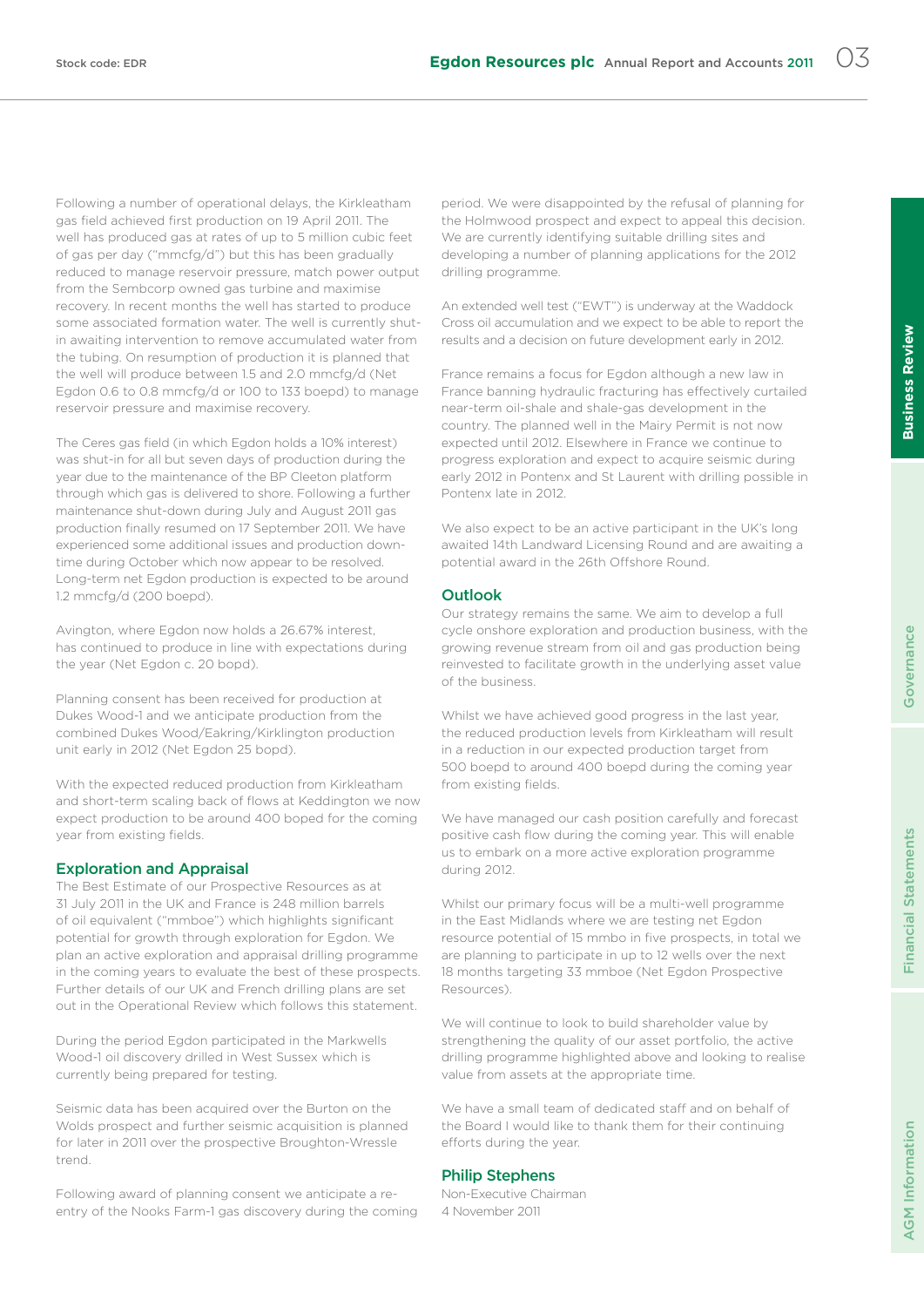# Managing Director's Operational Review Mark Abbott

# The next 18 months could see Egdon participating in up to 12 wells.



For a summary of the Group's licences please go to **page 7**  $\rightarrow$ 

During the period the Group has maintained a clear geographical focus on onshore operations in the UK and France and made further progress in increasing production and revenues and developing our near-term exploration opportunities to drive future growth.

A key objective for the past year has been getting the Kirkleatham and Ceres gas fields into production. First gas at Kirkleatham was achieved in April 2011 and Ceres returned to production in September 2011. Both projects were subject to delays in start-up which has had a significant impact on Egdon's production for the period. However, we were still able to report a 73% year on year production increase and during July 2011 we produced 420 boepd.

The last year has seen significant changes to our asset portfolio including the sale of one of our French subsidiaries, acquisitions in the UK and France and UK relinquishments with Egdon now holding interests in a total of 29 licences and awaiting the award of three further licences, including one in the UK 26th Offshore licensing round containing a potentially significant near-shore gas discovery.

### UK

In the UK, as part of a strategy of rationalising and improving our portfolio we have relinquished seven licences during the year (PEDLs 069, 071, 098, 138, 142, 144 and 154), whilst acquiring two new licence interests via the acquisition of PEDLs 180 and 181 from Valhalla. This has resulted in an overall reduction in Best Estimate Prospective Resources from 288 million barrels of oil equivalent (mmboe) in 2010 to 248 mmboe in 2011.

In the last year we participated in the drilling of an oil discovery at Markwells Wood-1 a successful sidetrack at Keddington and two coal bed methane ("CBM") investigation wells which maintained our Gainsborough Trough shale gas licences (PEDLs 139 and 140) where a deep well is planned for late 2012 with Egdon's costs carried. The non-operated Nooks Farm re-entry and Havant exploration wells which had been anticipated during the period are delayed and are now expected during 2012.

We anticipate participating in the drilling of up to 12 wells in the UK in the next 18 months targeting net Egdon Best Estimate Prospective Resources of 33 mmboe, as our activity levels ramp-up on the back of the anticipated increased revenues.

There have been continuing delays to the announcement of the UK 14th Landward Licensing Round where Egdon expects to be a participant.

Whilst we will continue to be active across our portfolio and the key activity and prospectivity of each licence is summarised on pages 7 to 9, the Group will have two main focuses of activity in the UK during the next 18 months; oil in the East Midlands and gas in North East England.

## Developing oil prospects and growing production in the East Midlands

The Keddington-4 well, drilled in April 2011, encountered 120 metres of the main Unit 1 reservoir and had stabilised production of around 75 bopd. The Keddington Oil Field produces dry oil and associated gas from two wells (Keddington-4 and Keddington-3Z). We have recently taken a decision to limit near-term production at Keddington to 125 to 135 bopd (Net Egdon c. 100 bopd) to reduce the associated flared gas volumes until we have electricity generating capacity in place. The key issue being addressed is the cost and location of the connection to the local electricity grid. We hope to finalise these plans to add a new income stream and enable a return to higher oil production. The results of the Keddington-4 well are being integrated into a field model to determine the ultimate field reserves and forward development plan with additional drilling being considered. We currently carry 0.3 million barrels of oil ("mmbo") of Proven and Probable Reserves along with around 0.7 billion cubic feet ("bcf") of gas. Elsewhere in this licence the North Somercotes Prospect to the north of the Saltfleetby Gas Field is mapped from 3D seismic data as containing Net Egdon Best Estimate Prospective Resources of 7.26 bcf of gas.

We expect to put the Dukes Wood and Kirklington wells back in production in 2012 and are evaluating additional drilling locations in areas of the field not previously produced including the Eakring North Lead. We anticipate initial combined production of around 40 bopd (Net Egdon 25 bopd).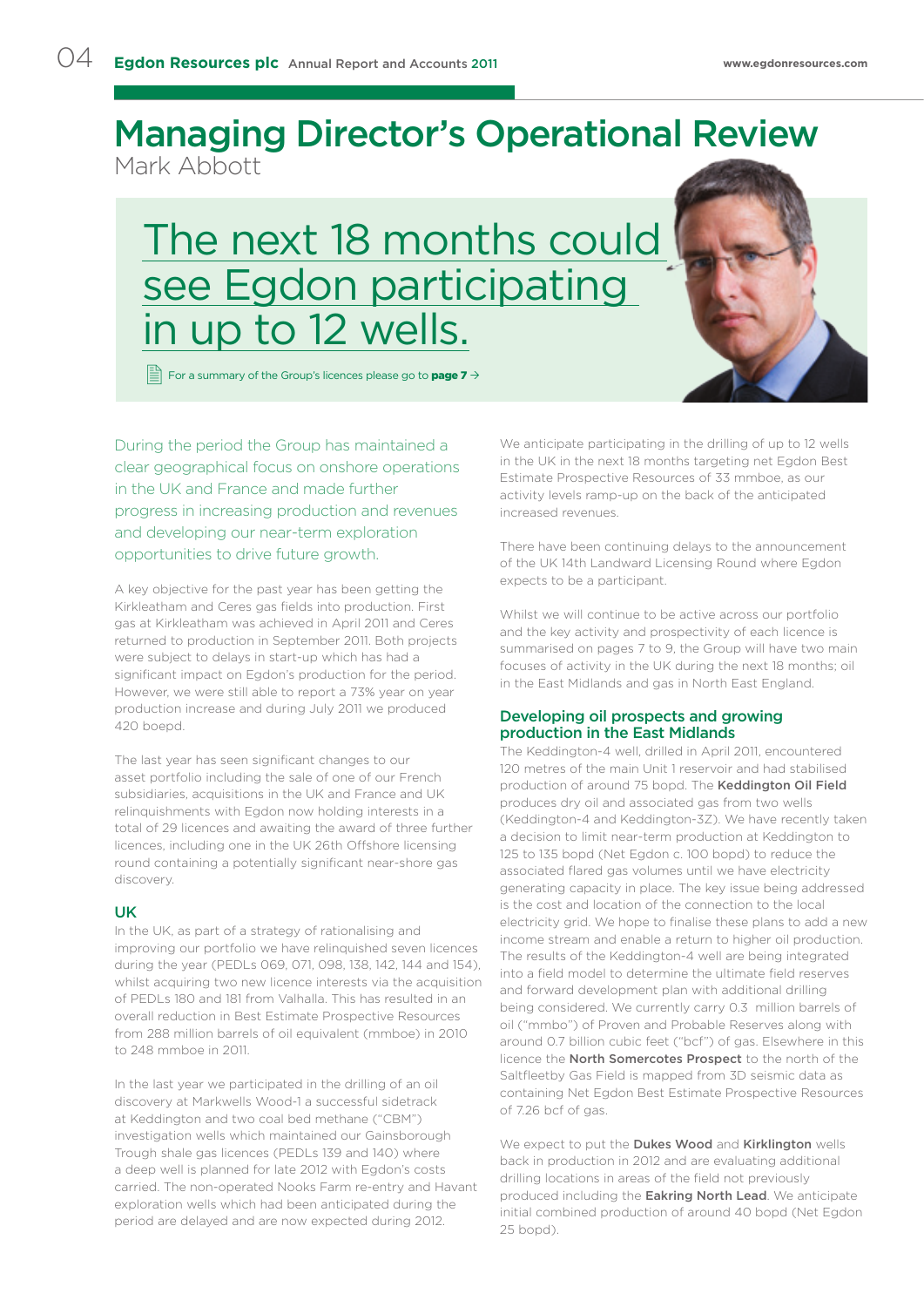In addition to these East Midland oil fields, Egdon has developed a significant exploration position in the region over recent years and has plans for drilling at a number of locations in the next 18 months.

The Louth Prospect, which is defined by 3D seismic data and located immediately adjacent to Keddington, is mapped as containing 1.25 mmbo Net Egdon Best Estimate Prospective Resources and is a priority well for the Company.

The **Biscathorpe Prospect** is located approximately 15 kilometres to the west of Keddington. Oil was discovered but not tested in a thin sand (1 metre) in the Biscathorpe-1 well drilled by BP in 1987. The sands are predicted to thicken off the crest of the structure and there is also potential for stratigraphic trapping which could increase the Expected Prospective Reserves from a Net Egdon Best Estimate case of 8.47 mmbo up to 25 mmbo in the upside case.

North Kelsey, Wressle and Broughton lie along an oil bearing trend to the south-east of Scunthorpe with the Crosby Warren Oil field at one end and the Brigg oil discovery at the other. The **Broughton Prospect** is located immediately

up-dip of the Broughton-B1 well which was drilled by BP in 1984 and tested oil at rates of up to 40 bopd prior to being plugged and abandoned. The prospect is mapped as having Net Egdon Best Estimate Prospective Resources of 1 mmbo. The nearby Wressle Prospect has Net Egdon Best Estimate Prospective Resources of 1.3 mmbo. A 49 square kilometres 3D seismic survey is planned over the Broughton and Wressle prospects later in 2011 to define the bottomhole locations for one or more exploration wells. A drilling decision at the 3D defined North Kelsey Prospect (Net Egdon Best Estimate Prospective Resources 3.14 mmbo) will be made during 2012.

The Burton on the Wolds Prospect is located on the southern margin of the Widmerpool Gulf in Leicestershire. A 2D seismic survey in May 2011 has enabled a shallow prospect to be mapped with preliminary Net Egdon Best Estimate Prospective Resources potential of 0.5 mmbo.

Landowner negotiations and the planning process are progressing on all these locations with a view to commencing a four to five well drilling programme by mid-2012.

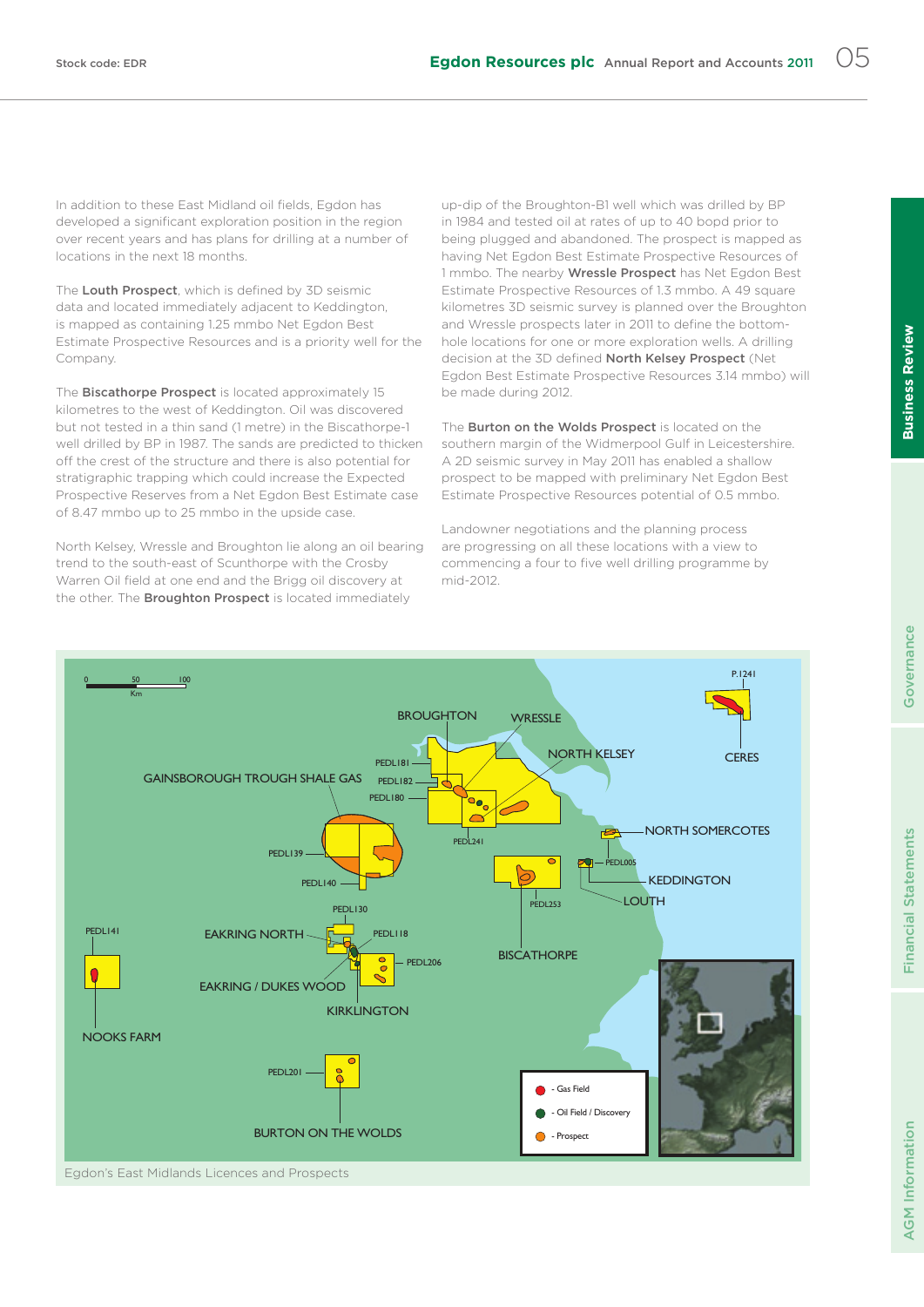# Managing Director's Operational Review (continued)

### Exploiting Gas in Northern England and Offshore

Egdon has a core area for gas production and exploration in North-East England where the reservoir objectives are sandstones or limestones of Permian age. In Egdon's only offshore licence, P.1241, offshore North Yorkshire, where we have a 10% interest, gas production resumed in September 2011 following a major programme of repairs to a BP platform during 2010-11 and has continued through October with further production interruptions. This delay has been highly frustrating but we now anticipate that the Ceres Gas Field will begin to contribute the expected stable net Egdon production of 1.2 mmcfg/d (200 boepd) in the coming year (Net Egdon Proven and Probable Reserves of 3.7 bcf with Best Estimate Prospective Resources of 1.7 bcf).

The Kirkleatham Gas Field in PEDL068 where the Company has a 40% interest has been on production since April 2011. The Kirkleatham-4 well appears to be connected to a limited volume of highly permeable rock being fed by a larger volume of lower permeability rock. To manage this type of reservoir behaviour and to match reduced output from the GT2 gas turbine we have reduced overall flow rates. Water production has been increasing in recent months. The well is currently shut-in awaiting intervention to remove accumulated water from the tubing. It is planned to produce the well at between 1.5 and 2.0 mmcfg/d (Net Egdon 0.6 to 0.8 mmcfg/d or 100 to 133 boepd). Our pre-production estimate of Proven Reserves was 0.8 bcf (Net Egdon) and we will be able to provide an update on ultimate expected field reserves once we have further production and pressure data.

Elsewhere in PEDL068 we are making good progress in submitting a planning application for drilling of the Ralph Cross/Westerdale gas discovery where we map Net Egdon Best Estimate Prospective Resources of 6.2 bcf. A well is planned for late 2012 conditional upon gaining planning consent.

Egdon is awaiting a decision on the award of a licence in the UK 26th Offshore Round which with others has been subject to a further round of environmental scrutiny and which contains a potentially significant near-shore gas discovery. If successful with an award, this would become a priority project for Egdon with plans to appraise and hopefully develop the discovery from an onshore location.

### France

The period saw a significant restructuring of Egdon's portfolio in France, with the sale of Egdon Resources (New Ventures) Ltd to eCORP and completion of the acquisition of EnCore's French subsidiary. Egdon now holds interests in four onshore licences, is awaiting the award of a fifth and has back-in options on two permits and a pending application. The French Parliament passed a law in May 2011 banning the use of hydraulic fracturing and requiring

all licence holders to submit details of their proposed work programmes for review with the possibility of cancellation of those permits which did not meet the requirements of the legislation. The short-term effect on Egdon of the ban should be minimal as our primary focus remains exploration for conventional reservoir targets. However, although we have received confirmation that all the Group's French licences remain in force following the review, the resultant regulatory delays have impacted on the timing of activity (e.g. drilling of the Mairy well), and the award of the Donzacq Permit.

In addition to potential drilling on the Mairy Permit the key focus of activity for Egdon in the next 18 months will be on the St Laurent and Pontenx Permits.

The high impact **Audignon Prospect** within the St Laurent Licence area (Net Egdon Best Estimate Prospective Resources of 896 bcf) is a large sub-salt Triassic sandstone prospect. The current work programme includes pre-stack depth migration of existing 2D data and new seismic acquisition planned for early 2012 with a view to drilling prior to the end of the permit in 2013. A farm-in partner will be sought for the drilling of this "company making" sized prospect. We also anticipate award of the adjacent Donzacq Permit which contains a possible western extension of Audignon and also the adjacent **Bastennes-Gaujaq** Prospect (Net Egdon Best Estimate Prospective Resources of c. 300 bcf).

Recent technical work has highlighted a number of prospective areas in the Pontenx Permit including the Mimizan Nord abandoned heavy oil field which produced a total of 3.5 mmbo and three other undeveloped oil discoveries such as the **Pontenx Prospect**. Additional seismic and geological evaluation will inform a decision on new seismic acquisition and drilling which are planned in 2012.

### **Outlook**

In the last year we have carefully managed a restructuring of our asset holdings and despite delays we have established a sound production base to fund future activity. The next 18 months could see Egdon participating in up to 12 wells and three seismic programmes across our UK and French portfolios targeting 33 mmboe (Net Egdon Prospective Resources). This should be an exciting time for the company as we look to test many of the prospects developed over recent years and look to increase the reserves base production levels and value of the Group.

### Mark Abbott

Managing Director 4 November 2011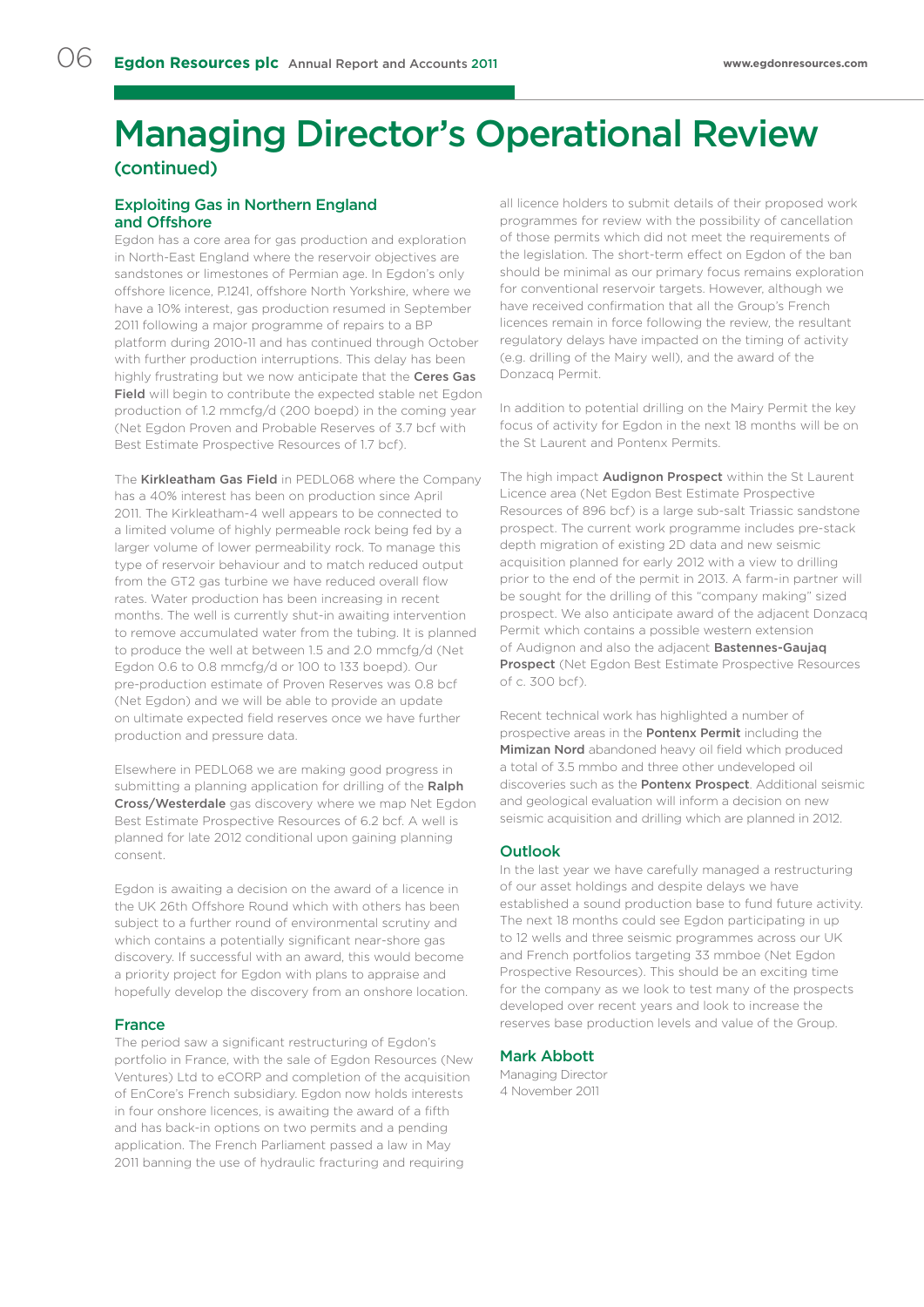# UK Licences in Summary

# PL090 Waddock Cross

- (45% Egdon Operated Interest)
- **Located in Dorset in the Wessex Basin**
- **•**  Waddock Cross Bridport Sandstone (Jurassic) oil discovery with in excess of 20 mmbo in place, and Proven and Probable Reserves of 0.6 mmbo (Net Egdon)
- **•**  Extended well test currently ongoing to determine field commerciality – results in early 2012
- **Significant Sherwood Sandstone oil prospects at Winfrith** (1.9 mmbo Net Egdon Best Estimate Prospective Resources) and elsewhere (see PEDL237)

# PEDL005 (Remainder) Keddington

### (75% Egdon Operated Interest)

- **•**  Located in Lincolnshire in the East Midlands petroleum province
- **•**  Contains the Keddington oil field which produces from carboniferous sandstone reservoir at a depth of 2,200 metres
- **•**  Keddington-4 sidetrack drilled in April 2011 stable production of 75 bopd and 200,000 cubic feet of gas per day
- **•**  Keddington-3 free-flowing production well constrained by ability to utilise associated gas
- **•**  Plans for gas to electricity project
- **•**  2P Field reserves currently estimated at 0.3 mmbo
- **•**  Louth Prospect 3D defined prospect contiguous with Keddington – c. 1.25 mmbo Net Egdon Best Estimate Prospective Resources
- **•**  North Somercotes Prospect 3D defined gas prospect to the north of the Saltfleetby gas field – c. 7.26 bcf Net Egdon Prospective Resources

# PEDL068 Kirkleatham and Westerdale

### (40% Egdon Operated Interest)

- **•**  Located in North Yorkshire and Cleveland in the Cleveland Basin
- **•**  Permian age carbonate gas plays
- **•**  Kirkleatham producing gas field first production April 2011
- **•**  Current production of 1.5 to 2.0 mmcfg/d Net Egdon Proven Reserves of 0.8 bcf
- **•**  Westerdale/Ralph Cross gas discovery in Brotherton formation – Net Egdon Best Estimate Prospective Resources of 6.2 bcf. Late 2012 well planned conditional upon planning

# PEDL070 Avington

# (26.67% Egdon Interest)

- Located in the Weald Basin of Hampshire
- Avington Great Oolite (Jurassic) oil field with two producing wells – Net Egdon production of c. 20 bopd
- **•**  Net Egdon Proven and Probable Reserves of 120,000 bbls
- **•**  Recently sold 10% interest in field for £400,000

# PEDL118 Dukes Wood

### (65% Egdon Operated Interest)

- **•**  Located in Nottinghamshire in the East Midlands Petroleum Province
- Single well producing field Dukes Wood-1 20 bopd currently shut-in
- To be produced as part of Dukes Wood/Eakring/ Kirklington production unit in early 2012

# PEDL125 Hedge End

### (10% Egdon Interest)

- **•**  Located in the Weald Basin of Hampshire
- Great Oolite Prospect tested by 1988 Hedge End-1 oil discovery - 330,000 bbls Net Egdon Best Estimate Prospective Resources – Operator trying to secure a suitable site and planning

# PEDL126 Markwells Wood

### (10% Egdon Interest)

- **•**  Located in West Sussex in the Weald Basin
- **•**  Oil discovered in the Great Oolite
- Pre-drill Net Egdon Best Estimate Prospective Resource of 320,000 bbls
- **•**  To be tested in November 2011

## PEDL130 Eakring West

### (100% Egdon Operated Interest)

- **•**  Located in Nottinghamshire in the East Midlands petroleum province
- **Egdon holds 100% of the conventional exploration rights**
- **Exploration for oil on the flanks of the Eakring-Dukes** Wood oil field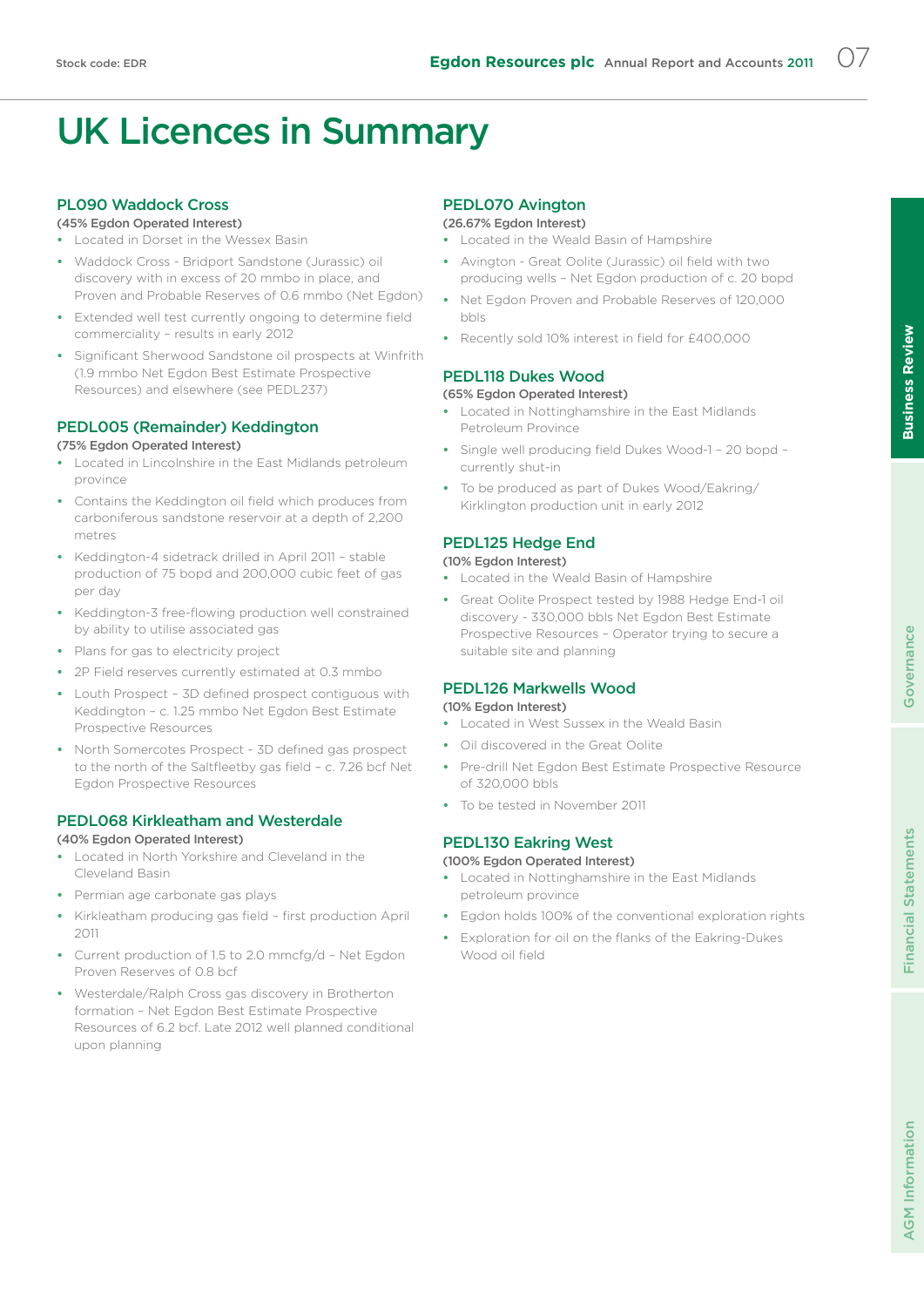# UK Licences in Summary (continued)



## PEDL139/PEDL140

- (13.5% Egdon Interest; 10% interest in coal bed methane)
- **•**  Located in Nottinghamshire/Lincolnshire in the East Midlands petroleum province
- **•**  Significant Namurian "Bowland Shale" shale-gas potential identified – 2012 exploration well planned – costs carried
- **•**  Coal Bed Methane potential in permit

### PEDL141 Nooks Farm (46% Egdon Interest)

- **•**  Nooks farm-1A gas discovery made by Shell in Staffordshire in 1982
- **•**  Planning consent received for re-entry of original well development plan = gas to electricity generation
- **•**  Operatorship transferred to Seven Star Natural Gas Limited (Alkane Energy plc)
- **•**  Net Egdon Best Estimate Contingent Resources of 1 bcf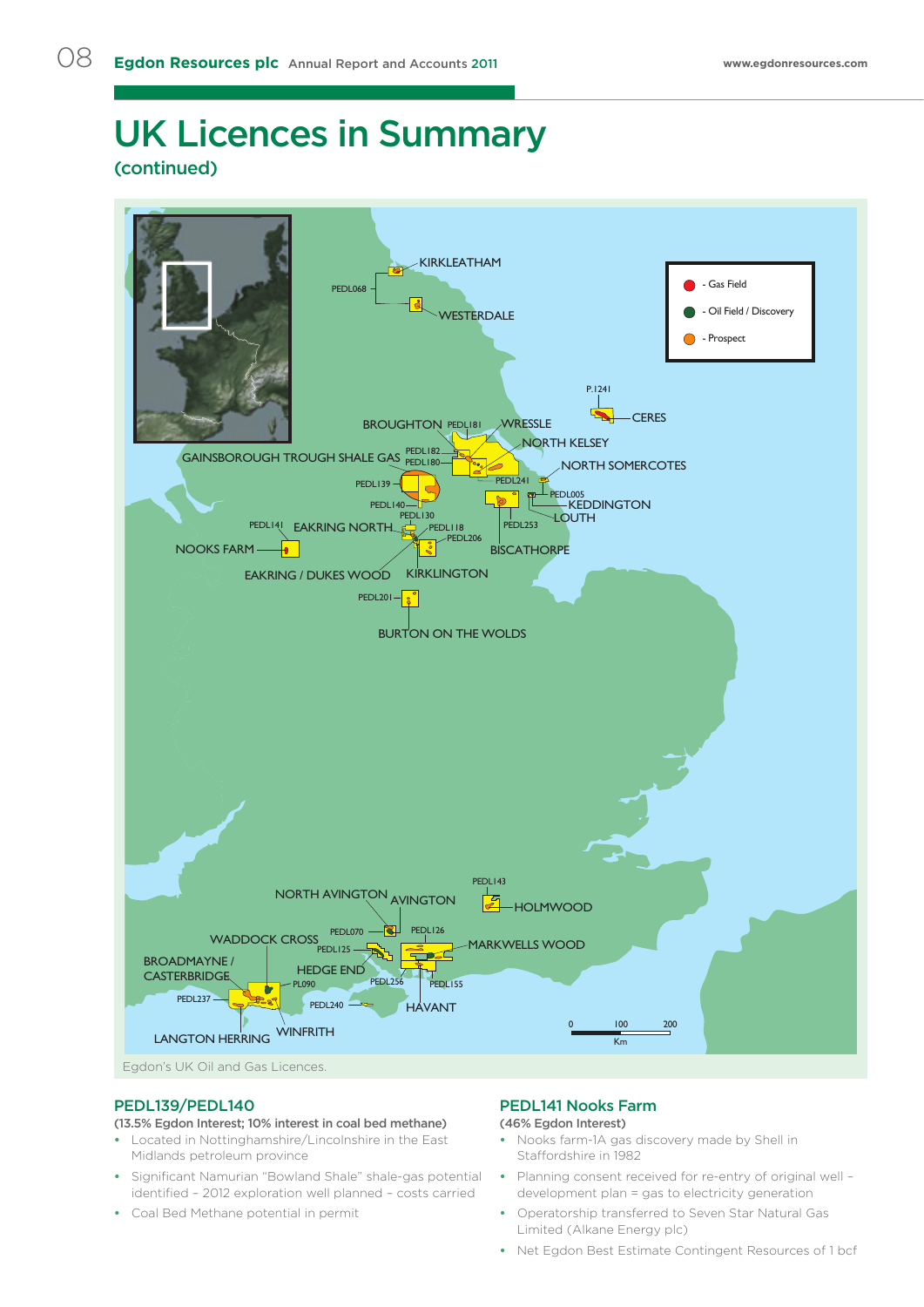### PEDL143 Holmwood

### (38.4% Egdon Interest)

- **Located in Surrey in the Weald Basin**
- **•**  Holmwood prospect Jurassic carbonate and sandstone prospect (Net Egdon Best Estimate Prospective Resources of 16.6 bcf)
- Planning permission for exploration well refused being appealed
- **•**  Assuming successful planning appeal could be 2012-13 well

### PEDL155/256 Havant

### (10%/7.5% Egdon Interest)

- **•**  Located in Hampshire in the Weald Basin
- **•**  Great Oolite Prospect 160,000 bbls Net Egdon Best Estimate Prospective Resources – possible 2012 well

### PEDL180 Wressle

### (33.33% Egdon Operated Interest)

- **•**  Located in Lincolnshire in the East Midlands petroleum province
- **•**  Located between Crosby Warren, Broughton-B1 and Brigg-1 oil wells – Net Egdon Best Estimate Prospective Resources of 1.3 mmbo
- **•**  3D seismic programme in Q4 2011 and drilling planned in 2012

## PEDL181 Humber Basin

### (25% Egdon Interest)

- **Located in Lincolnshire and Humberside in the Humber** Basin
- **•**  Underexplored basin with identified leads requiring additional technical evaluation

### PEDL182 Broughton

### (33.33% Egdon Operated Interest)

- **Located in Lincolnshire in the East Midlands petroleum** province
- **•**  Potential identified up-dip of 1984 well which produced at 40 bopd – Net Egdon Best Estimate Prospective Resources of 1 mmbo
- **•**  3D seismic programme in Q4 2011 and possible drilling in 2012

### PEDL201 Widmerpool

### (50% Egdon Operated Interest)

- **•**  Located in Nottinghamshire and Leicestershire in the East Midlands petroleum province
- Burton on the Wolds Prospect Potential 2012/13 well -Net Egdon Best Estimate Prospective Resources of 0.5 mmbo

### PEDL203 Kirklington

### (65% Egdon Operated Interest)

- **•**  Located in Nottinghamshire in the East Midlands petroleum province
- **•**  Single well producing field Kirklington-3z 20 bopd currently shut-in
- To be produced as part of Dukes Wood/Eakring/ Kirklington production unit

### PEDL206 Kelham

### (75% Egdon Operated Interest)

- **Located in Nottinghamshire in the East Midlands** petroleum province
- Small low risk prospects identified on the flank of abandoned Kelham Hills oil field

# PEDL237 Weymouth

- (45% Egdon Operated Interest)
- **•**  Located in Dorset in the Wessex Basin
- Significant Sherwood Sandstone Prospects identified – 31.5 mmbo combined Net Egdon Best Estimate Prospective Resources
- **•**  Langton Herring Bridport Sandstone Lead 3 mmbo Net Egdon Best Estimate Prospective Resources

## PEDL240 Isle of Wight

### (7.5% Egdon Interest)

- **Located on the Isle of Wight in the Wessex Basin**
- **•**  A Jurassic and Triassic prospect has been identified M prospect

## PEDL241 North Kelsey

### (50% Egdon Operated Interest)

- **•**  Located in Lincolnshire in the East Midlands petroleum province
- **5D defined oil prospect with Net Egdon Best Estimate** Prospective Resource potential of 3.14 mmbo

# PEDL253 Biscathorpe

### (60% Egdon Operated Interest)

- **•**  Located in Lincolnshire in the East Midlands petroleum province
- **•**  Oil discovered by BP in 1987 in a thin sand on a large 3D defined regional structure
- **Net Egdon Best Estimate Prospective Resources of 8.47** mmbo, High Estimate of 25 mmbo where stratigraphic trapping works
- **Egdon may look to farm-out interest prior to drilling** which is planned for 2012

## P.1241 Block 47/9C Ceres

### (10% Egdon Interest)

- **Located offshore Yorkshire in the Southern Gas Basin**
- Lower Permian Leman Sandstone reservoir gas field
- **•**  Production resumed in September 2011
- **Expected production of 1.2 mmscfg/d Net Egdon during** 2011-12
- **•**  Net Egdon 2P reserves of 3.7 bcf and Best Estimate Prospective Resources of 1.7 bcf

### 26th Round

- **•**  Pending award of 26th Round Licence (Egdon 100%)
- **•**  Contains significant gas discovery

**Financial Statements**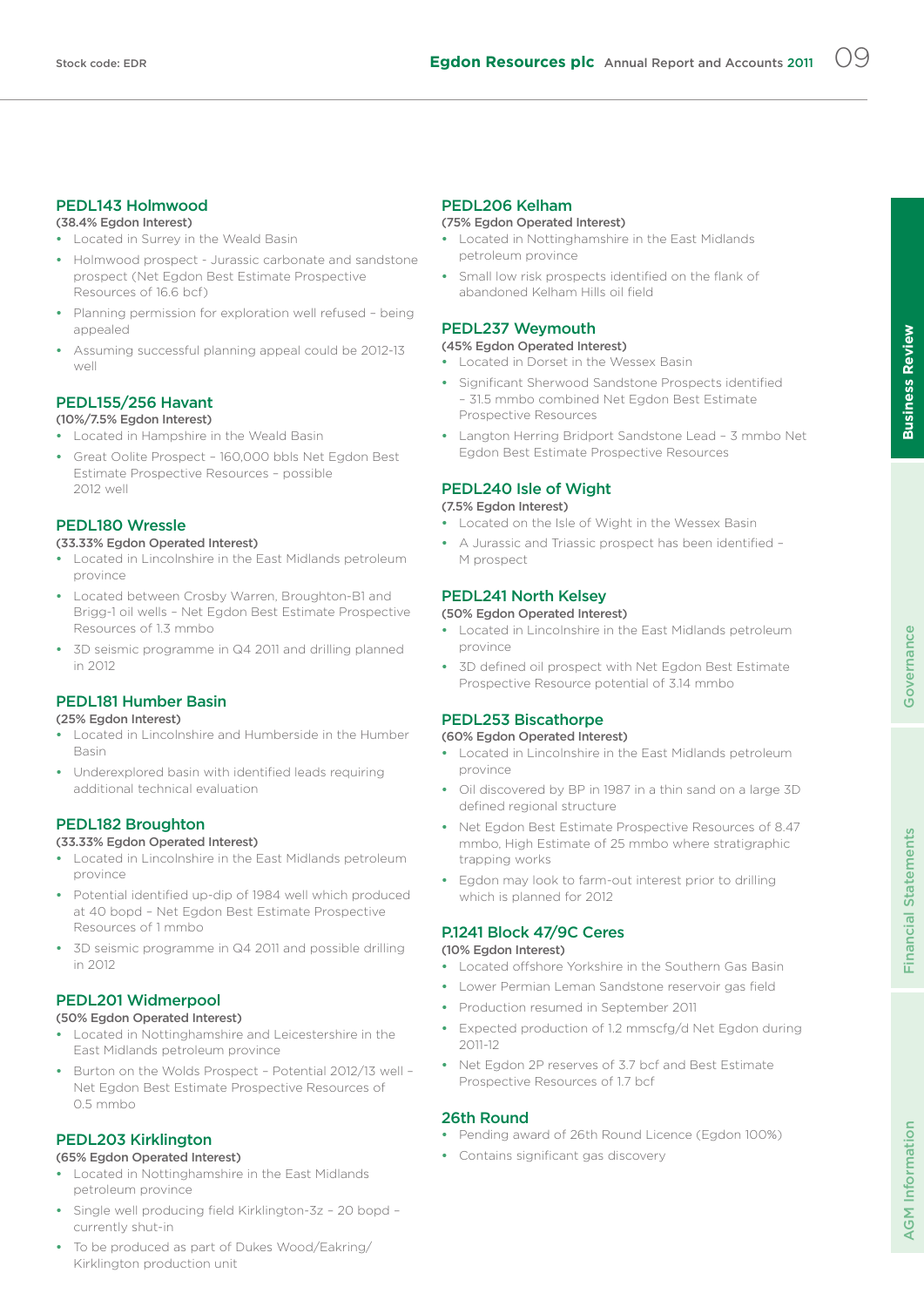# French Licences in Summary



### St Laurent

### (33.423% Egdon Operated Interest)

- **•**  Located in the Aquitaine Basin of South-West France
- **•**  Contains multi-TCF Audignon gas prospect (896 bcf Net Egdon Best Estimate Prospective Resources)
- **•**  Seeking to farm-out to de-risk prospect ahead of drilling
- **•**  Seismic acquisition planned for 2012
- **•**  Contains the Grenade heavy oil accumulation Net Egdon 2.06 mmbo Best Estimate Contingent Resources

### Pontenx

### (40% Egdon Operated Interest)

- **•**  Located in the Parentis Basin South-West France to the south of the Parentis Oil Field, the largest in France
- **•**  Contains the abandoned Mimizan Nord field which produced 3.5 mmbls of 12 API oil
- **•**  Three additional undeveloped oil discoveries identified in Cretaceous age carbonate sequences
- **•**  Seismic and drilling planned for 2012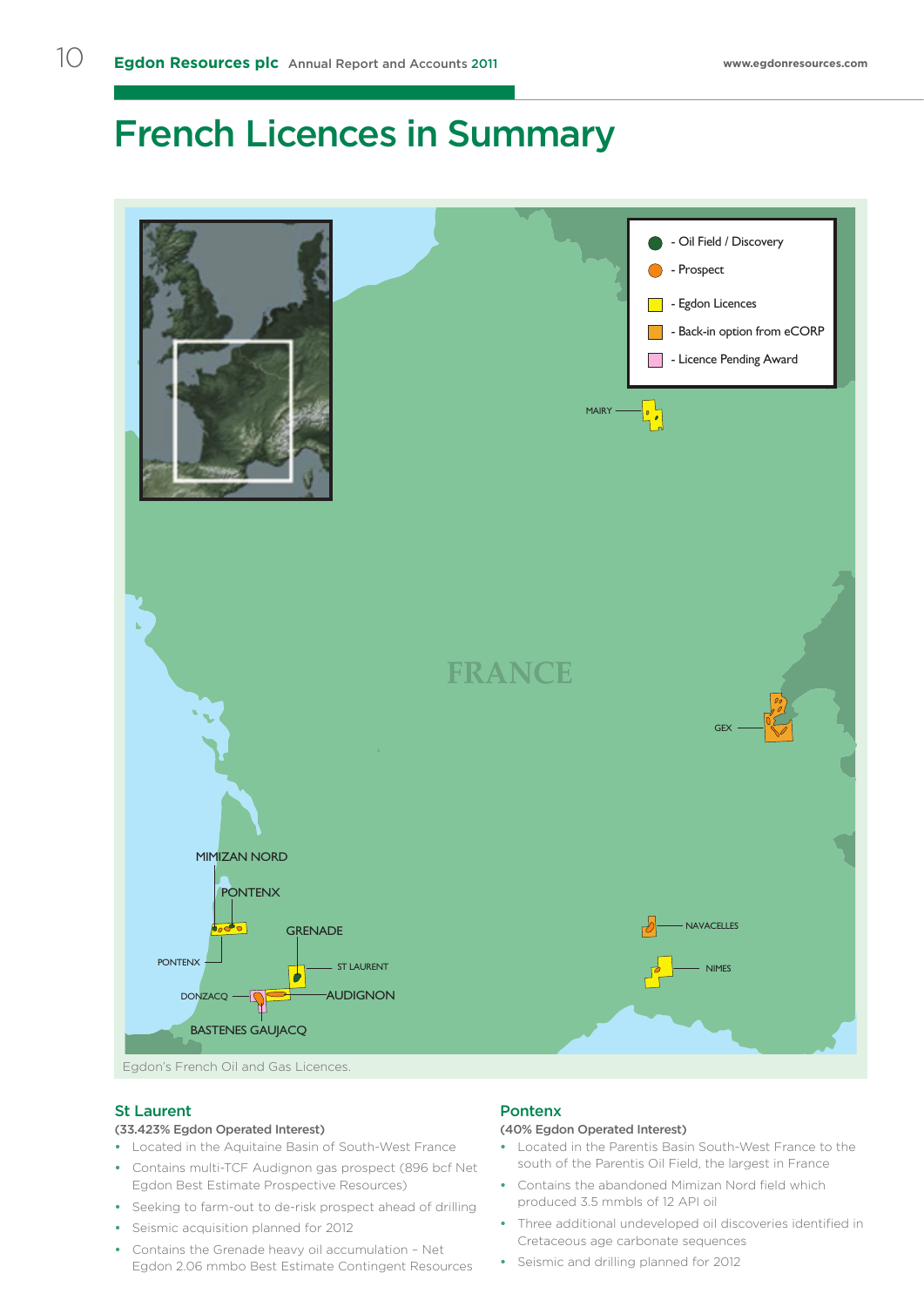### (50% Egdon Interest)

- **•**  Located in the Paris Basin of Northern France
- **•**  Contains Triassic age oil prospects including Le Petit Pierere which produced oil from the Rhaetic sandstone reservoir
- **•**  Contains non-conventional oil-shale potential in Jurassic age (Lower Liassic) shales
- **•**  Exploration well now planned for 2012

### Nimes

### (100% Egdon Operated Interest)

- **•**  Located in the South-East basin of Southern France
- **Potential for conventional oil and gas prospects in** Tertiary and Cretaceous plays
- **•**  Permit evaluation ongoing

### Donzacq Application

### (33.423% Egdon Operated Interest)

- **Located in the Aquitaine Basin of South-West France** adjacent to St Laurent
- **•**  Awaiting award
- **•**  Contains the Bastennes-Gaujacq Prospect (c. 300 bcf Net Egdon Best Estimate Prospective Resources)

## Gex, Navacelles and Gex Sud Application Options

### (eCORP Operated)

- **Egdon has back in options of 6% (Gex and Gex Sud)** Application) and 9% (Navacelles)
- Egdon contracted to undertake exploration work on behalf of eCORP
- Gex contains Triassic and Jurassic conventional reservoir targets
- Gravity survey completed over main prospects
- **Navacelles contains Cretaceous and Jurassic carbonate** prospects
- Gravity survey over permit planned for 2011
- 2D seismic programme planned for 2012
- **Drilling expected 2012-13 on Gex and Navacelles**
- Gex Sud (awaiting award) contains Triassic and Jurassic conventional reservoir targets

# Oil and Gas Reserves and Resources Estimates

| Class of Reserve/Resource            | Proven       | Proven +<br>Probable | Proven +<br>Probable +<br>Possible | Units        | Field/Prospect Name                                    |
|--------------------------------------|--------------|----------------------|------------------------------------|--------------|--------------------------------------------------------|
| <b>Net Oil Reserves</b>              | 0.62         | 1.01                 | 1.60                               | <b>MMstb</b> | Keddington, Avington, Waddock<br>Cross                 |
|                                      | Low Estimate | <b>Best Estimate</b> | High Estimate                      |              |                                                        |
| <b>Net Oil Contingent Resources</b>  | 1.07         | 3.08                 | 5.76                               | MMstb        | Grenade, Broughton, Eakring/<br>Dukes-Wood/Kirklington |
| <b>Net Oil Prospective Resources</b> | 29.49        | 80.40                | 155.56                             | <b>MMstb</b> | Other blocks                                           |
| <b>Total Oil</b>                     | 31.18        | 84.49                | 162.92                             | <b>MMstb</b> |                                                        |

| Class of Reserve/Resource            | Proven       | Proven +<br>Probable | Proven +<br>Probable +<br>Possible | Units       | Field/Prospect Name             |
|--------------------------------------|--------------|----------------------|------------------------------------|-------------|---------------------------------|
| <b>Net Gas Reserves</b>              | 3.30         | 6.71                 | 11.06                              | <b>Bscf</b> | Kirkleatham, Ceres, Keddington  |
|                                      | Low Estimate | <b>Best Estimate</b> | High Estimate                      |             |                                 |
| <b>Net Gas Contingent Resources</b>  | 3.21         | 7.36                 | 13.13                              | <b>Bscf</b> | Nooks Farm, Keddington Namurian |
| <b>Net Gas Prospective Resources</b> | 298.29       | 1.008.45             | 2.275.13                           | <b>Bscf</b> | Audignon, North Somercotes,     |
|                                      |              |                      |                                    |             | Westerdale, etc.                |
| <b>Total Gas</b>                     | 304.8        | 1.022.52             | 2.299.32                           | <b>Bscf</b> |                                 |
| <b>Total boe</b>                     | 81.974       | 254.916              | 546.137                            | Mmboe       |                                 |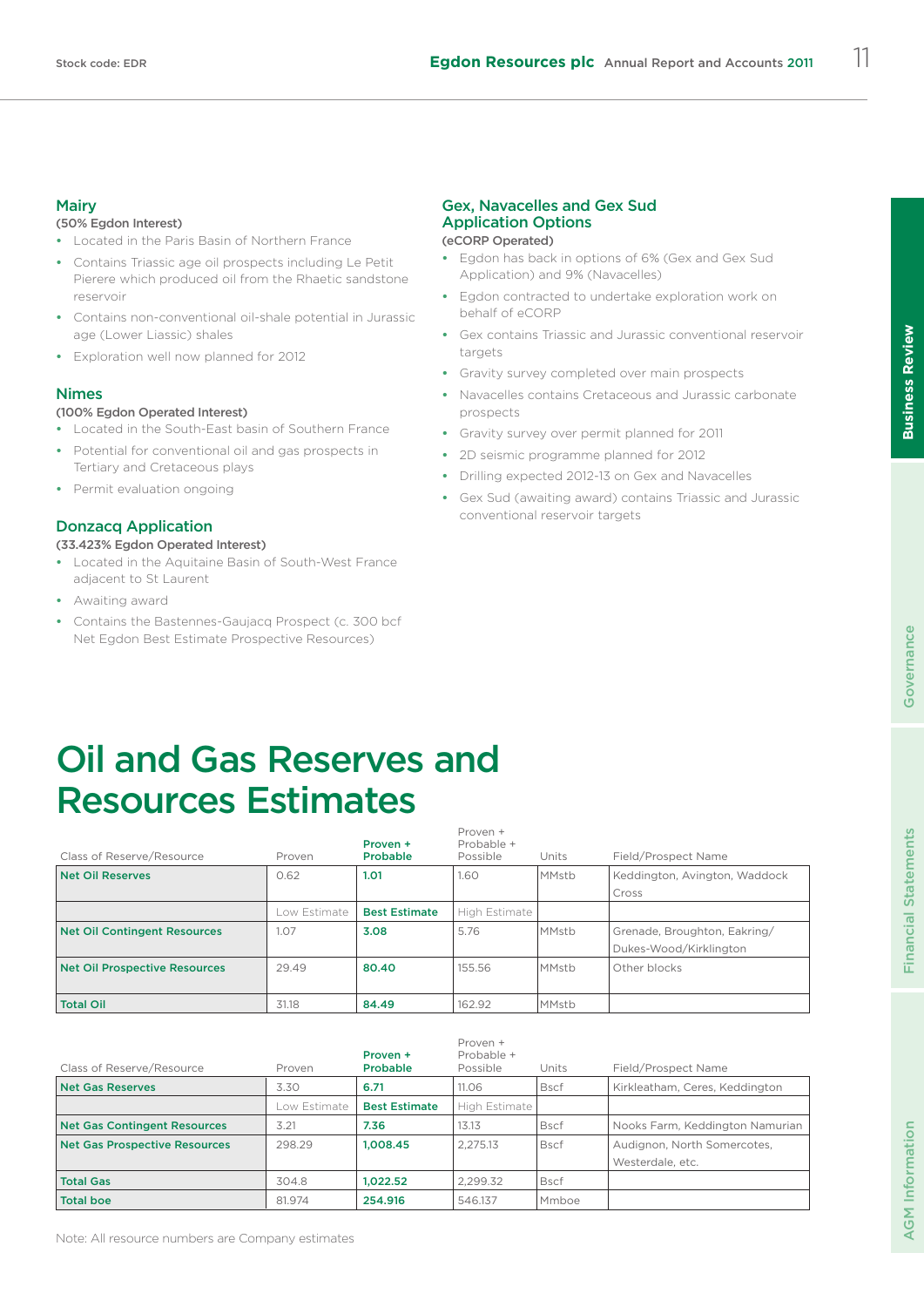# Financial Review Ken Ratcliff

# Group revenue from oil and gas was up 90% to £2.38 million.



For the detailed financial statements please go to **page 23**  $\rightarrow$ 

# **Results**

The Group recorded a profit after tax of £4.08 million for the period (2010: £0.24 million). This includes a profit on disposal of £4.3 million related to the sale of Egdon Resources (New Ventures) Ltd. to eCORP.

Revenue from oil and gas production during the year was up 90% to £2.38 million (2010: £1.25 million).

Adjusted operating profit, which is defined as Gross Profit, excluding the cost of exploration write offs, impairments and pre-licence expenditure, less administrative expenses, plus other operating income, was £710,020 (2010: loss of £61,007). This is primarily as a result of an improvement in the Gross Profit margin, excluding exploration write offs and pre-licence costs, to 49% (2010: 34%).

Earnings per share for the period were 3.12p (2010: 0.29p).

Exploration costs written off, impairments and pre-licence costs of £890,699 (2010: £64,786) include impairments recognised in respect of two producing assets totalling £230,000 (2010: nil) and write offs in respect of seven relinquished licences totalling £586,063 (2010 £nil).

During the year, the Group acquired EnCore (E&P) Limited for cash consideration of £100,000.

The sale of a 10% interest in PEDL070 containing the Avington oil field which was agreed in July 2011 has resulted in a small loss on disposal. This sale has an economic transfer date of 1 June 2011.

### **Taxation**

No taxation charge arises on the result for the year.

The Group has been advised that no taxation liability should arise out of the sale of Egdon Resources (New Ventures) Ltd owing to the availability of the Substantial Shareholders Exemption.

The changes to oil and gas taxation announced in the April 2011 budget are not expected to have a significant impact on the Group as all but the Keddington oil field will continue to benefit from the Field Allowance for small fields.

### Statement of Financial Position

As at 31 July 2011 the Group had Net Assets of £20.17 million (2010: £16.03 million). This comprises of the Group's investments in intangible exploration and appraisal assets of £7.10 million (2010: £7.03 million), Property, Plant and Equipment (our producing assets) of £10.72 million (2010: £8.42 million), net current assets of £3.28 million (2010: £1.49 million) and non-current liabilities of £0.94 million (2010: £0.92 million).

The Group currently has debt of £1 million (31 July 2010: Nil). This attracts interest of 10% per annum and is repayable by 28 July 2012. It is intended to repay the loan out of cash flow and this has been modelled in our going concern considerations.

### Development & Production Assets

During the year the Kirkleatham gas field was brought into production and costs of £2,610,136 were transferred from exploration and evaluation costs to development and production assets.

The above Avington interest sale resulted in the disposal of exploration and evaluation assets with a net book value of £447,256, the release of a proportion of the decommissioning provision amounting to £18,823 and the partial release of the provision to make payments under a Net Profit Interest agreement of £22,742 resulting in a loss of £5,692.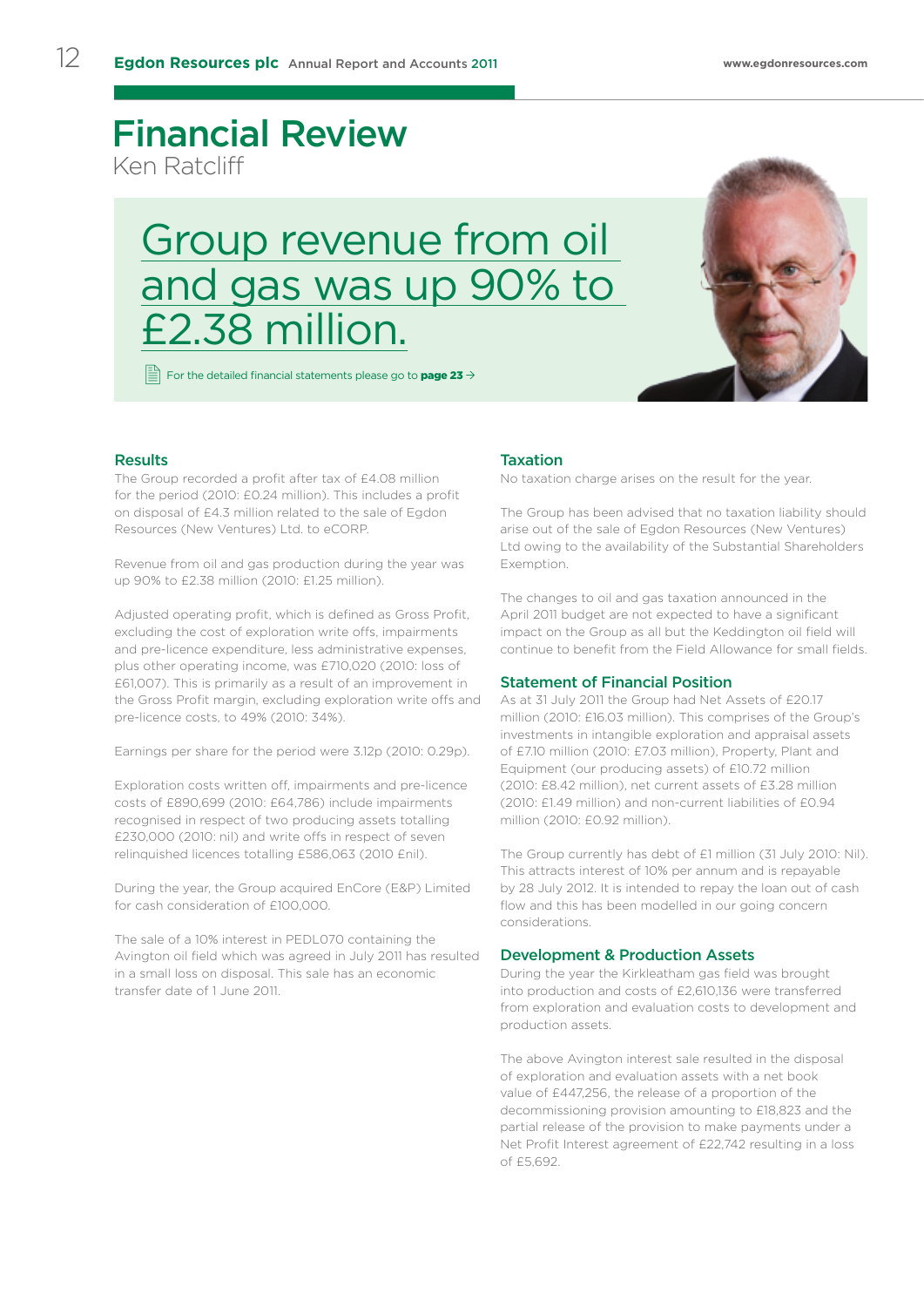### Key Performance Indicators

The Board considers both financial and non-financial Key Performance Indicators ("KPI's") in measuring the performance of the business as summarised in the table below.

| <b>KPIs</b>                                   | v/e 31 July 2011 | v/e 31 July 2010 | Change            |
|-----------------------------------------------|------------------|------------------|-------------------|
| Revenue                                       | £2.38 million    | £1.25 million    | $+90\%$ 个         |
| Total comprehensive income (net profit)       | £4.08 million    | £0.24 million    | $+1600\%$ 个       |
| Net current assets                            | £3.28 million    | £1.49 million    | $+220\%$ 个        |
| <b>Equity</b>                                 | £20.17 million   | £16.03 million   | $+26%$ 个          |
| <b>Production Volumes</b>                     | 46.919 boe       | 27.056 boe       | $+73%$ 个          |
| No of Licences                                | 29               | 34               | $-15\%$ $\bullet$ |
| Reserves and Resources (most likely)          | 255 mmboe        | 295 mmboe        | $-14\%$           |
| <b>Reportable Health and Safety Incidents</b> | $\bigcirc$       | $\bigcirc$       | $O\%$             |

### Receivables

Receivables have increased to £2,258,276 (2010: £1,038,896). Trade receivables have increased by £1,097,405 to £1,604,317 reflecting the significant increase in revenues during the year and, in particular, the volume of gas sold at Kirkleatham prior to the year end.

The increase of £289,851 in other receivables reflects proceeds of £400,000 due in respect of the Avington interest sale and the inclusion in the prior year of amounts paid in respect of the acquisition of EnCore (E&P) Limited (which completed within the current year). The reduction in prepayments to £92,720 (2010: £185,402) is primarily due to the inclusion in the prior year of prepaid costs relating to the disposal of Egdon Resources (New Ventures) Ltd. to eCORP and the timing of licence fee renewal payments.

### Payables

Payables have increased to £2,725,717 (2010: £1,639,667) following the draw down of the EnCore and Carbon Trust loans. Further details are shown in note 25.

### Cash Flow

The Group ended the year with £3.69 million of cash and cash equivalents (2010: £2.03 million). Cash and cash equivalents include restricted cash of £296,027 (2010: £295,527).

In line with last year the Directors do not currently recommend the payment of a dividend.

### Risk Management

Like all exploration and production businesses the Group is exposed to a range of technical, geological, operational, political, environmental, health and safety and financial risks in the conduct of its operations. The Group seeks to manage and mitigate these risks through maintaining a spread of exploration and production interests, through compliance with the terms of its licences, through adopting policies appropriate to the Group's size and by the use of skilled personnel.

The table below sets out the principal risk factors that may affect the Group's business, their potential impact and mitigation strategies developed. Risks are grouped into four main categories: strategic; financial; operational; and external. Such risk factors are not intended to be presented in any assumed order of priority. The risks as set out are not exhaustive and additional risks and uncertainties, not presently identified or considered material by the Group, may arise or become material in the future. Any of the risks and uncertainties could have a material adverse impact on the business and all are continuously monitored. The Board considers and highlights those risks which could have the most significant impact on the Groups business during a specific period and devotes the most attention to mitigating these. In the year under review, four particular areas have been the focus of our attention:-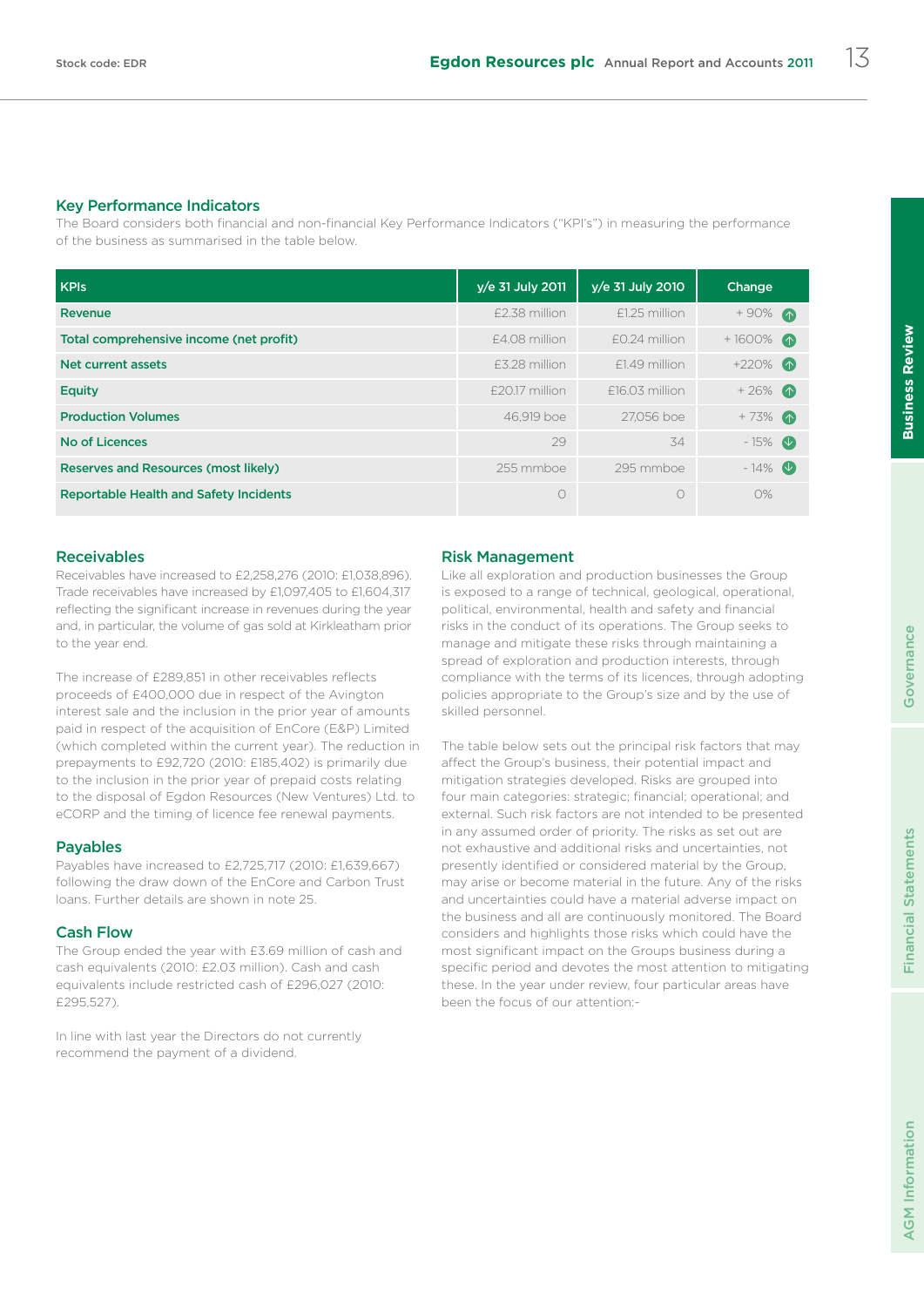# Financial Review (continued)

A key risk is the operational, financial and reputational risk associated with a Health, Safety or Environmental incident in any of the Group's operations. Egdon employs a full-time HSE Manager and operates using best-practice in all of its operations. The Group also maintains appropriate levels of insurance for all of its operations to ensure adequate cover in the case of any incident.

Commodity price fluctuations have an impact on revenues and forward investment decisions as they affect project economics. The Group does not currently hedge any production due to the limited number of producing assets/ wells and low level of debt within the Group. We carefully monitor the forward commodity prices and review our projects using a range of commodity prices and continue to keep the use of hedging under review.

As the Group has become involved in field development (e.g. Kirkleatham) it has become more exposed to risks associated with project delays and cost overruns. In addition as production and revenues have increased and the Group's reliance on cash flow for future work programme has increased the performance of assets has become a more material risk.

Regulatory changes in both the UK and France have had an impact on the business during the year. In the UK there were changes to the fiscal regime with the introduction of an increased Supplementary Tax on oil company profits in the April 2011 budget. In France a law has been passed during the year banning the use of "hydraulic fracturing" in the country.

# Strategic risk

# Ineffective or poorly executed strategy fails to create shareholder value

| <b>Risk Category</b>                             | <b>Mitigation</b>                                                                                                                     |
|--------------------------------------------------|---------------------------------------------------------------------------------------------------------------------------------------|
| - Ineffective mix of oil and gas interests       | Interests in two countries and several sedimentary basins.                                                                            |
| - Organic and acquisition led-growth             | Regular review of capital investment programmes. Board approval<br>required for exploration programmes, acquisitions and divestments. |
| - Ineffective or inadequate management processes | Policies and procedures appropriate for an exploration and production<br>group of Egdon's scale and size.                             |
| - Loss of key staff/succession planning          | Remuneration policies to attract and retain staff.                                                                                    |

# Financial risk

# Failure to meet financial obligations to stakeholders

| <b>Risk Category</b>                | <b>Mitigation</b>                                                                                                                                  |
|-------------------------------------|----------------------------------------------------------------------------------------------------------------------------------------------------|
| - Industry cost inflation           | Rigorous contracting procedures with competitive tendering.                                                                                        |
| $-$ Oil and gas price volatility    | Use range of commodity prices in forecasting. Look to hedging as<br>production volumes and number of fields increase.                              |
| - Inadequate or excessive hedging   | Limited opportunity for hedging with current producing assets. Review<br>hedging policy as production volumes and number of fields increase.       |
| -Uninsured events                   | Comprehensive insurance policies.                                                                                                                  |
| - Underperforming assets            | Range of production forecasting in budget process. Increase number and<br>breadth of producing assets.                                             |
| — Cost overrun                      | Main capital expenditure is in drilling operations. Look to farm-out projects<br>where significant risk of cost over-run exists to limit exposure. |
| - Mis-priced corporate acquisitions | Board approval required for acquisitions. Conservative valuation of assets.                                                                        |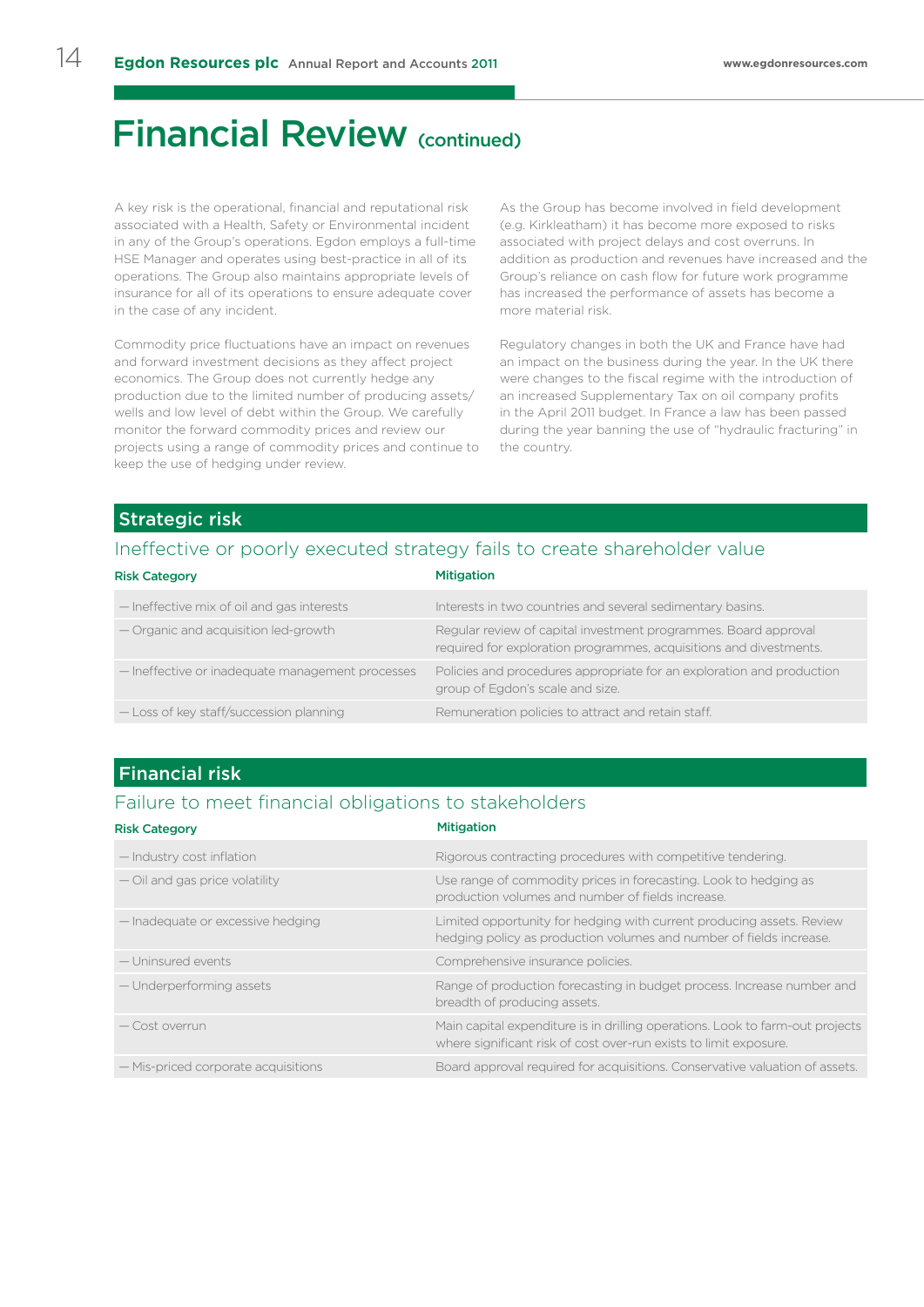# Operational risk

Operational event impacts staff, contractors, communities or the environment leading to loss of reputation and revenue

| <b>Risk Category</b>                  | <b>Mitigation</b>                                                                                                                                                                                                                                                                  |
|---------------------------------------|------------------------------------------------------------------------------------------------------------------------------------------------------------------------------------------------------------------------------------------------------------------------------------|
| $-$ HSE incident                      | HSE standards set and monitored across the Group.                                                                                                                                                                                                                                  |
| - Development failure                 | Technical, Financial and Board approval of development projects with<br>regular reporting of field performance.                                                                                                                                                                    |
| - Sustained exploration failure       | Robust technical review of all projects. Board approval of exploration<br>budgets and regular reporting of exploration results.                                                                                                                                                    |
| - Corruption or reputation failure    | High level of ethical standards apply to all Group activity.                                                                                                                                                                                                                       |
| $-$ Loss of key staff                 | Remuneration policies to attract and retain staff.                                                                                                                                                                                                                                 |
|                                       | - Failure to secure equipment, services and resources Rigorous contracting and procurement procedures applied to all operations.<br>Long-term planning of required resources. Maintain intelligence on<br>availability of equipment, services and materials in areas of operation. |
| - Corporate and social responsibility | Maintain good community relationships.                                                                                                                                                                                                                                             |

# External risk

# Failure to manage and grow the business caused by external political, industry or market factors

| <b>Risk Category</b>               | <b>Mitigation</b>                                                                                                                                                      |
|------------------------------------|------------------------------------------------------------------------------------------------------------------------------------------------------------------------|
| - Political risk and fiscal change | Develop sustainable relationships with government ministries and<br>collaborate with industry bodies to communicate interests to government<br>authorities.            |
| $-$ Oil and gas price volatility   | Use range of commodity prices in forecasting. Look to hedging as<br>production volumes and number of fields increase.                                                  |
| - Lack of control of key assets    | Proactive formal and informal communications with joint<br>venture partners.                                                                                           |
| - Corporate governance changes     | Review of compliance requirements and ongoing consultation with legal<br>and financial advisors and audit committee.                                                   |
| - Shareholder sentiment            | Maintain good communications with shareholders. Present timely and<br>transparent information. Maintain website. Effectively convey and execute<br>corporate strategy. |

## Ken Ratcliff

Chairman of Audit Committee 4 November 2011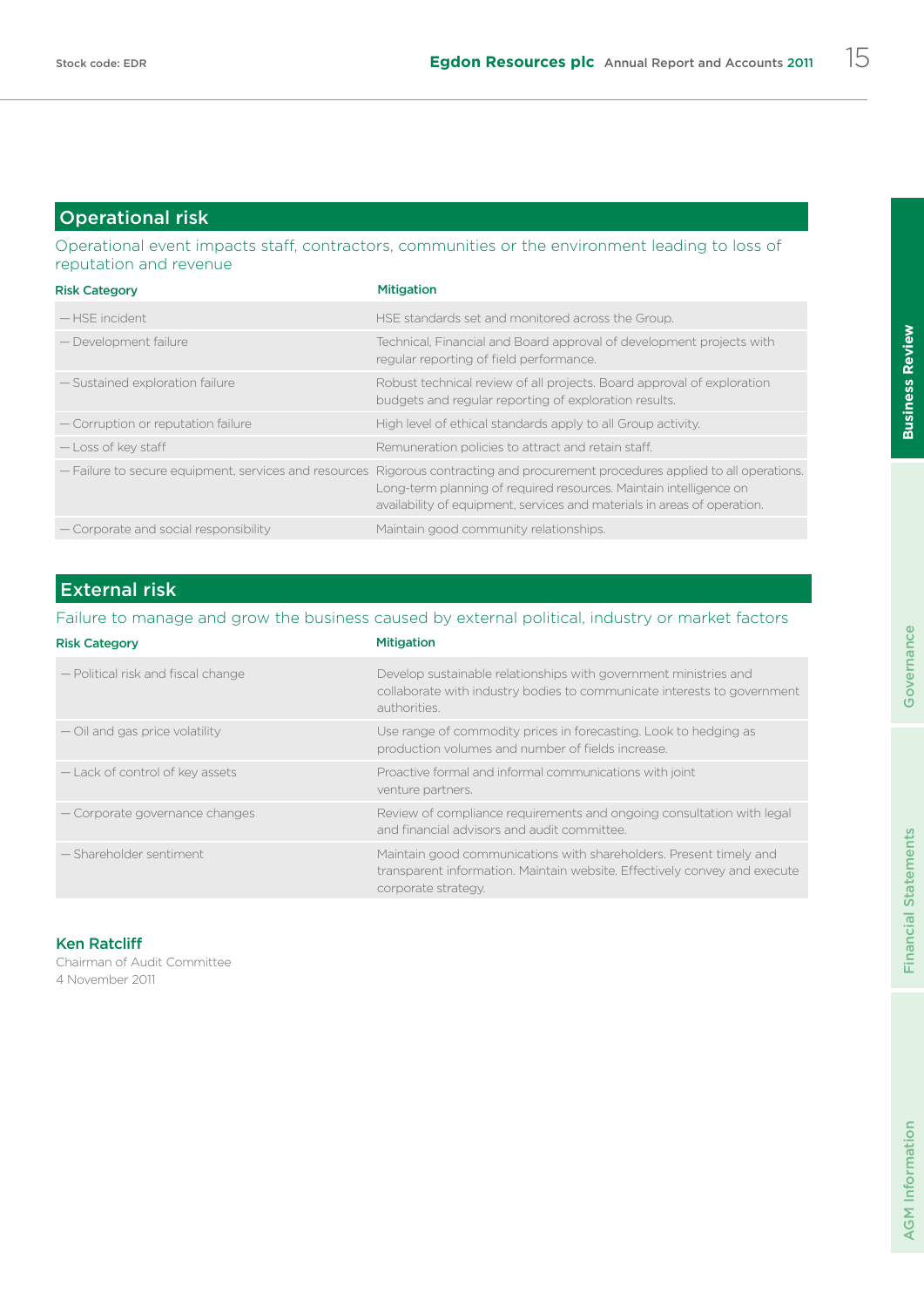# Board of Directors



# The Egdon Board of Directors has wide-ranging experience in the oil and gas sector.

### 1. Philip Stephens MA (Oxon.)

(Non-Executive Chairman) Aged 69

Philip is a corporate financier with 38 years of City experience. He is currently Non-Executive Chairman of Neptune-Calculus Income and Growth VCT plc. He is also a Non-Executive Director of Foresight 4 VCT plc. He was Joint Head of the Corporate Finance Department of stockbrokers Williams de Broë for four years until his retirement in 2002 and before that was Head of UK Corporate Finance at UBS from 1995, having joined in 1989.

### 2. Mark Abbott

### (Managing Director) Aged 50

Mark is an experienced geophysicist and founding Director of Egdon Resources plc. He graduated from the University of Nottingham in 1985 with a degree in Exploration Sciences (Geology/Geophysics/Mining Engineering). He worked for the British Geological Survey from 1985 to 1992 in the UK and overseas. Between 1992 and 1996 he worked in the International Division of British Gas Exploration and Production Limited and was employed by Anadarko Algeria Corporation from 1996 to 1997. He is also a Non-Executive Director of MA Exploration Services Limited, Bishopswood Pavilion Limited and a Trustee of the UK Onshore Geophysical Library.

### 3.Walter Roberts

#### (Non-Executive Director and Company Secretary) Aged 60

Walter is an oil and gas lawyer with an engineering background. He qualified as a solicitor with Simmons & Simmons before joining Phillips Petroleum in 1980. In 1986 he set up the legal department for Lasmo in Australia and later became the principal UK joint venture negotiator for Talisman. Walter is currently the Commercial Director of Infrastrata plc, an Executive Director of Pinnacle Energy Limited and a Non-Executive Director of Bow Valley Petroleum (UK) Limited.

# 4 Ken Ratcliff JP, BSc FCA

(Non-Executive Director) Aged 61

Ken is a chartered accountant with extensive finance and business experience. He is currently the College Accountant at Epsom College and is the co-founder and former Accountant at Geokinetics Processing UK Limited. Ken is non-executive Chairman of Infrastrata plc and has previously held senior management positions with GDC UK Limited, Ensign Geophysics Limited, Seismic Geocode Limited, Tenneco Corporation and Merlin Geophysical Limited.

### 5. John Rix FCA

#### (Non-Executive Director) Aged 77

Following five years abroad with Shell International, John worked in the City as an Investment Analyst specialising in the oil industry, holding positions in N.M. Rothschild, de Zoete & Bevan and Greig Middleton. Since retiring in 1994, he has continued to be actively involved with investment, mainly related to the Oil Industry. John is Chairman and Managing Director of both Dorset Exploration Limited and Yorkshire Exploration Limited.

### 6.Alan Booth

#### (Non-Executive Director) Aged 53

Alan is a highly experienced geoscientist. He holds a BSc degree in Geology from Nottingham University, and a Masters Degree in Petroleum Geology from the Royal School of Mines, Imperial College London. Alan is founder and Chief Executive Officer of EnCore Oil plc having previously held senior management positions in EnCana, Amerada Hess and Oryx Energy. Alan has previously served as President of the United Kingdom Offshore Operators Association, as a Director of Oil and Gas UK and was a member of PILOT. He is a past-president of the Petroleum Exploration Society of Great Britain. Alan is also currently a director of the Oil & Gas Independents Association ("OGIA").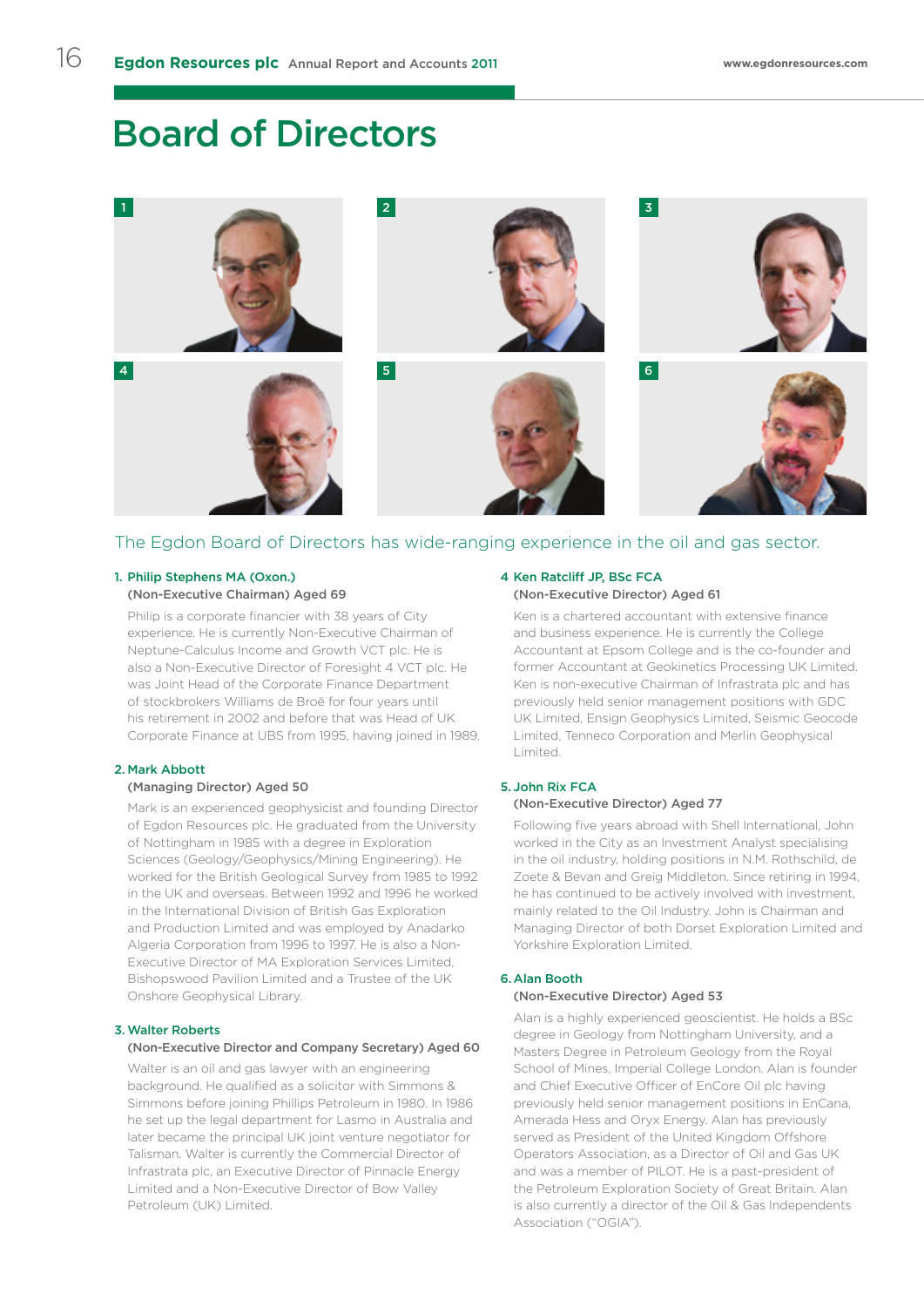# Corporate Governance Statement

The Egdon Resources plc Board is committed to running its business with integrity and high ethical standards across all of the Group's activities. The Directors recognise the value of the UK Corporate Governance Code and whilst under the AIM rules compliance is not required, the Directors believe that the Company applies the recommendations in so far as is practicable and appropriate for a public company of its size.

This statement explains how the Directors applied the principles of the code during the year ended 31 July 2011.

### The Board

The Board comprises of one Executive Director and five Non-Executive Directors.

The background and experience of the Directors are relevant to the Group activities and are summarised on page 16 of this report. As such, the Directors are of the opinion that the Board comprises a suitable balance and that the recommendations of the Combined Code have been implemented to an appropriate level.

The Board is responsible for formulating, reviewing and approving the Group's strategy, financial activities and operating performance. Day-to-day management of the Company is devolved to the Executive Director who is charged with consulting the Board on all significant financial and operational matters. Consequently, decisions are made promptly and following consultation amongst the Directors concerned where necessary and appropriate.

The Board meets regularly throughout the year and met seven times in the year to 31 July 2011. All meetings were attended by all Directors, except for one from which two Directors were absent. In addition there were six meetings to approve administrative resolutions which were only partly attended although all the Directors had approved the business. There was also a meeting of a committee of the Board, consisting of three directors, to deal with matters arising from the sale of an interest in Avington to IS E&P Limited and IS NV Limited. The committee was formed as the other directors had a potential conflict of interest (see note 34).

A statement of the Directors' responsibilities in respect of the accounts is set out on page 21.

The Company has established Audit and Remuneration Committees which are discussed further below.

### Audit Committee

An Audit Committee has been established and currently comprises Ken Ratcliff (Chairman), Philip Stephens and John Rix. The Audit Committee is responsible for ensuring that the financial performance of the Group is properly reported on and monitored. This includes reviewing significant financial reporting issues and accounting policies and disclosures in financial reports. The Audit Committee reviews the scope and results of the external audit and monitors the integrity of the financial statements of the Company. If required, meetings are attended by appropriate members of the senior management. The external auditors have unrestricted access to the Chairman of the Committee. The Audit Committee is also responsible for reviewing the requirement for an internal audit function.

The Audit Committee plans to meet at least twice a year. The committee met twice in the year to 31 July 2011 with all members present or available at both meetings.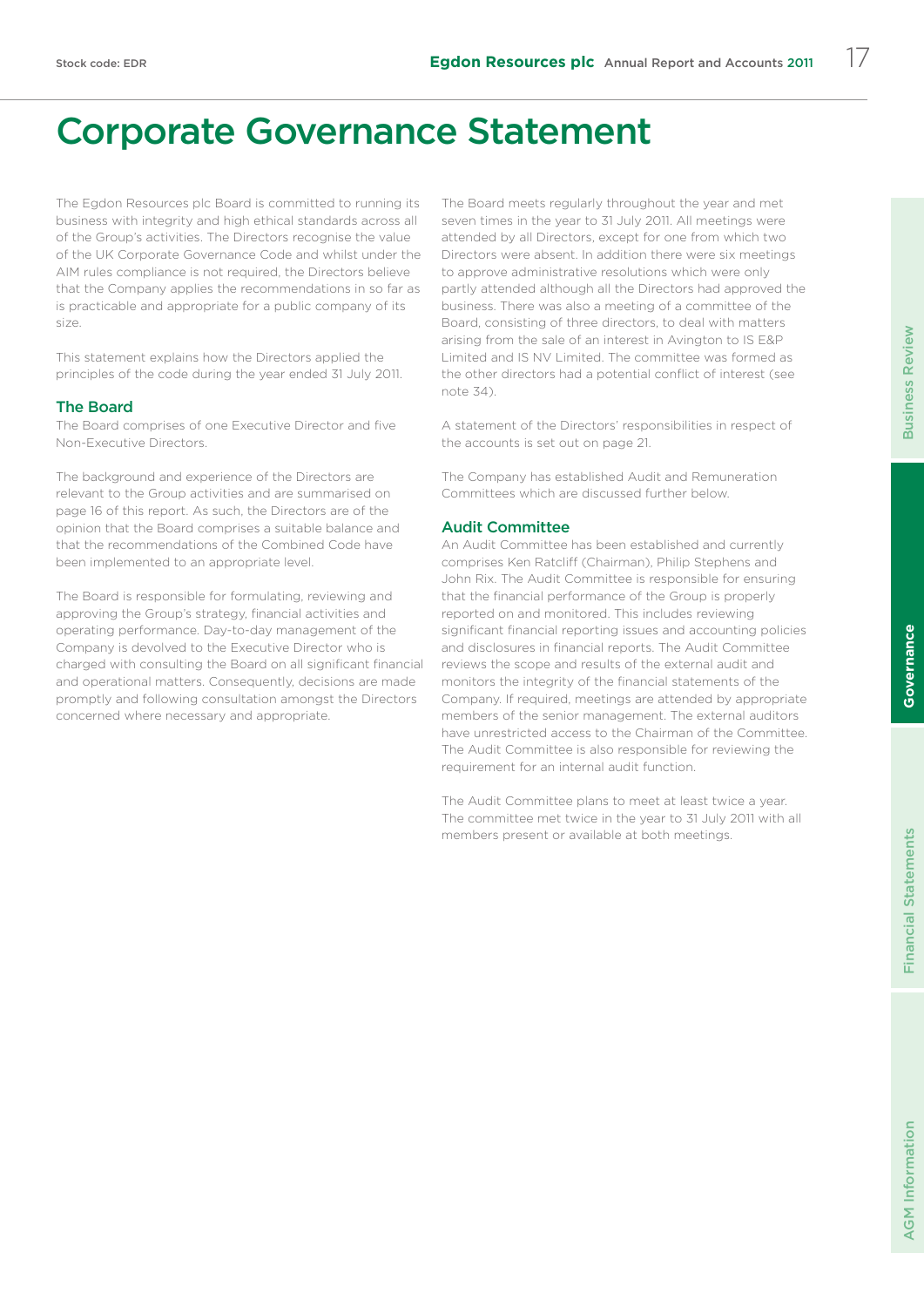# Corporate Governance Statement (continued)

### Remuneration Committee

A Remuneration Committee has been established and its current members comprise Walter Roberts (Chairman), Philip Stephens and Ken Ratcliff. The principal objective of the Remuneration Committee is to ensure that members of the executive management of the Company are provided with appropriate incentives to encourage enhanced performance and are, in a fair and responsible manner, rewarded for their individual contributions to the success of the Group.

The Company's policy is to remunerate senior executives fairly in such a manner as to facilitate the recruitment, retention and motivation of staff. The Remuneration Committee agrees with the Board a framework for the remuneration of the Chairman, the Executive Director and the senior management of the Company. Non-Executive fees are considered and agreed by the Board as a whole.

The Remuneration Committee plans to meet at least twice in each year. It met once in the year to 31 July 2011 with all members present.

### Nomination Committee

The Company has not established a Nomination Committee as the Directors are of the opinion that such a committee is inappropriate given the current size of the Group.

### Relations with Shareholders

Communication with shareholders is given a high priority and the Managing Director has regular dialogue with institutional investors, as well as making general presentations to analysts at the time of the annual and interim results.

The Group maintains a website (www.egdon-resources.com) for the purpose of providing information to shareholders and potential investors. The website contains all news, releases, reports and accounts and public presentations. In addition further detailed information about the Group's activities is available on the website.

Enquiries from individual shareholders in relation to their shareholding and the business as a whole are welcomed and the website has an enquiry facility and contact details to assist in facilitating this. Shareholders are encouraged to attend the Annual General Meeting at which they are able to put questions to the Chairman and other board members.

### Internal Controls

The Board is responsible for establishing and maintaining the effectiveness of the Group's internal controls and risk management systems. They are designed to safeguard the assets of the Group and to ensure the reliability of financial information for both internal use and external publication. The controls which cover financial and operational matters are reviewed on an ongoing basis. It is recognised that a system of internal controls cannot provide absolute assurance that material financial irregularities will be detected or that a risk of failure to achieve business objectives is eliminated. The Board keeps under review the necessity for establishing an internal audit function but considers that, given the size of the Group and the close involvement of senior management in day-to-day operations, there is currently no requirement for such a function.

### Bribery Act

The Group has put in place appropriate measures to ensure compliance with the Bribery Act 2010.

### Risk

The Directors are responsible for the effectiveness of the Group's risk management activities and internal control processes. The Group's approach to risk is described in more detail in the Financial Review on page 13.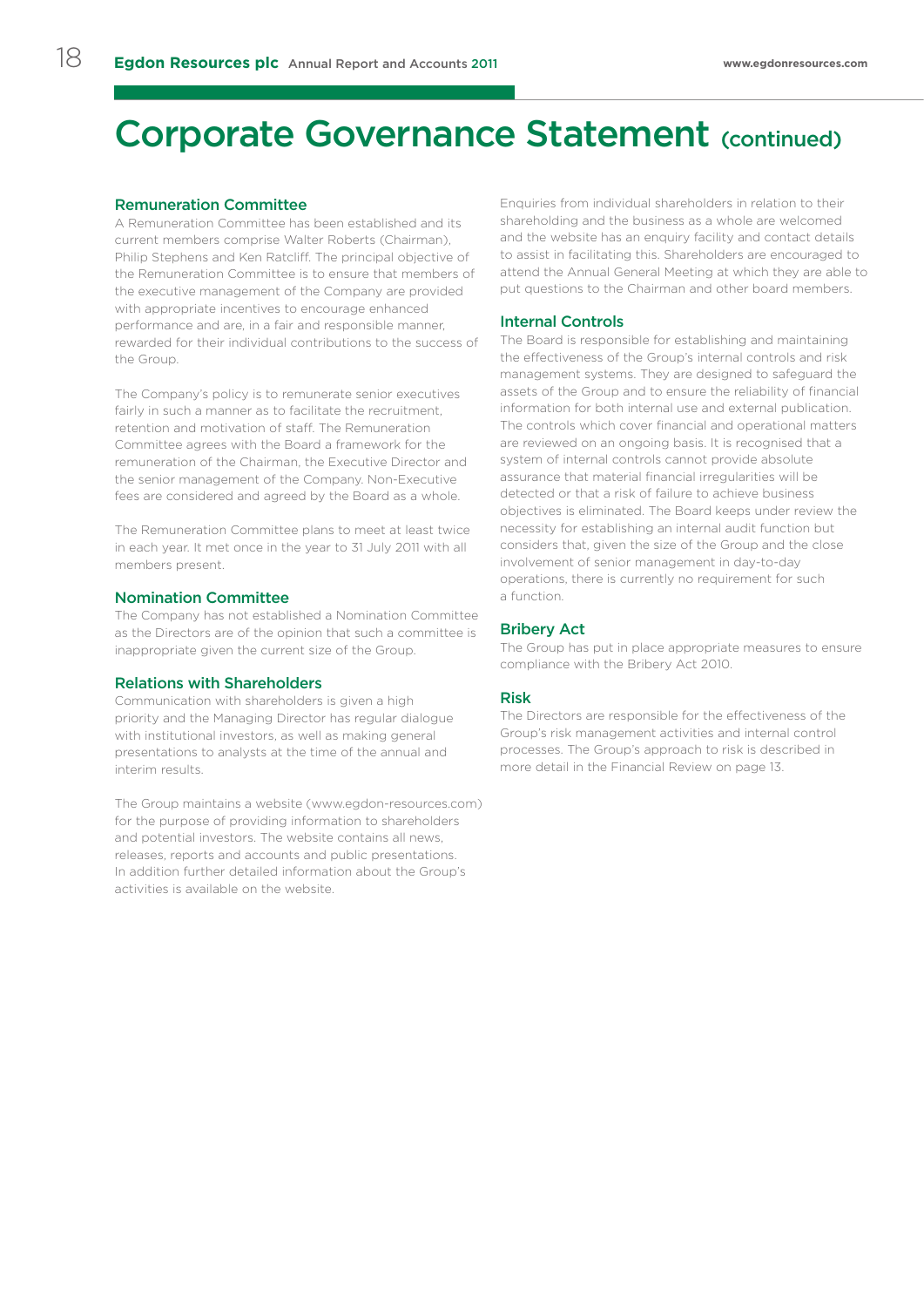# Directors' Report

The Directors submit their report together with the audited consolidated financial statements of Egdon Resources plc for the year ended 31 July 2011.

### Business review

The principal activity of the Group during the year continued to be exploration and production of hydrocarbons in the UK and France.

The Company is required by the Companies Act to set out in this report a fair review of the business of the Group during the financial year ended 31 July 2011 and of the position of the Group at the end of the year and a description of the principal risks and uncertainties facing the Group including consideration of future developments ("business review"). The information that fulfils the requirements of the business review can be found within the Chairman's Statement, Managing Director's Operational Review, the Financial Review and Corporate Governance Statement on pages 4 to 15 and 17.

### Health, Safety and Environmental

As an oil and gas exploration and production business, the Company is conscious of its health, safety and environmental responsibilities. The Company is committed to high standards of health, safety and environmental protection and performance and these aspects command equal prominence with other business considerations in the decision making process.

There were no reportable Health and Safety incidents during the period.

### Results and dividends

The Group recorded a consolidated profit from continuing operations during the year of £4,076,610 (2010: £235,417). The profit for the year is after charging exploration writedowns, impairments and pre-licence costs of £890,699 (2010: £64,786).

The Directors do not recommend the payment of a dividend (2010: £nil).

### Share capital

At the date of this report 130,969,094 ordinary shares are issued and fully paid. Details of movements in share capital during the year are given in note 28 to the financial statements. Movements subsequent to the year end are given in Note 36.

### Substantial Shareholders

As of the date of this report the Company had been notified of the following interests of three per cent. or more in the Company's ordinary share capital:

|                               | % Shares |
|-------------------------------|----------|
| Encore (NNS) Limited          | 13.74    |
| Encore Petroleum Limited      | 15.58    |
| Hargreave Hale & Co           | 11.04    |
| Williams de Broë              | 6.43     |
| Heyco Energy Holdings SL      | 5.25     |
| Andrew Hindle                 | 4.99     |
| Maven Capital Partners UK LLP | 330      |

The Company has not been notified of any other person who has an interest in three per cent. or more in the Company's share capital.

### **Directors**

The Directors of the Company at the date of this report, and their biographical summaries are given on page 16. six Directors served throughout the year. Andrew Hindle resigned from the board with effect from 1 February 2011.

The Directors' remuneration is detailed in note 9 to the financial statements. All Directors benefit from the provision of Directors' and Officers' indemnity insurance policies. Premiums payable to third parties are described in note 9.

The Directors of the Company at the date of this report held the following interests in the Company.

|                 | %    | <b>Shares</b> |
|-----------------|------|---------------|
| Mark A W Abbott | 5.53 | 7.238.648     |
| Ken Ratcliff    | 0.04 | 53.000        |
| John Rix        | 0.99 | 1.293.949     |
| Walter Roberts  | 0.99 | 1.291.750     |
| Philip Stephens | 0.08 | 100.000       |
| Alan Booth      |      |               |
|                 |      |               |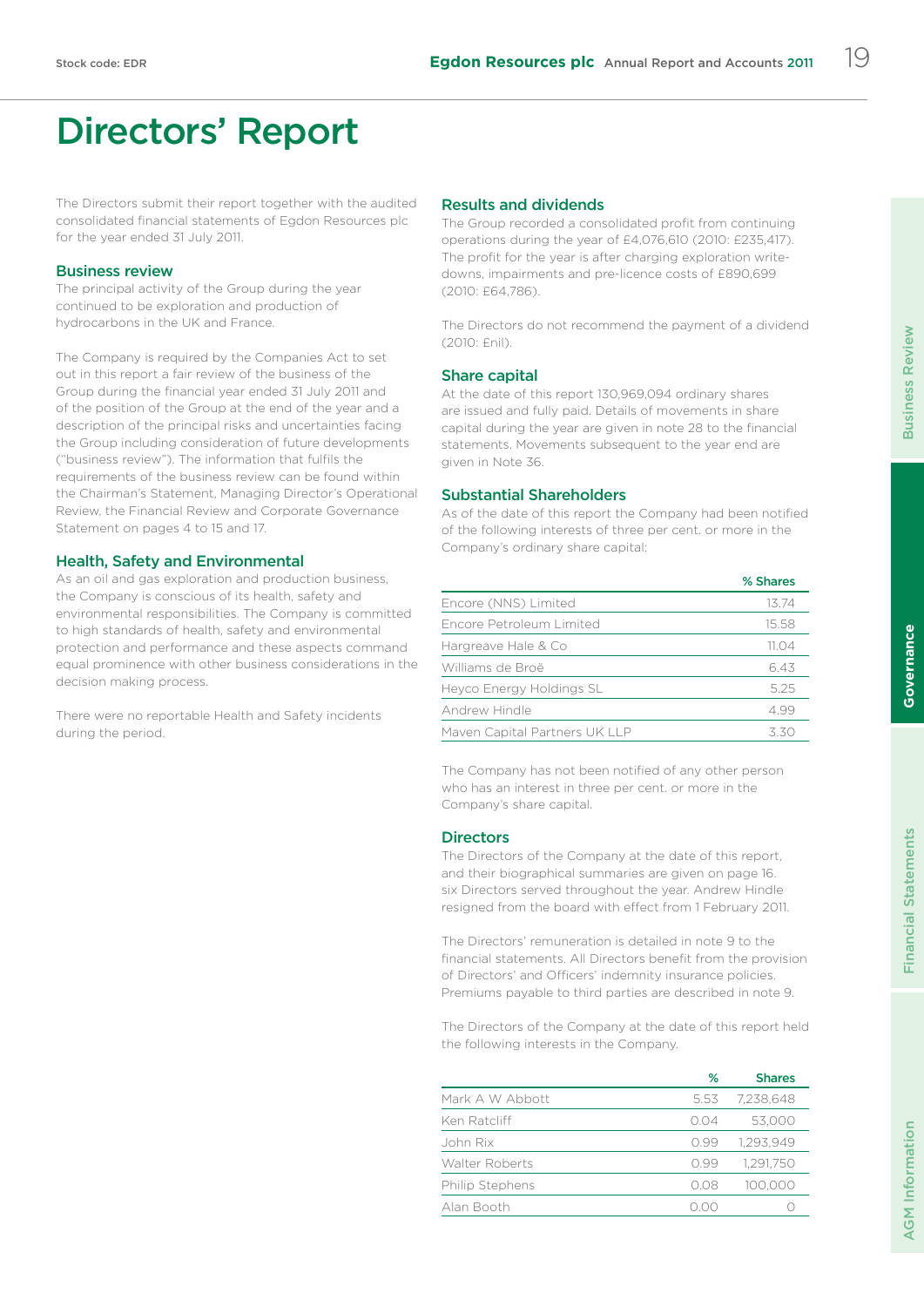# Directors' Report (continued)

### Charitable and political donations

During the year the Group made various charitable contributions in the UK totalling £76 (2010: £900). No donations were made for political purposes (2010: £nil).

### Creditor payment policy

The Group's policy for all suppliers is to fix terms of payment when entering into a business transaction, ensure that the supplier is aware of those terms and to abide by the agreed terms of payment. The number of day's trade creditors was 41 (2010: 80) for the Group.

### Financial instruments

The financial risk management objectives and policies of the Company in relation to the use of financial instruments and the exposure of the Company and its subsidiary undertakings to its main risks, credit risk and liquidity risk, are set out in note 26 to the financial statements.

### Employees

The Group had 13 employees as at 31 July 2011 (2010: 11). Employees are encouraged to directly participate in the business through a share option scheme. Details of the share option scheme are given in note 10 to the financial statements.

### Post balance sheet events

Details of post balance sheet events are shown in note 36 to the financial statements.

### Auditor

A resolution to reappoint the auditor, Nexia Smith & Williamson, will be proposed at the forthcoming Annual General Meeting.

### Going concern

After making enquiries the Directors have a reasonable expectation that the Group and the Company have adequate resources to continue in operation for the foreseeable future. For this reason they continue to adopt the going concern basis in preparing the financial statements.

### Disclosure of information to the auditor

In the case of each person who was a Director at the time this report was approved: so far as the Director was aware there was no relevant available audit information of which the Company's auditor was unaware and that Director had taken all steps that the Director ought to have taken as a Director to make himself aware of any relevant information and to establish that the Company's auditor was aware of that information.

By order of the Board

### Mark A W Abbott

Managing Director 4 November 2011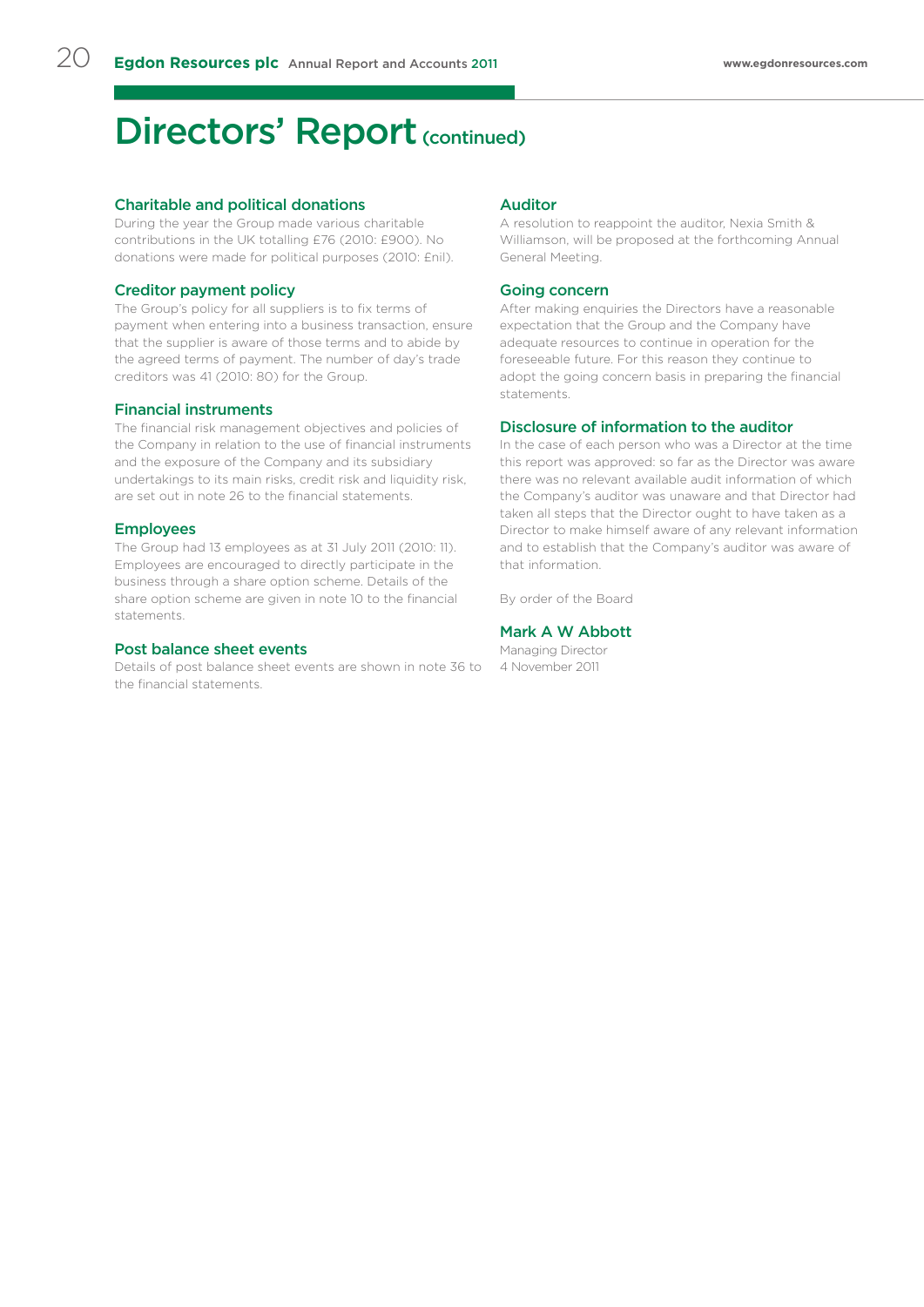# Statement of Directors' Responsibilities

The Directors are responsible for preparing the Directors' report and the financial statements in accordance with applicable law and regulations,

Company law requires the Directors to prepare financial statements for each financial year. Under that law the Directors have prepared the Group, and elected to prepare the Company financial statements in accordance with International Financial Reporting Standards (IFRSs) as adopted by the European Union. Under Company law the Directors must not approve the financial statements unless they are satisfied that they give a true and fair view of the state of affairs of the Company and the Group and of the profit or loss of the Group for that year. The Directors are also required to prepare financial statements in accordance with the rules of the London Stock Exchange for companies trading securities on the Alternative Investment Market.

- **•**  In preparing these financial statements the Directors are required to:
- **•**  select suitable accounting policies and then apply them consistently;
- **•**  make judgements and estimates that are reasonable and prudent;
- state whether they have been prepared in accordance with IFRS as adopted by the European Union;
- **•**  prepare the financial statements on the going concern basis unless it is inappropriate to presume that the Company and the Group will continue in business.

The Directors are responsible for keeping adequate accounting records that are sufficient to show and explain the Company's transactions and disclose with reasonable accuracy at any time the financial position of the Company and the Group and enable them to ensure that the financial statements comply with the Companies Act 2006. They are also responsible for safeguarding the assets of the Company and the Group and hence for taking reasonable steps for the prevention and detection of fraud and other irregularities.

The Directors are responsible for the maintenance and integrity of the corporate and financial information included on the Company's website. Legislation in the United Kingdom governing the preparation and dissemination of the financial statements and other information included in annual reports may differ from legislation in other jurisdictions.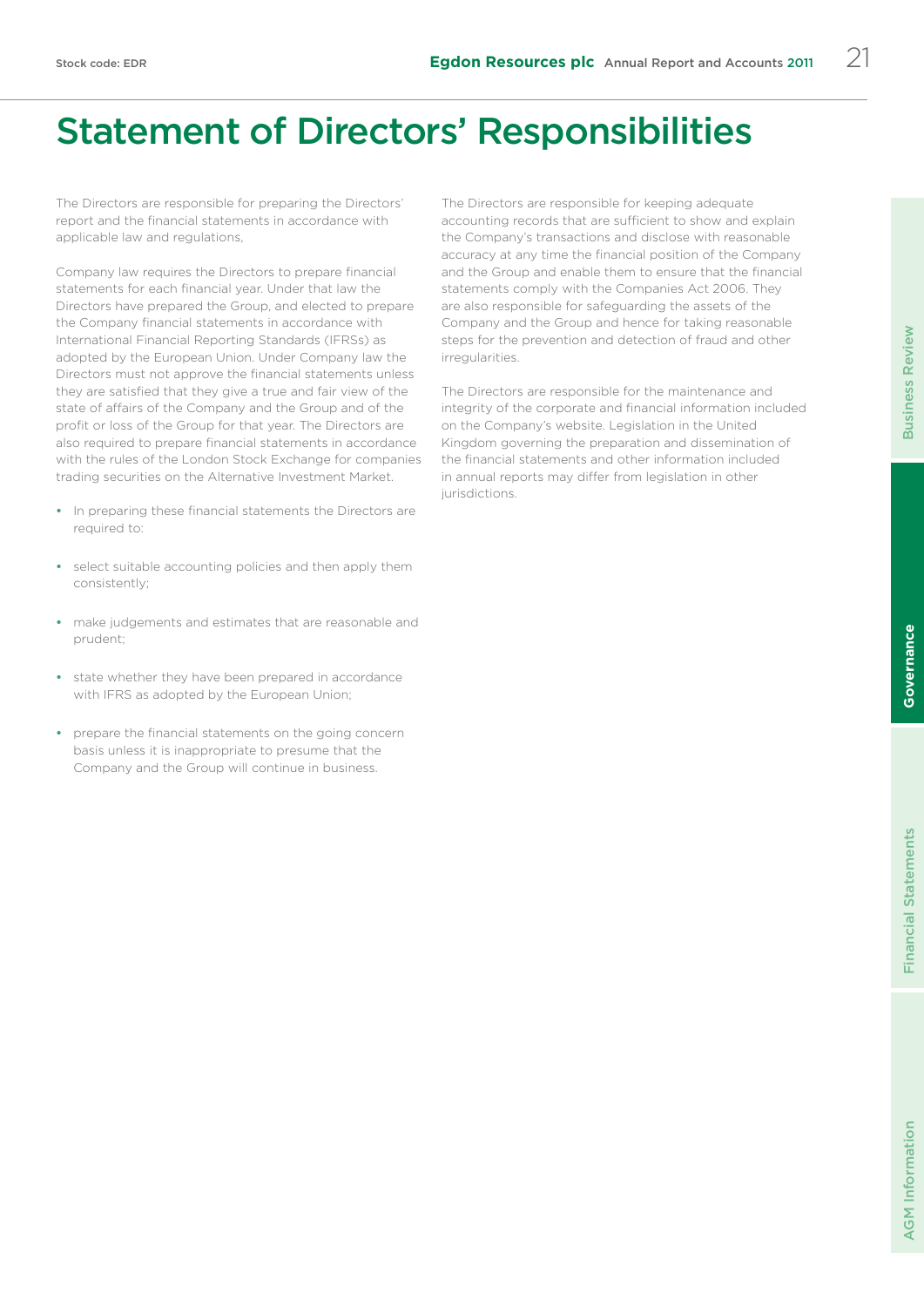# Independent Auditor's Report

# To the members of Egdon Resources plc

We have audited the financial statements of Egdon Resources plc for the year ended 31 July 2011 which comprise the Consolidated statement of comprehensive income, the Consolidated and Parent Company statement of financial position, the Consolidated and Parent Company statements of cash flows, the Consolidated and Parent Company statements of changes in equity and the related notes 1 to 36. The financial reporting framework that has been applied in their preparation is applicable law and International Financial Reporting Standards (IFRSs) as adopted by the European Union and as regards the parent company financial statements, as applied in accordance with the provisions of the Companies Act 2006.

This report is made solely to the Company's members, as a body, in accordance with Chapter three of Part 16 of the Companies Act 2006. Our audit work has been undertaken so that we might state to the Company's members those matters we are required to state to them in an auditor's report and for no other purpose. To the fullest extent permitted by law, we do not accept or assume responsibility to anyone other than the Company and the Company's members as a body, for our audit work, for this report, or for the opinions we have formed.

### Respective responsibilities of Directors and auditor

As explained more fully in the Directors' Responsibilities statement as set out on page 21, the Directors are responsible for the preparation of the financial statements and for being satisfied that they give a true and fair view. Our responsibility is to audit and express an opinion on the financial statements in accordance with applicable law and International Standards on Auditing (UK and Ireland). Those standards require us to comply with the Auditing Practices Board's (APB's) Ethical Standards for Auditors.

### Scope of the audit of the financial statements

A description of the scope of an audit of financial statements is provided on the APB's website at www.frc.org.uk/apb/scope/private.cfm.

### Opinion on financial statements

In our opinion:

- the financial statements give a true and fair view of the state of the Group's and the Parent Company's affairs as at 31 July 2011 and of the Group's profit for the year then ended;
- **•**  the Group financial statements have been properly prepared in accordance with IFRSs as adopted by the European Union;
- the Parent Company financial statements have been properly prepared in accordance with IFRSs as adopted by the European Union and as applied in accordance with the provisions of the Companies Act 2006; and
- the financial statements have been prepared in accordance with the requirements of the Companies Act 2006.

### Opinion on other matter prescribed by the Companies Act 2006

In our opinion the information given in the Directors' Report for the financial year for which the financial statements are prepared is consistent with the financial statements.

### Matters on which we are required to report by exception

We have nothing to report in respect of the following matters where the Companies Act 2006 requires us to report to you if, in our opinion:

- **•**  adequate accounting records have not been kept by the Parent Company, or returns adequate for our audit have not been received from branches not visited by us; or
- **•**  the Parent Company financial statements are not in agreement with the accounting records and returns; or
- **•**  certain disclosures of Directors' remuneration specified by law are not made; or
- **•**  we have not received all the information and explanations we require for our audit.

Sancho Simmonds 1 Bishops Wharf Senior Statutory Auditor, Walnut Tree Close for and on behalf of Guildford GU1 4RA Nexia Smith & Williamson Statutory Auditor

Chartered Accountants 4 November 2011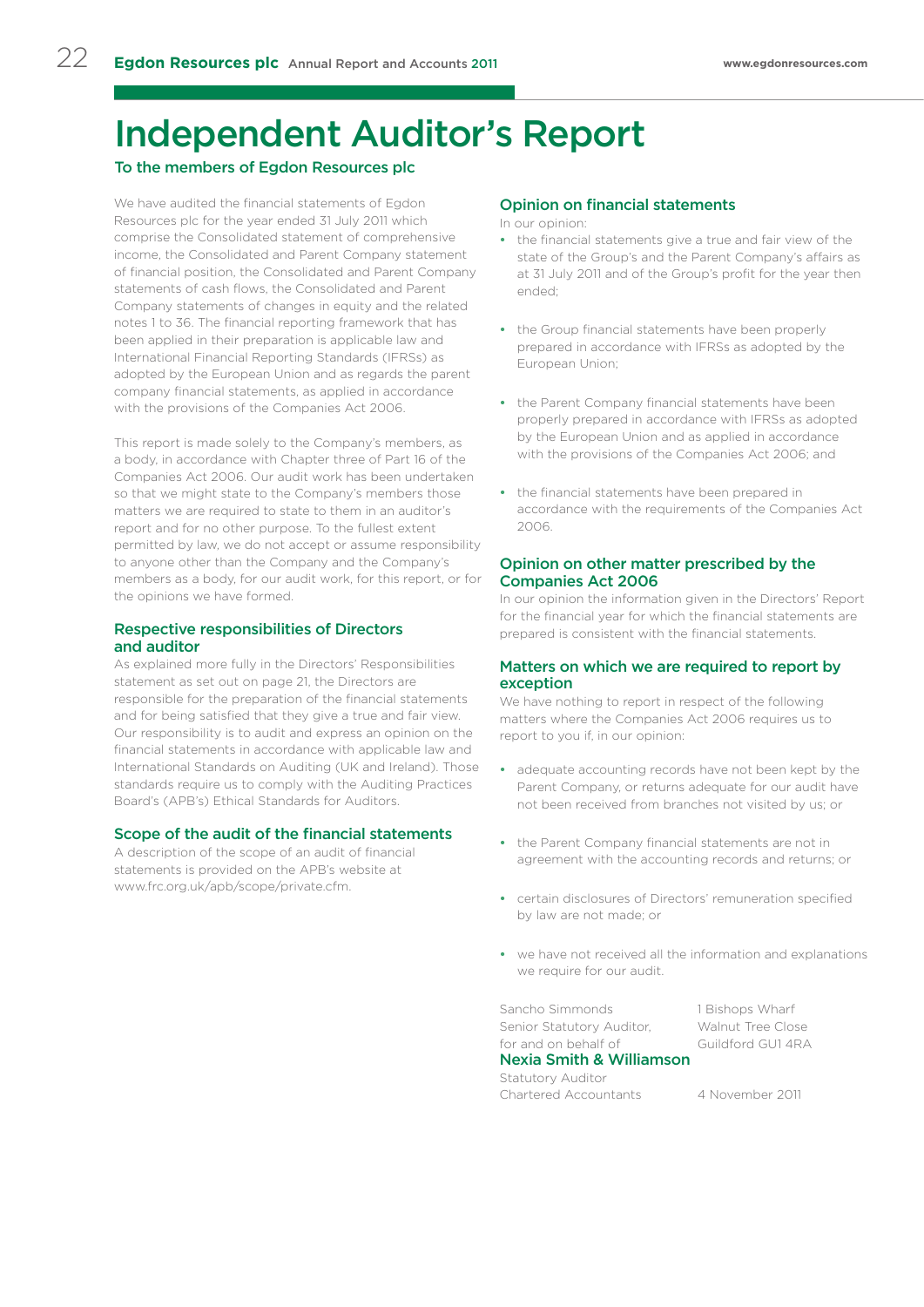# Consolidated Statement of Comprehensive Income

For the year ended 31 July 2011

|                                                                                        |                | 2011              | 2010              |
|----------------------------------------------------------------------------------------|----------------|-------------------|-------------------|
|                                                                                        | Notes          | £                 | £                 |
| <b>Continuing operations</b>                                                           |                |                   |                   |
| Revenue                                                                                | 3              | 2,379,150         | 1,251,676         |
| Cost of sales - exploration costs written off, impairments and pre-licence costs       | $\overline{4}$ | (890, 699)        | (64,786)          |
| Cost of sales - other                                                                  |                | (1, 207, 502)     | (819, 133)        |
| <b>Total cost of sales</b>                                                             |                | (2,098,201)       | (883,919)         |
| <b>Gross profit</b>                                                                    |                | 280,949           | 367,757           |
| <b>Administrative expenses</b>                                                         | $\overline{4}$ | (687,181)         | (668, 347)        |
|                                                                                        |                |                   |                   |
| Other operating income                                                                 |                | 225,553           | 174,797           |
| Exceptional item - profit on disposal of subsidiary                                    | 5              | 4,338,290         |                   |
| Exceptional item - (loss)/profit on disposal of property, plant and equipment          | 6              | (648)             | 388,881           |
|                                                                                        |                | 4,156,963         | 263.088           |
| Finance income                                                                         | $12^{1}$       | 41,505            | 1.156             |
| Finance costs                                                                          | 13             | (121, 858)        | (28, 714)         |
| <b>Profit before taxation</b>                                                          |                | 4,076,610         | 235,530           |
| Taxation                                                                               | 14             |                   | (113)             |
| Profit for the period                                                                  |                | 4,076,610         | 235,417           |
| Other comprehensive income for the period                                              |                |                   |                   |
| Total comprehensive income for the period attributable to equity holders of the parent |                | 4,076,610         | 235,417           |
| Earnings for the period per share                                                      | 15             |                   |                   |
| Basic earnings per share                                                               |                | 3.12 <sub>p</sub> | 0.29 <sub>p</sub> |
| Diluted earnings per share                                                             |                | 3.10 <sub>p</sub> | 0.29p             |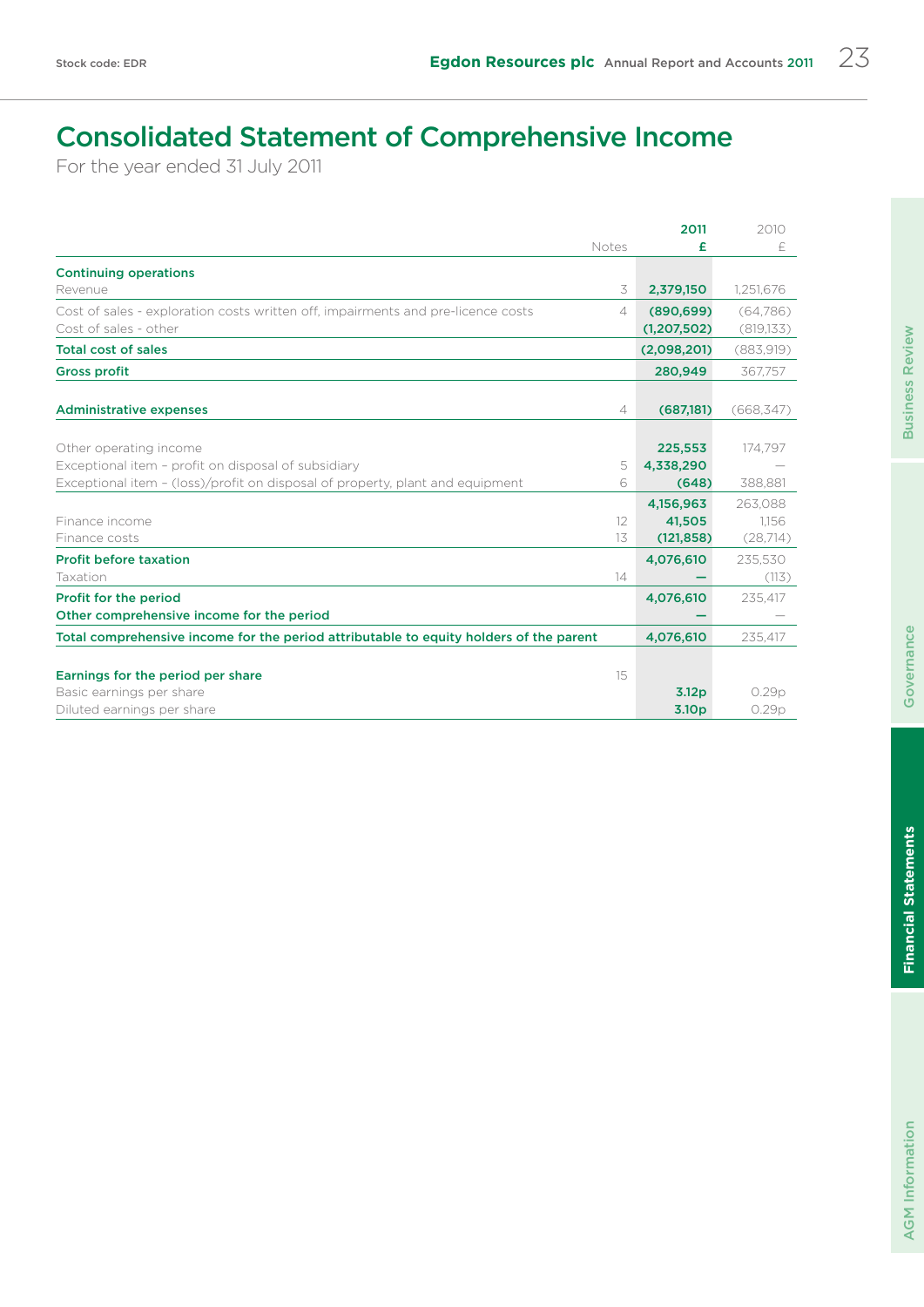# Consolidated Statement of Financial Position

As at 31 July 2011

|                                                                         |       | 2011        | 2010        |
|-------------------------------------------------------------------------|-------|-------------|-------------|
|                                                                         | Notes | £           | £           |
| <b>Non-current assets</b>                                               |       |             |             |
| Intangible assets                                                       | 17    | 7,104,670   | 7,032,533   |
| Property, plant and equipment                                           | 18    | 10,721,342  | 8,422,363   |
| <b>Total non-current assets</b>                                         |       | 17,826,012  | 15,454,896  |
| <b>Current assets</b>                                                   |       |             |             |
| Inventory                                                               | 20    | 9,796       |             |
| Trade and other receivables                                             | 21    | 2,258,276   | 1,038,896   |
| Available for sale financial assets                                     | 22    | 50,000      | 50,000      |
| Cash and cash equivalents                                               | 24    | 3,691,175   | 2,029,835   |
|                                                                         |       | 6,009,247   | 3,118,731   |
| Assets held for sale                                                    | 23    |             | 21,600      |
| <b>Total current assets</b>                                             |       | 6,009,247   | 3,140,331   |
| <b>Current liabilities</b>                                              |       |             |             |
| Trade and other payables                                                | 25    | (2,725,717) | (1,639,667) |
| Liabilities directly associated with assets classified as held for sale | 23    |             | (8,645)     |
|                                                                         |       | (2,725,717) | (1,648,312) |
|                                                                         |       |             |             |
| Net current assets                                                      |       | 3,283,530   | 1,492,019   |
| <b>Total assets less current liabilities</b>                            |       | 21,109,542  | 16,946,915  |
| <b>Non-current liabilities</b>                                          |       |             |             |
| Provisions                                                              | 27    | (940, 316)  | (915, 910)  |
| Net assets                                                              |       | 20,169,226  | 16,031,005  |
|                                                                         |       |             |             |
| <b>Equity</b>                                                           |       |             |             |
| Share capital                                                           | 28    | 13,086,909  | 13,067,577  |
| Share premium                                                           | 29    | 1,374,428   | 1,362,500   |
| Share based payment reserve                                             |       | 107,332     | 84,907      |
| Retained earnings                                                       |       | 5,600,557   | 1,516,021   |
|                                                                         |       | 20,169,226  | 16,031,005  |

These financial statements were approved by the Board of Directors and authorised for issue on 4 November 2011.

They were signed on its behalf by:

### M A W Abbott

Director

Company registration number 06409716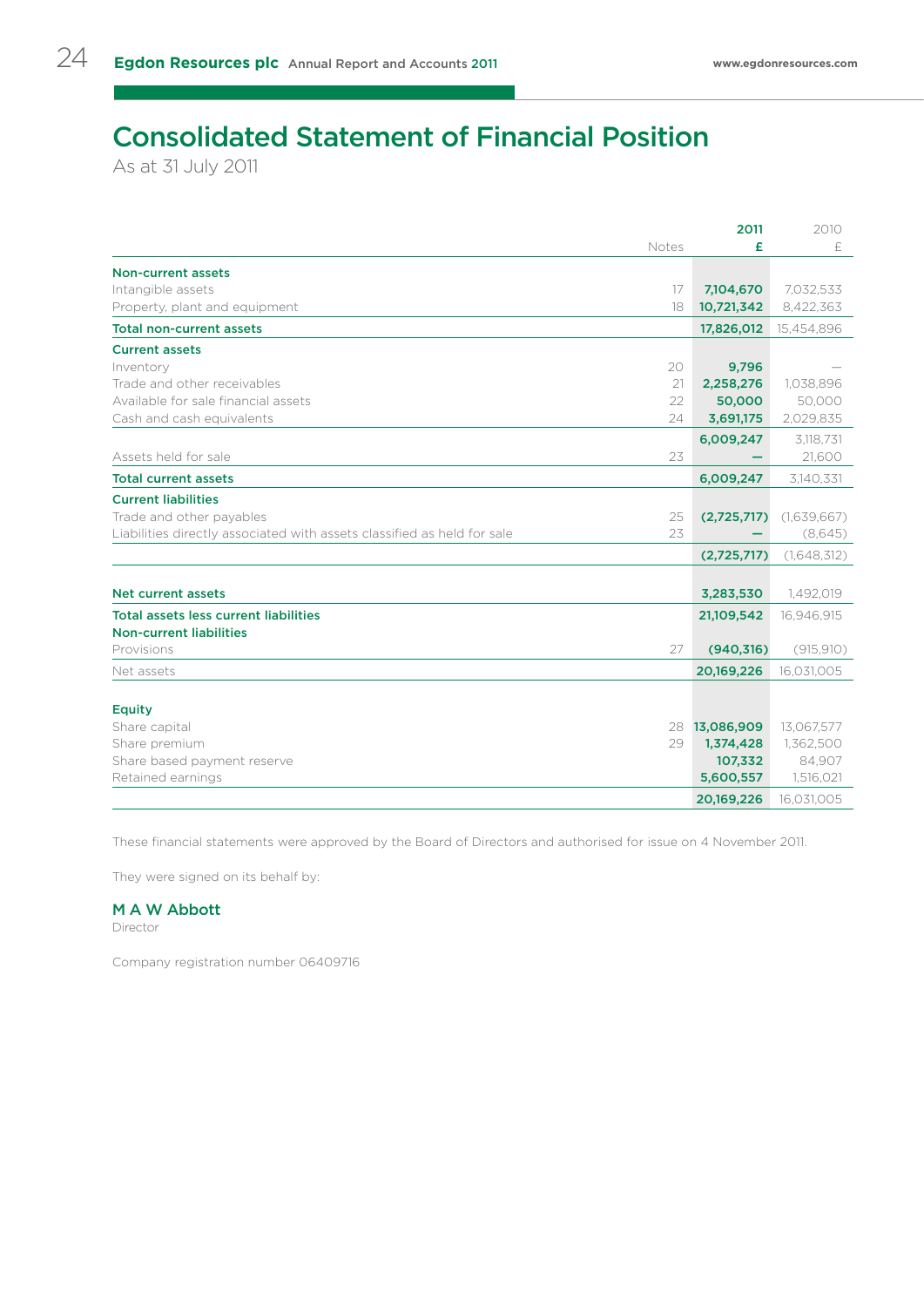# Company Statement of Financial Position

As at 31 July 2011

|                                              |       | 2011        | 2010       |
|----------------------------------------------|-------|-------------|------------|
|                                              | Notes | £           | £          |
| Non-current assets                           |       |             |            |
| Property, plant and equipment                | 18    | 7.400       | 6.655      |
| Investments                                  | 19    | 14,999,606  | 14,999,606 |
| <b>Total non-current assets</b>              |       | 15,007,006  | 15,006,261 |
| <b>Current assets</b>                        |       |             |            |
| Trade and other receivables                  | 21    | 117,078     | 1,191,295  |
| Cash and cash equivalents                    | 24    | 2,300,530   | 36,952     |
| <b>Total current assets</b>                  |       | 2,417,608   | 1,228,247  |
| <b>Current liabilities</b>                   |       |             |            |
| Trade and other payables                     | 25    | (1,499,794) | (80, 911)  |
| Net current assets                           |       | 917,814     | 1,147,336  |
| <b>Total assets less current liabilities</b> |       | 15,924,820  | 16,153,597 |
| <b>Non-current liabilities</b>               |       |             |            |
| Provisions                                   | 27    | (56, 947)   | (90,695)   |
| <b>Net assets</b>                            |       | 15,867,873  | 16,062,902 |
|                                              |       |             |            |
| <b>Equity</b>                                |       |             |            |
| Share capital                                | 28    | 13,086,909  | 13,067,577 |
| Share premium                                | 29    | 1,374,428   | 1,362,500  |
| Merger reserve                               | 30    | 2,357,816   | 2,357,816  |
| Share based payment reserve                  |       | 107,332     | 84,907     |
| Retained earnings - deficit                  | 16    | (1,058,612) | (809, 898) |
|                                              |       | 15,867,873  | 16,062,902 |

These financial statements were approved by the Board of Directors and authorised for issue on 4 November 2011.

They were signed on its behalf by:

## M A W Abbott

Director

Company registration number 06409716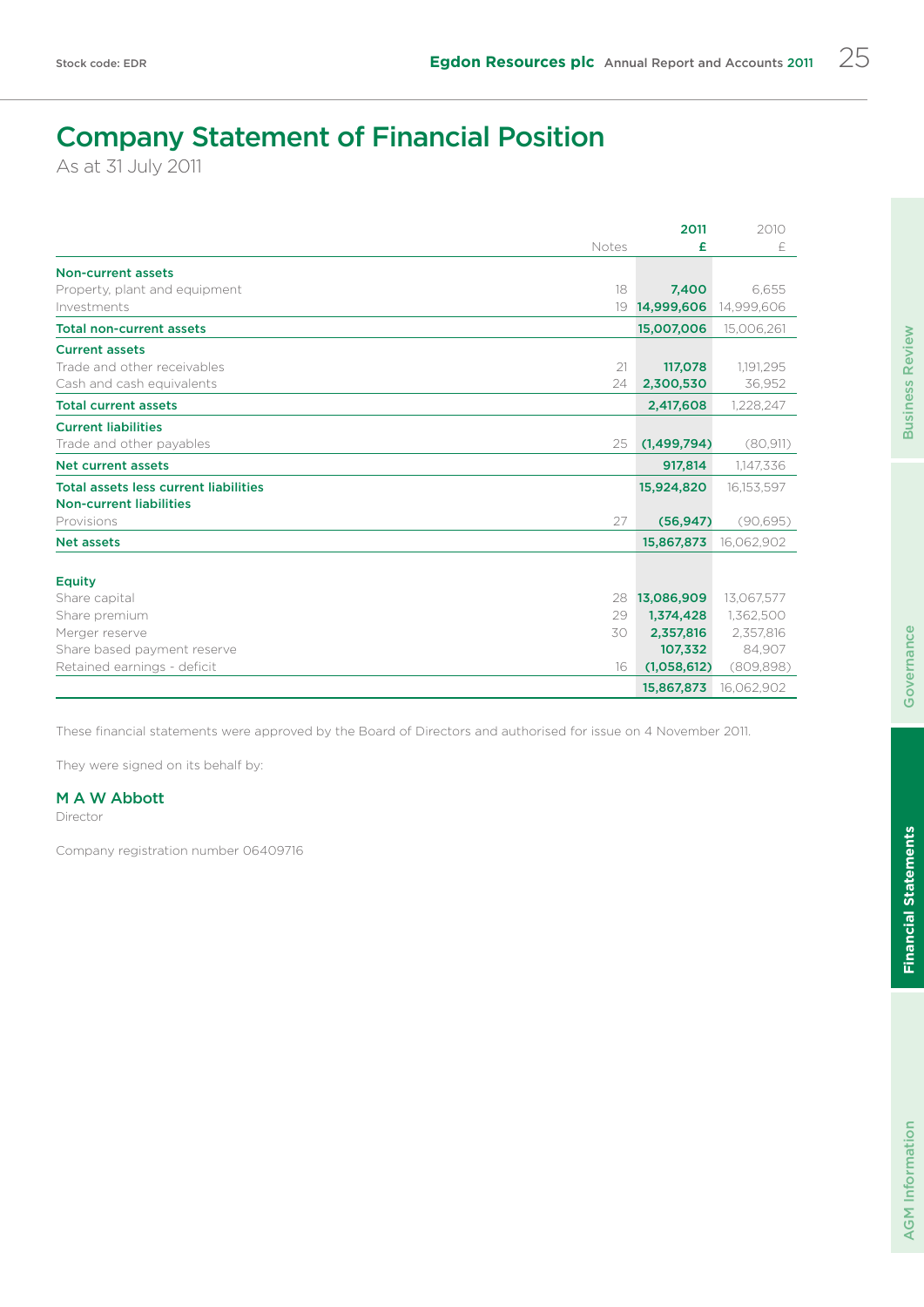# Consolidated Statement of Cash Flows

For the year ended 31 July 2011

|                                                                                | 2011        | 2010        |
|--------------------------------------------------------------------------------|-------------|-------------|
|                                                                                | £           | £           |
| Cash flows from operating activities                                           |             |             |
| Profit before tax                                                              | 4,076,610   | 235,530     |
| Adjustments for:                                                               |             |             |
| Depreciation and impairment of fixed assets                                    | 728,649     | 265,346     |
| Exploration costs written off                                                  | 593,705     |             |
| Loss/(profit) on disposal of property, plant and equipment                     | 648         | (388, 881)  |
| Profit on disposal of subsidiary                                               | (4,338,290) |             |
| Increase in trade and other receivables                                        | (960, 114)  | (399, 622)  |
| (Increase)/decrease in inventory                                               | (9,796)     | 12,127      |
| Increase in trade payables and other payables                                  | 10,524      | 358,177     |
| Movement in provisions                                                         | (11,006)    | (3,612)     |
| Finance costs                                                                  | 121,858     | 27,905      |
| Finance income                                                                 | (41, 505)   | (1,156)     |
| Share based remuneration charge                                                | 30,351      | 54.831      |
| Cash flow generated from operations                                            | 201,634     | 160,645     |
| Interest paid                                                                  | (49, 592)   |             |
| Taxation paid                                                                  |             | (113)       |
| Net cash flow generated from operating activities                              | 152,042     | 160.532     |
| <b>Investing activities</b>                                                    |             |             |
| Finance income                                                                 | 41,505      | 1.156       |
| Payments for exploration and evaluation assets                                 | (3,236,954) | (1,132,998) |
| Purchase of property, plant and equipment                                      | (861, 531)  | (898,055)   |
| Gross profit on oil well testing                                               |             | 32,767      |
| Sale of subsidiary net of costs incurred                                       | 4,484,184   |             |
| Sale of property, plant and equipment                                          | 5,044       | 502,950     |
| Sale of intangible fixed assets                                                |             | 146,635     |
| Net cash generated from/(used in) capital expenditure and investing activities | 432,248     | (1,347,545) |
| <b>Financing activities</b>                                                    |             |             |
| Issue of shares                                                                | 31,260      | 2,000,000   |
| Costs associated with issue of shares                                          |             | (82,500)    |
| Proceeds from short term borrowings                                            | 1,053,652   |             |
| Repayments of short term borrowings                                            | (15, 657)   |             |
| Net cash flow from financing                                                   | 1,069,255   | 1,917,500   |
| Net increase in cash and cash equivalents                                      | 1,653,545   | 730,487     |
| Cash and cash equivalents as at 31 July 2010                                   | 2,037,630   | 1,307,143   |
| Cash and cash equivalents as at 31 July 2011                                   | 3,691,175   | 2,037,630   |

In 2010 significant non-cash transactions comprised the issue of equity share capital as consideration for the acquisition of tangible and intangible fixed assets from EnCore Oil Plc (note 28), and for decommissioning and reinstatement provisions (note 27). There were no significant non-cash transactions in 2011.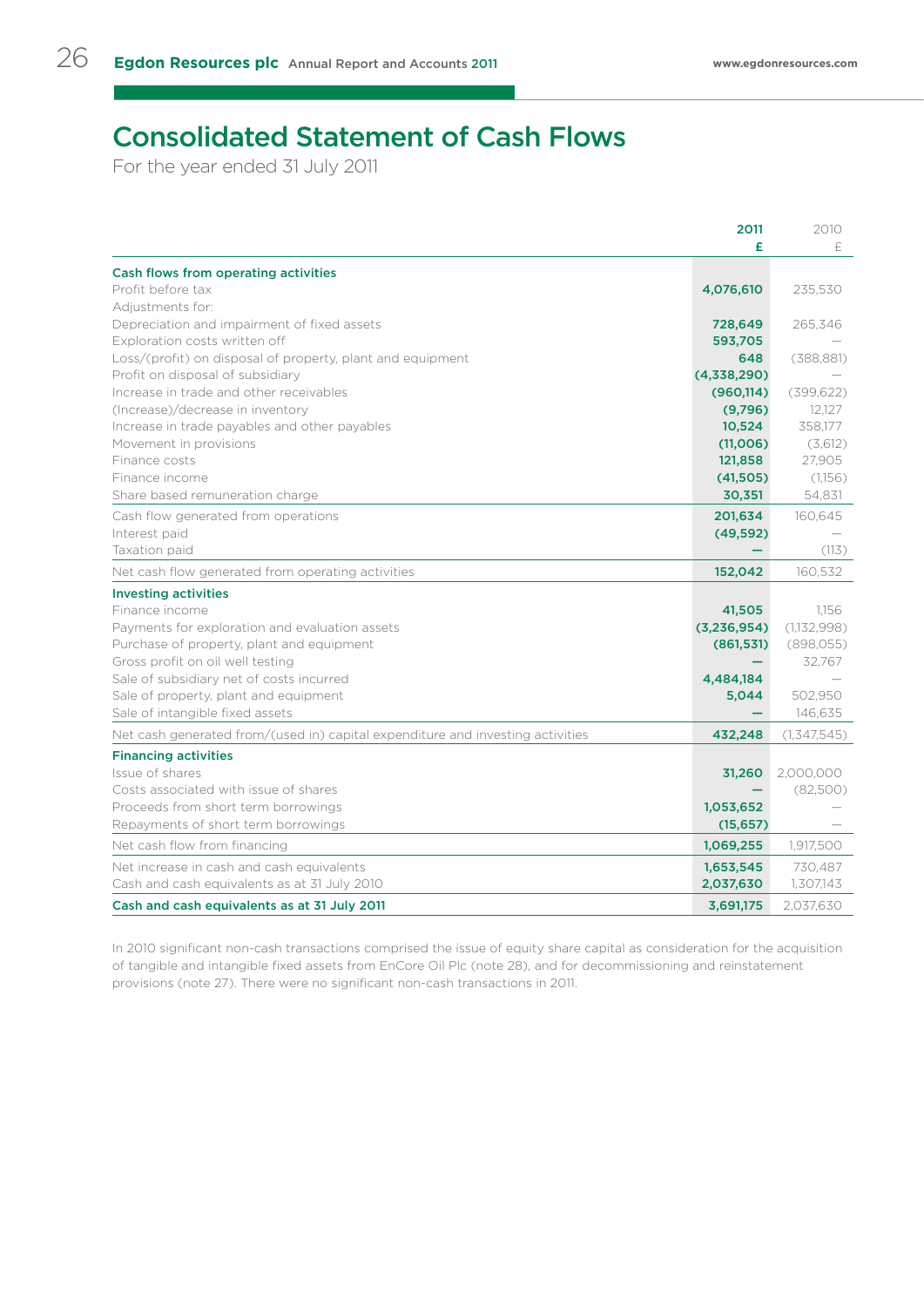# Company Statement of Cash Flows

For the year ended 31 July 2011

|                                                                                | 2011<br>£   | 2010<br>£   |
|--------------------------------------------------------------------------------|-------------|-------------|
| Cash flows from operating activities                                           |             |             |
| Loss before tax                                                                | (256, 640)  | (272,197)   |
| Adjustments for:                                                               |             |             |
| Depreciation and impairment of plant and equipment                             | 4,089       | 3.322       |
| Increase in trade and other receivables                                        | (852, 143)  | (135, 449)  |
| Decrease in trade payables                                                     | (25,896)    | (441,766)   |
| Share based remuneration charge                                                | 30,351      | 54,831      |
| Movement in provision                                                          | (11,006)    | (3,612)     |
| Finance costs                                                                  | 87,123      |             |
| Cash flow used in operations                                                   | (1,024,122) | (794, 871)  |
| Interest paid                                                                  | (49, 592)   |             |
| Net cash used in operating activities                                          | (1,073,714) | (794, 871)  |
| <b>Investing activities</b>                                                    |             |             |
| Loan from/(to) subsidiaries                                                    | 2,272,871   | (1,080,000) |
| Purchase of property, plant and equipment                                      | (4,834)     | (7,785)     |
| Net cash generated from/(used in) capital expenditure and financial investment | 2,268,037   | (1,087,785) |
| <b>Financing activities</b>                                                    |             |             |
| Issue of shares                                                                | 31,260      | 2,000,000   |
| Costs associated with issue of shares                                          |             | (82,500)    |
| Proceeds from short term borrowings                                            | 1,053,652   |             |
| Repayment of short term borrowings                                             | (15, 657)   |             |
| Net cash flow from financing                                                   | 1,069,255   | 1,917,500   |
| Net increase in cash and cash equivalents                                      | 2,263,578   | 34,844      |
| Cash and cash equivalents as at 31 July 2010                                   | 36,952      | 2,108       |
| Cash and cash equivalents as at 31 July 2011                                   | 2,300,530   | 36,952      |

In 2010 significant non-cash transactions comprised the issue of equity share capital as consideration for the acquisition of tangible and intangible fixed assets from EnCore Oil plc (note 28). There were no significant non-cash transactions in 2011.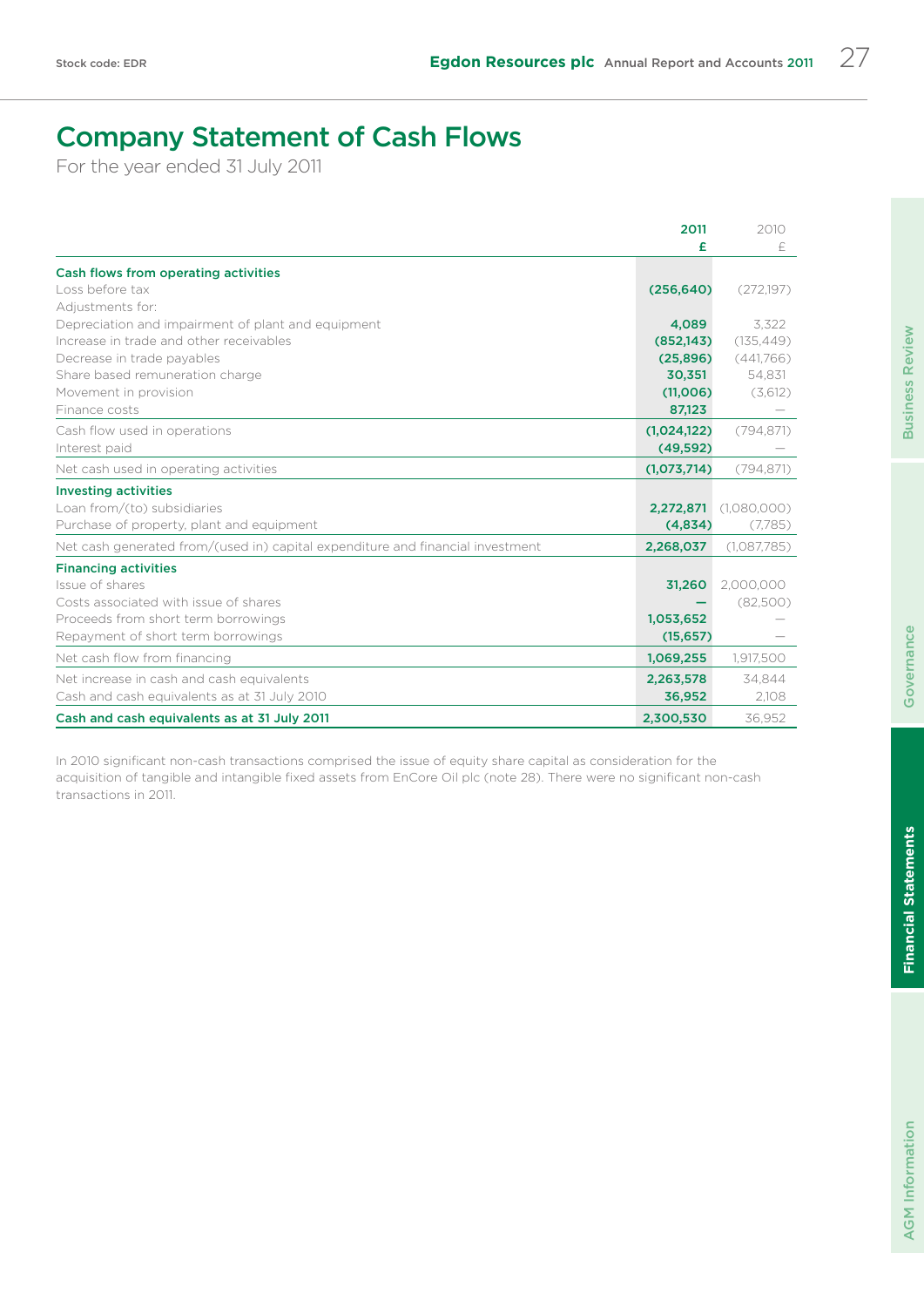# Consolidated Statement of Changes in Equity

For the year ended 31 July 2011

|                                             |            |           | Share based |           |            |
|---------------------------------------------|------------|-----------|-------------|-----------|------------|
|                                             | Share      | Share     | payment     | Retained  | Total      |
|                                             | capital    | premium   | reserve     | earnings  | equity     |
|                                             | £          | £         | £           | £         | £          |
| Balance at 1 August 2009                    | 7,547,577  | 65,000    | 30,076      | 1,280,604 | 8,923,257  |
| Profit for the period                       |            |           |             | 235,417   | 235,417    |
| Total comprehensive income for the period   |            |           |             | 235,417   | 235,417    |
| Issue of ordinary shares (April 2010)       | 1,600,000  | 317,500   |             |           | 1,917,500  |
| Issue of ordinary shares (July 2010)        | 3,920,000  | 980,000   |             |           | 4,900,000  |
| Share option charge                         |            |           | 54,831      |           | 54,831     |
| Balance at 31 July 2010                     | 13,067,577 | 1,362,500 | 84,907      | 1,516,021 | 16,031,005 |
| Profit for the period                       |            |           |             | 4,076,610 | 4,076,610  |
| Total comprehensive income for the period   |            |           |             | 4,076,610 | 4,076,610  |
| Transfer of share option charge on exercise |            |           | (7, 926)    | 7,926     |            |
| Issue of ordinary shares (December 2010)    | 8,200      | 5,060     |             |           | 13,260     |
| Issue of ordinary shares (January 2011)     | 11,132     | 6,868     |             |           | 18,000     |
| Share option charge                         |            |           | 30,351      |           | 30,351     |
| Balance at 31 July 2011                     | 13,086,909 | 1,374,428 | 107,332     | 5,600,557 | 20,169,226 |

# Company Statement of Changes in Equity

For the year ended 31 July 2011

|                                                                                                                                                                                                        | Share<br>capital<br>f  | Merger<br>reserve<br>f | Share<br>premium<br>£ | Share based<br>payment<br>reserve<br>f | Retained<br>earnings<br>£ | Total<br>equity<br>£                          |
|--------------------------------------------------------------------------------------------------------------------------------------------------------------------------------------------------------|------------------------|------------------------|-----------------------|----------------------------------------|---------------------------|-----------------------------------------------|
| Balance at 1 August 2009                                                                                                                                                                               | 7,547,577              | 2,357,816              | 65,000                | 30,076                                 | (537,701)                 | 9,462,768                                     |
| Loss for the period                                                                                                                                                                                    |                        |                        |                       |                                        | (272,197)                 | (272, 197)                                    |
| Total comprehensive income for the period<br>Issue of ordinary shares (April 2010)<br>Issue of ordinary shares (July 2010)<br>Share option charge                                                      | 1,600,000<br>3,920,000 |                        | 317,500<br>980,000    | 54,831                                 | (272,197)                 | (272,197)<br>1,917,500<br>4,900,000<br>54,831 |
| Balance at 31 July 2010                                                                                                                                                                                | 13,067,577             | 2,357,816              | 1,362,500             | 84,907                                 |                           | (809,898) 16,062,902                          |
| Loss for the period                                                                                                                                                                                    |                        |                        |                       |                                        | (256, 640)                | (256, 640)                                    |
| Total comprehensive income for the period<br>Transfer of share option charge on exercise<br>Issue of ordinary shares (December 2010)<br>Issue of ordinary shares (January 2011)<br>Share option charge | 8,200<br>11,132        |                        | 5,060<br>6,868        | (7,926)<br>30,351                      | (256, 640)<br>7,926       | (256, 640)<br>13,260<br>18,000<br>30,351      |
| Balance at 31 July 2011                                                                                                                                                                                | 13,086,909             | 2,357,816              | 1,374,428             | 107,332                                | $(1,058,612)$ 15,867,873  |                                               |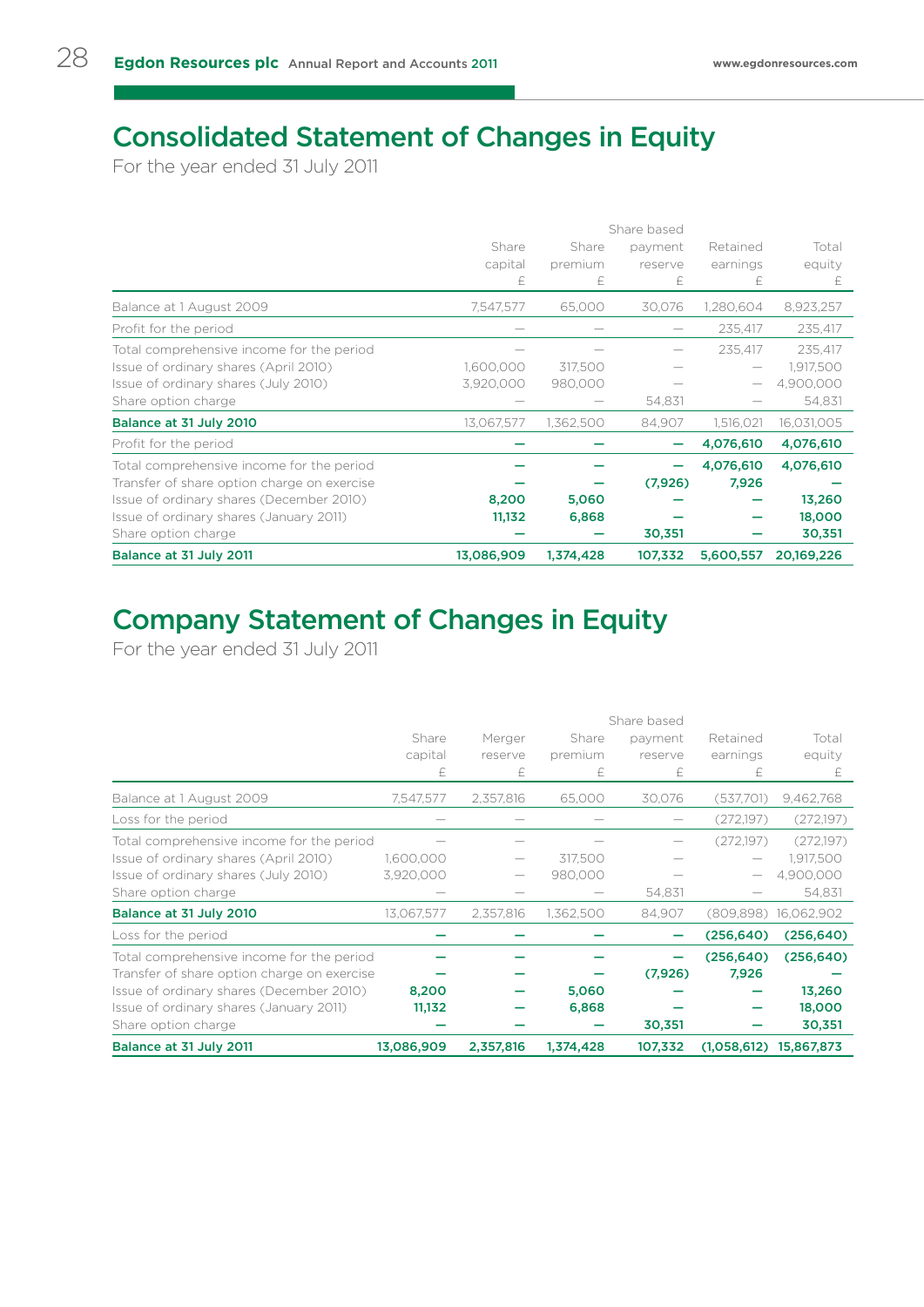# Notes Forming Part of the Financial Statements

For the year ended 31 July 2011

## 1. General information

Egdon Resources plc is a company incorporated and domiciled in England & Wales with registered number 06409716. The address of the registered office is The Wheat House, 98 High Street, Odiham, Hampshire RG29 1LP. The Company's administrative office is at the same address.

Egdon Resources plc (the "Company") and its subsidiaries (together, the "Group") explore for and develop oil and gas reserves in England and France.

The Company's shares are quoted on the Alternative Investment Market ("AIM") of the London Stock Exchange.

### 2. Accounting policies

The financial statements are based on the following accounting policies of Group and Company.

### Basis of preparation and statement of compliance with IFRS

The Group's financial statements have been prepared in accordance with International Financial Reporting Standards (IFRS) and with those parts of the Companies Act 2006 applicable to companies reporting under IFRS. IFRS comprises the Standards issued by the International Accounting Standards Board (IASB) and Interpretations issued by the International Financial Reporting Interpretations Committee (IFRIC) that have been endorsed by the European Union (EU). The principal accounting policies adopted by the Group and by the Company where applicable are set out below.

As permitted by Section 408 of the Companies Act 2006, no income statement or associated notes are presented for the Company as an entity.

### Going concern

The Directors have reviewed the budget, projected cash flows, considered committed expenditure and based on this review are confident that the Group will have adequate financial resources to continue in existence for the foreseeable future. Consequently the Directors consider it appropriate to prepare the financial statements on the going concern basis.

Based on current forecasts of production and revenues, the Group has sufficient funding to undertake its planned work programme and repay its existing debt. The Directors recognise that should circumstances change then some planned exploration and development work will need to be deferred or delayed until such time as additional funding is obtained either through revenues from production, asset disposals (sales or farm outs), the negotiation of a debt facility and/or the issue of shares.

### Adoption of new and revised standards

In the current financial year, the Group has adopted International Financial Reporting Standard 2 "Share-Based Payments" (revised 2009), International Accounting Standard 32 "Financial Instruments: Presentation" (revised 2009) and IFRIC 19 "Extinguishing financial liabilities with equity instruments".

The adoption of these standards and interpretation did not have any impact on the financial position or performance of the Group.

At the date of authorisation of these financial statements, the following relevant standards and interpretations which have not been applied in these financial statements were in issue but not yet effective:

IFRS 7 Financial Instruments: Disclosure (revised 2010)

- IFRS 9 Financial Instruments: Recognition and measurement (revised 2009)
- IAS 1 Presentation of Financial Statements (revised 2010)
- IAS 24 Related Party Disclosures (revised 2009)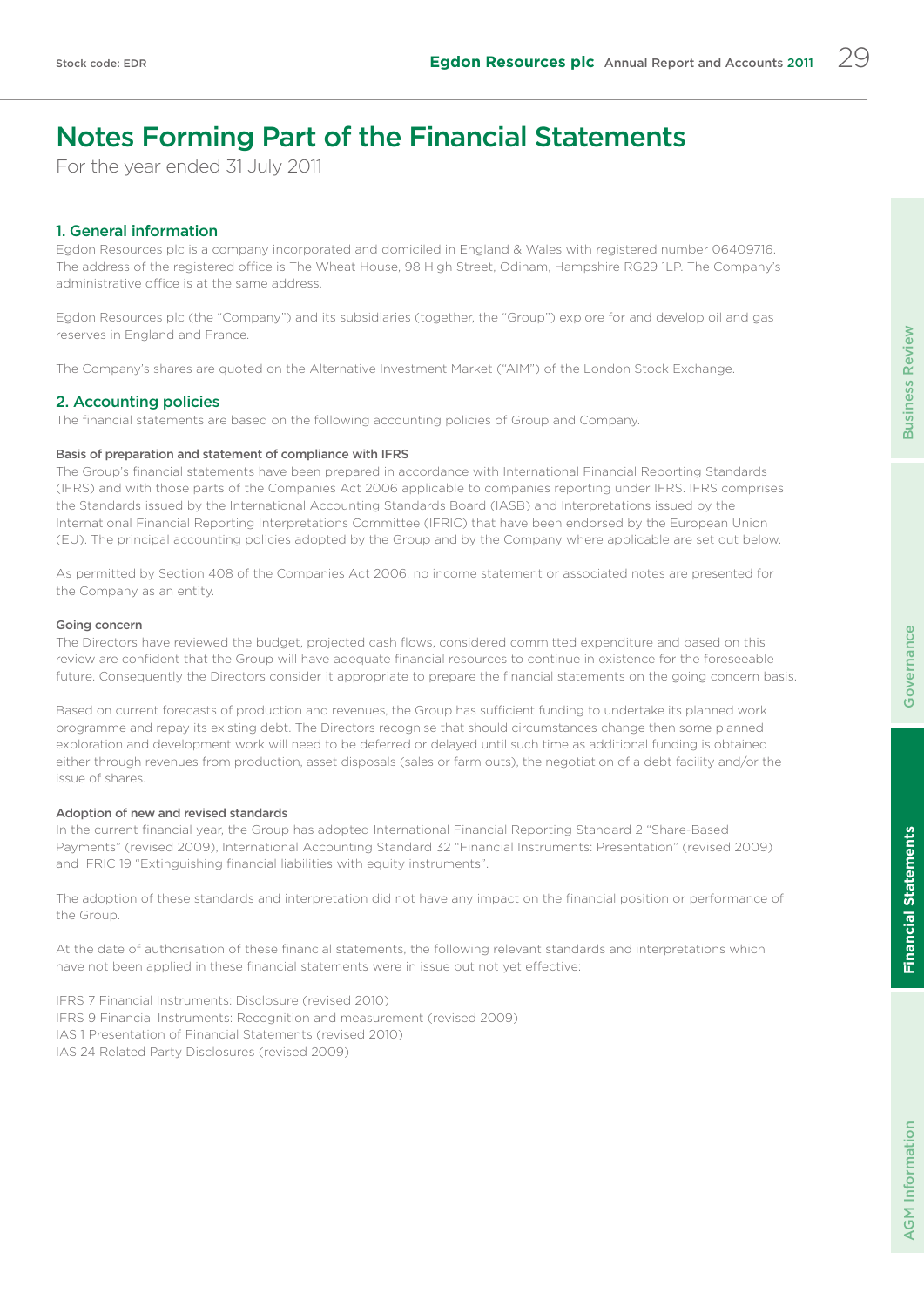### 2. Accounting policies (continued)

The Directors anticipate that the adoption of these Standards and Interpretations in future periods will have no material impact on the financial statements of the Group.

### Basis of consolidation

The Group financial statements incorporate the financial statements of Egdon Resources plc (the "Company") and entities controlled by the Company prepared to 31 July each year. Control is achieved where the Company has the power to govern the financial and operating policies of an investee entity so as to obtain benefits from its activities.

The results of subsidiaries acquired or disposed of during the year are included in the consolidated income statement from the effective date of acquisition or up to the effective date of disposal, as appropriate.

The financial statements of subsidiaries are prepared for the same reporting year as the parent company, using consistent accounting policies. All inter-company balances and transactions, including unrealised profits arising from them, are eliminated in preparing the consolidated financial statements.

#### Business combinations and goodwill

The Group uses the acquisition method of accounting to account for business combinations. The consideration transferred for the acquisition of a subsidiary is the fair value of the assets transferred, the liabilities incurred and the equity interests issued by the Group. The consideration transferred includes the fair value of any asset or liability resulting from a contingent consideration arrangement. Acquisition-related costs are expensed as incurred. Identifiable assets and liabilities and contingent liabilities assumed in a business combination are measured initially at their fair values at the acquisition date. On an acquisition by acquisition basis, the Group recognises any non-controlling interest in the acquiree either at fair value or at the non-controlling interest's proportionate share of the acquiree's net assets.

The excess of the consideration transferred, the amount of any non-controlling interest in the acquiree and the acquisition date fair value of any previous equity interest in the acquiree over the fair value of the Group's share of the identifiable net assets acquired is recorded as goodwill. If this is less than the fair value of the net assets of the subsidiary acquired in the case of a bargain purchase, the difference is recognised directly in the statement of comprehensive income.

Where the Group incurs obligations to pay net profit interest as part of an acquisition, the estimated fair value of the net profit interest is recognised at the date of acquisition. Any subsequent variations in the net profit interest arising from events occurring after acquisition are recognised through the income statement. Where the fair value of a net profit interest cannot be established (for example, because the relevant licence has yet to be fully appraised) no provision is recognised.

The value of options and any net profit interests arising on disposal are recognised at their fair value as at the date of disposal, except in circumstances where the fair value cannot be determined.

An acquisition is not classified as a business combination when an acquired entity does not have processes or outputs as defined by IFRS 3 (Revised). Such transactions are accounted for as asset acquisitions and the assets acquired are measured at cost.

### Investments in subsidiaries

Investments in subsidiaries are stated at cost less any provision for impairment.

#### Revenue and other operating income

Revenue represents amounts receivable for oil and gas sales, net of VAT and trade discounts, and is recognised on delivery to third party facilities.

Income charged to other companies net of VAT in respect of fees for acting as operator and consultancy fees is disclosed within other operating income and is recognised on an accruals basis when the services are provided.

#### Jointly controlled operations and assets

The Group's exploration and development activities are generally conducted as co-licensees in joint operation with other companies. The financial statements reflect the relevant proportions of capital expenditure and operating revenues and costs applicable to the Group's interest.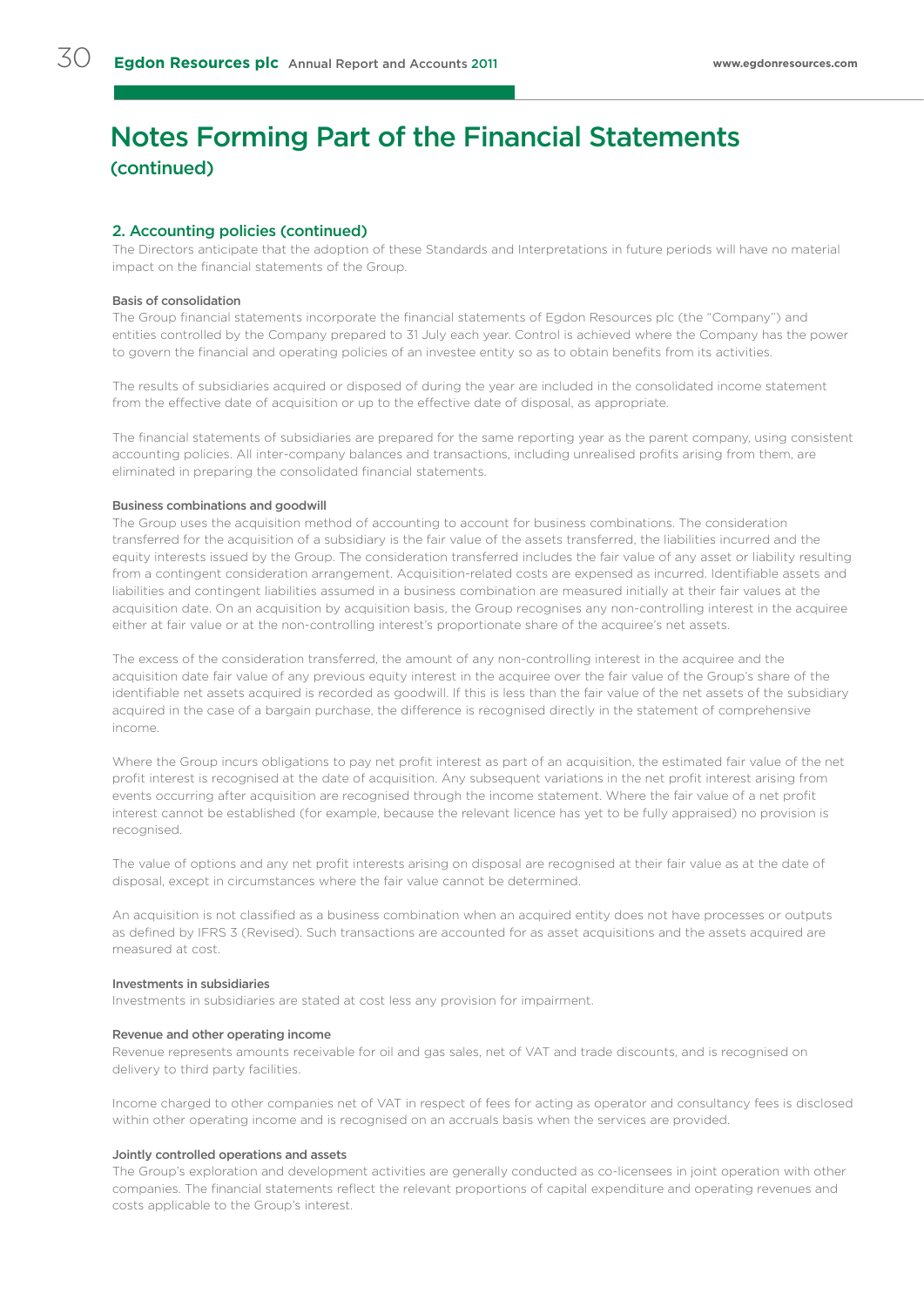### 2. Accounting policies (continued)

Currently all of the Group's exploration and development activities in respect of the licence interests disclosed in the asset summary on pages 7 to 11 are accounted for as jointly controlled operations, except for those where 100% of the licence is held within the Group.

### Intangible assets — exploration and evaluation assets

The Group accounts for oil and gas expenditure under the full cost method of accounting.

Costs (other than payments to acquire the legal right to explore) incurred prior to acquiring the rights to explore are charged directly to the income statement. All costs incurred after the rights to explore an area have been obtained, such as geological, geophysical, data costs and other direct costs of exploration and appraisal are accumulated and capitalised as intangible exploration and evaluation ("E&E") assets.

E&E costs are not amortised prior to the conclusion of appraisal activities. At completion of appraisal activities if technical feasibility is demonstrated and commercial reserves are discovered, then following development sanction, the carrying value of the relevant E&E asset will be reclassified as a development and production asset, but only after the carrying value of the E&E asset has been assessed for impairment and, where appropriate, its carrying value adjusted.

If after completion of appraisal activities in an area, it is not possible to determine technical feasibility or commercial viability, then the costs of such unsuccessful exploration and evaluation are written off to the income statement as a component of cost of sales in the period the relevant events occur. The costs associated with any wells which are abandoned are fully amortised when the abandonment decision is taken.

As permitted by IFRS 6, on adoption of IFRS, the Group continued to apply the accounting requirements of the Statement of Recommended Practice issued by the UK Oil Industry Accounting Committee as applied under UK GAAP in respect of revenue generated from the sale of oil during the appraisal process and the treatment on disposal of any part of an E&E asset.

Revenue is recorded in the statement of comprehensive income and, in order that no profit is recognised on the sale, a corresponding entry is recorded in cost of sales. The carrying value of E&E assets is reduced by the gross profit generated from the oil sales from an appraisal well.

On disposal of any part of an E&E asset, proceeds are credited against the cost of the asset. No profit is recognised on the disposal, unless the proceeds exceed the capitalised cost.

#### Intangible assets — other

Costs of purchased data used to assist with formulating strategy for licence applications and asset purchases are accumulated and capitalised as other intangibles.

Such assets are considered to have an indefinite useful life and are not subject to amortisation but are tested annually for impairment and elements that have no ongoing commercial value are written off to the income statement.

#### Impairment of intangible assets

E&E assets are reviewed annually for impairment and these are grouped with the development and production assets belonging to the same exploration area to form the Cash Generating Unit ("CGU") for impairment testing. The equivalent combined carrying value of the CGU is compared against the CGU's recoverable amount and any resulting impairment is written off to the income statement. The recoverable amount of the CGU is determined as the higher of its fair value less costs to sell and its value in use. E&E assets which are relinquished are written down immediately in the accounting period of the relinquishment date.

### Property, plant and equipment — development and production assets

Development and production ("D&P") assets are accumulated into cost centres and represent the cost of developing the commercial reserves and bringing them into production together with the E&E expenditures previously transferred from E&E assets as outlined in the policy above.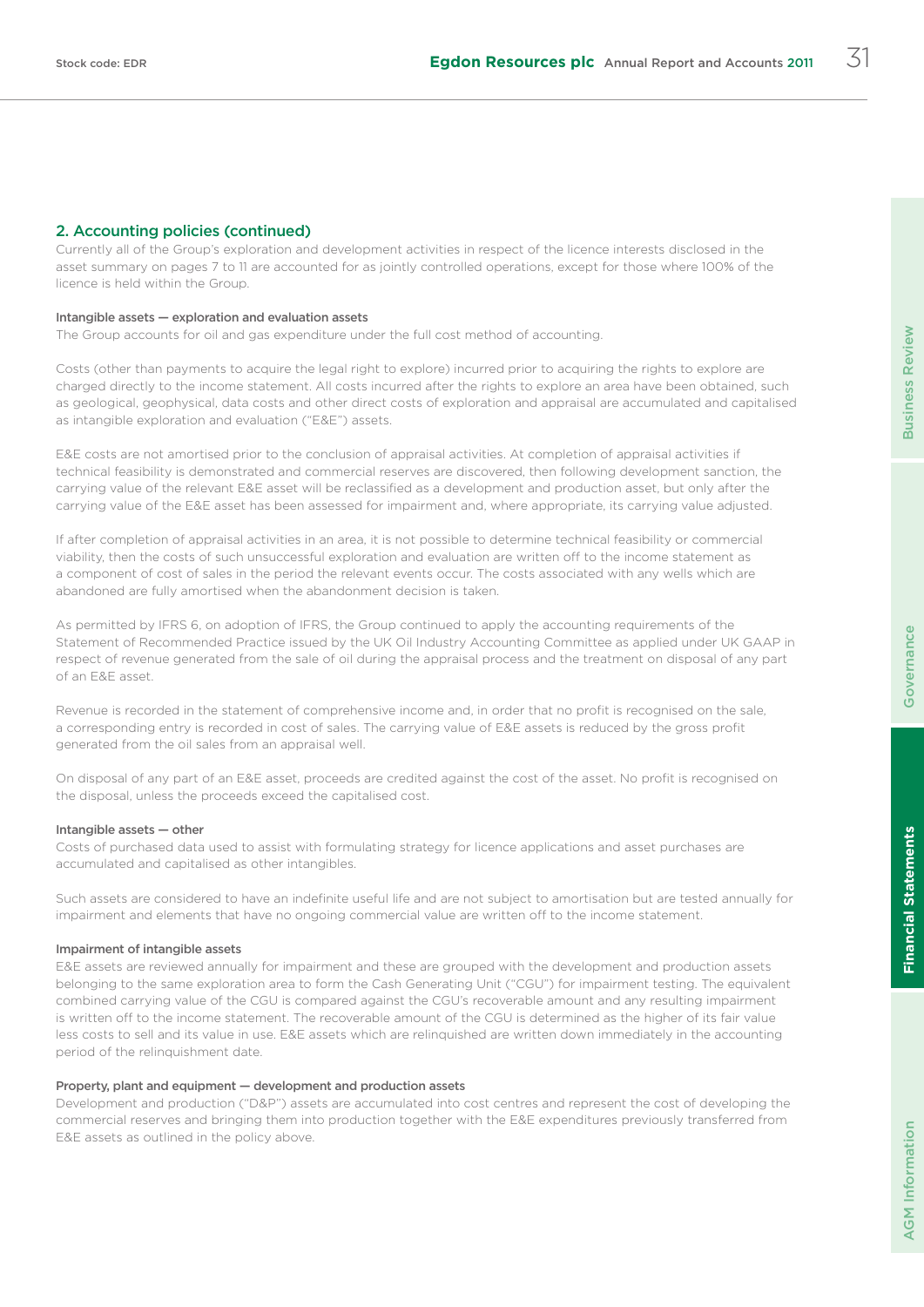### 2. Accounting policies (continued)

Costs relating to each cost centre are depleted on a unit of production method based on the commercial proven and probable reserves for that cost centre. Development assets are not depreciated until production commences. The depreciation calculation takes account of the residual value of site equipment and the estimated future costs of development of recognised proven and probable reserves, based on current price levels. Changes in reserve quantities and cost estimates are recognised prospectively.

On disposal of any part of a D&P asset, proceeds are credited to the income statement, less the percentage cost relating to the disposal.

### Impairment of development and production assets

A review is performed for any indication that the value of the D&P assets may be impaired. For D&P assets when there are such indications, an impairment test is carried out on the CGU. Additional depletion is included within cost of sales within the income statement if the capitalised costs of the CGU exceed the associated estimated future discounted cash flows of the related commercial oil and gas reserves.

### Property, plant and equipment — other than D&P assets

Property, plant and equipment other than D&P assets are stated in the statement of financial position at cost less accumulated depreciation. Depreciation is provided at rates calculated to write off the cost less estimated residual values of each asset over its expected useful life, as follows:

| Fixtures and fittings | 25% straight line |
|-----------------------|-------------------|
| Computer equipment    | 33% straight line |

### Provisions

Provisions are recognised when the Group has a present obligation as a result of a past event which it is probable will result in an outflow of economic benefits that can be estimated with reasonable certainty. If the effect of the time value of money is material, provisions are discounted using a pre tax rate that reflects, where appropriate, the risks specific to the liability. When discounting is used, the increase in the provision due to the passage of time is recognised as a finance cost.

### Decommissioning and reinstatement provisions

Licensees have an obligation to restore fields to a condition acceptable to the relevant authorities at the end of their commercial lives. Provision for decommissioning and reinstatement is recognised in full as a liability and an asset when the obligation arises. The asset is included within exploration and evaluation assets or property, plant and equipment as is appropriate. The liability is included within provisions. The amount recognised is the estimated cost of decommissioning and reinstatement, discounted where appropriate to its net present value, and is reassessed each year in accordance with local conditions and requirements. Revisions to the estimated costs of decommissioning and reinstatement which alter the level of the provisions required are also reflected in adjustments to the decommissioning and reinstatement asset. The increase in the net present value of the future cost arising from the unwinding of the discount is included within finance costs.

### Foreign currencies

Transactions denominated in foreign currencies are translated into Sterling at the rate of exchange ruling at the date of the transaction. Monetary assets and liabilities in foreign currencies are translated into Sterling at the rate of exchange ruling at the end of the financial year. All exchange differences are dealt with in the income statement.

### Operating leases

Rentals under operating leases are charged on a straight line basis over the lease term, even if the payments are not made on such a basis.

#### Inventory

Inventory is stated at the lower of cost and net realisable value. Cost is calculated annually based on the ratio of closing stock to total annual production and the cost of production (including depreciation) for the year.

#### Cash and cash equivalents

Cash and cash equivalents comprise cash held by the Group and short term bank deposits with an original maturity of three months or less.

The cash and cash equivalent amount in the Statements of Cash Flow includes overdrafts where relevant.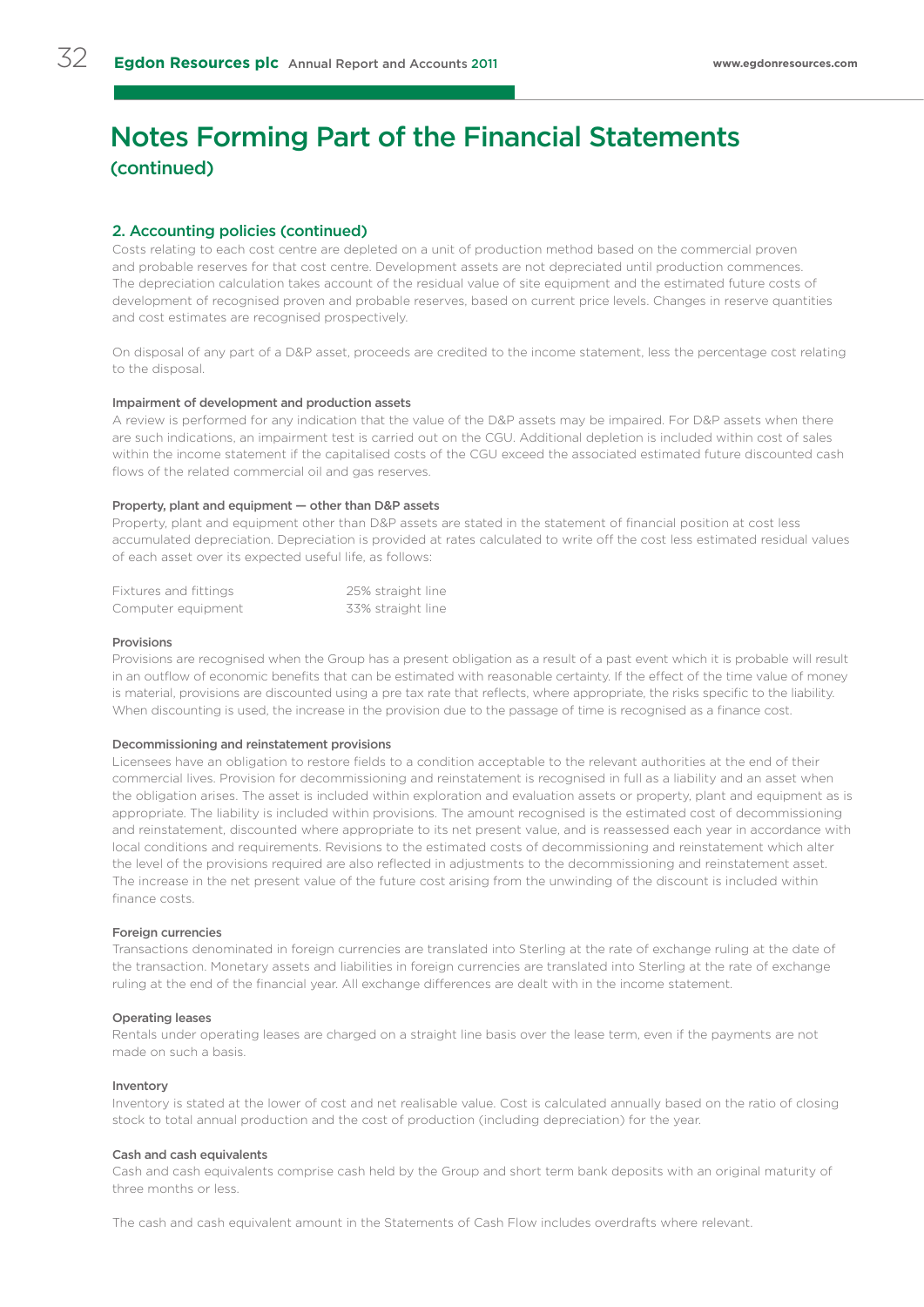# 2. Accounting policies (continued)

### Assets held for sale

Non-current assets and disposal groups are classified as held for sale if their carrying amount will be recovered principally through a sale transaction rather than continuing use. This condition is regarded as met only when a sale is highly probable and the asset (or disposal group) is available for immediate sale in its present condition. Management must be committed to the sale which should be expected to qualify for recognition as a completed sale within one year from the date of classification. Disposal groups are groups of assets, and liabilities directly associated with those assets, that are to be disposed of together as a group in a single transaction. Non-current assets (and disposal groups) classified as held for sale are initially measured at the lower of carrying value and fair value less costs to sell.

### Financial instruments

Financial assets and financial liabilities are recognised on the statement of financial position when the Group becomes a party to the contractual provisions of the instrument.

Trade and other receivables are measured at initial recognition at fair value and are subsequently measured at amortised cost using the effective interest method. A provision is established when there is objective evidence that the Group will not be able to collect all amounts due. The provision amount is recognised in the income statement.

Trade and other payables are initially measured at fair value, and are subsequently measured at amortised cost, using the effective interest rate method.

Financial liabilities and equity instruments issued by the Group are classified in accordance with the substance of the contractual arrangements entered into and the definitions of a financial liability and an equity instrument. An equity instrument is any contract that evidences a residual interest in the assets of the Group after deducting all of its liabilities. Equity instruments issued by the Company are recorded at the proceeds received, net of direct issue costs. Equity issued for non-monetary consideration is recorded at the fair value of the equity instruments issued.

Interest bearing bank loans, overdrafts and other loans are recorded at fair value, net of direct issue costs, when the proceeds are received and subsequently at amortised cost. Finance costs are accounted for on an accruals basis in the income statement using the effective interest method.

Available for sale financial assets are those non-derivative financial assets that are designated as available for sale or are not classified as financial assets at fair value through profit and loss, held to maturity investments or loans and receivables. After initial recognition available for sale financial assets are measured at fair value with gains or losses being recognised as a separate component of equity until the investment is derecognised or until the investment is determined to be impaired at which time the cumulative gain or loss previously reported in equity is included in the income statement.

The fair value of investments that are actively traded in organised financial markets is determined by reference to quoted market bid prices at the close of business on the reporting date. For investments where there is no active market, fair value is determined using appropriate valuation techniques.

### Taxation

The tax expense represents the sum of the tax currently payable and any deferred tax.

The tax currently payable is based on the taxable profit for the year. Taxable profit differs from net profit as reported in the income statement because it excludes items of income or expense that are taxable or deductible in other years and it further excludes items that are never taxable or deductible. The Company's liability for current tax is calculated using tax rates that have been enacted or substantially enacted by the reporting date.

Deferred tax is the tax expected to be payable or recoverable on differences between the carrying amounts of assets and liabilities in the financial statements and the corresponding tax bases used in the computation of taxable profit, and is accounted for using the balance sheet liability method. Deferred tax liabilities are generally recognised for all taxable temporary differences and deferred tax assets are recognised to the extent that it is probable that taxable profits will be available against which deductible temporary differences can be utilised. Such assets and liabilities are not recognised if the temporary difference arises from goodwill or from the initial recognition (other than in a business combination) of other assets and liabilities in a transaction that affects neither the taxable profit nor the accounting profit.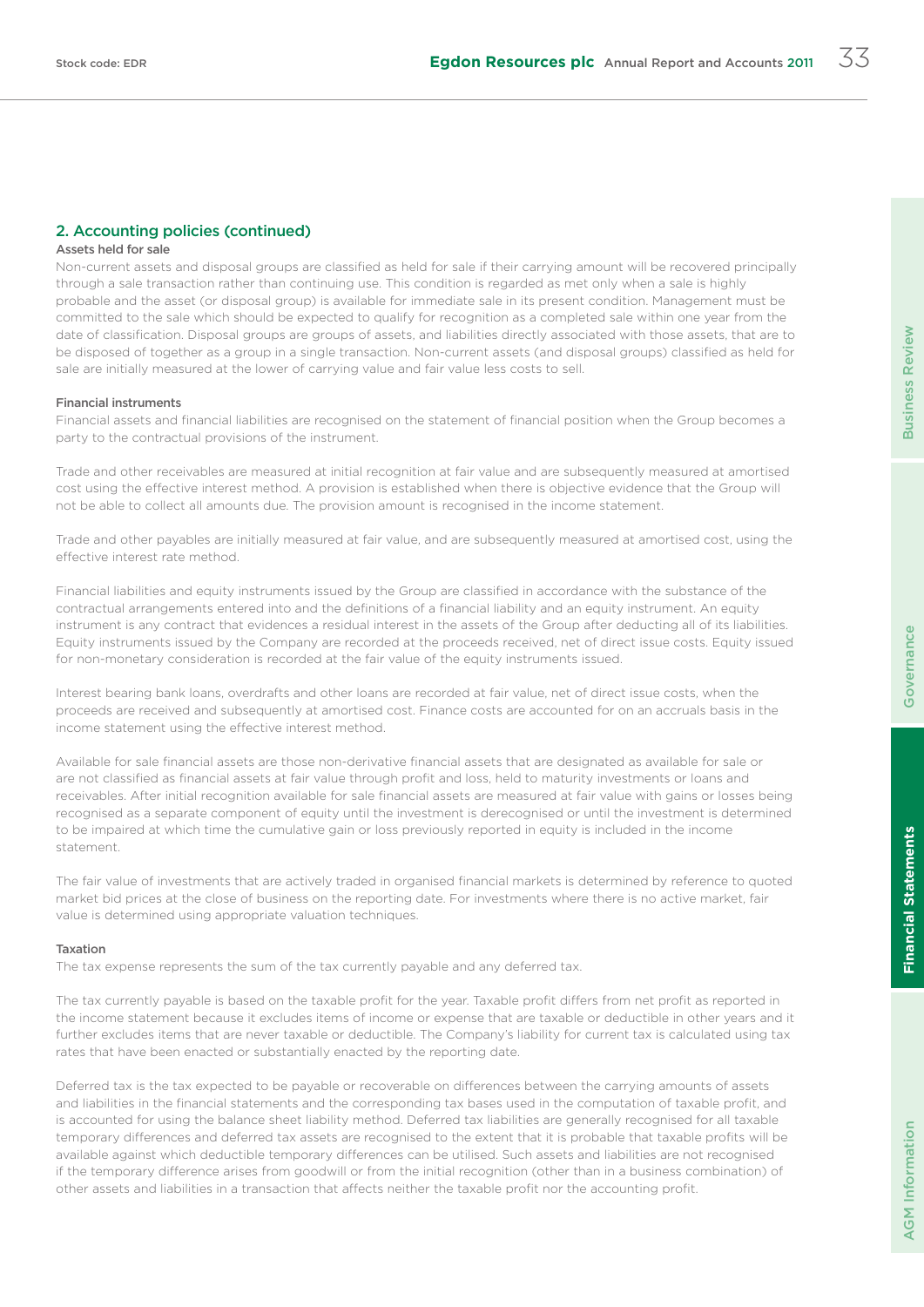### 2. Accounting policies (continued)

Deferred tax liabilities are recognised for taxable temporary differences arising on investments in subsidiaries, except where the Group is able to control the reversal of the temporary difference and it is probable that the temporary difference will not reverse in the foreseeable future.

The carrying amount of deferred tax assets is reviewed at each statement of financial position date and reduced to the extent that it is no longer probable that sufficient taxable profits will be available to allow all or part of the asset to be recovered.

Deferred tax is calculated at the tax rates that are expected to apply in the period when the liability is settled or the asset realised. Deferred tax is charged or credited to profit or loss, except when it relates to items charged or credited directly to equity, in which case the deferred tax is also dealt with in equity.

Deferred tax assets and liabilities are offset when there is a legally enforceable right to set off current tax assets against current tax liabilities and when they relate to income taxes levied by the same taxation authority and the Group intends to settle its current assets and liabilities on a net basis.

### Share based payment transactions

Employees (including senior executives) of the Group receive remuneration in the form of share based payment transactions, whereby employees render services as consideration for equity instruments (equity settled transactions).

The cost of equity settled transactions is recognised, together with a corresponding increase in equity, over the period in which the performance and or service conditions are fulfilled, ending on the date on which the relevant employees become fully entitled to the award (the vesting date).

The cumulative expense recognised for equity settled transactions at each reporting date until the vesting date reflects the extent to which the vesting period has expired and the Group's best estimate of the number of equity instruments that will ultimately vest. The income statement charge or credit for a period represents the movement in cumulative expense recognised as at the beginning and end of that period.

No expense is recognised for awards that do not ultimately vest, except for awards where vesting is conditional upon a market condition, which are treated as vesting irrespective of whether or not the market condition is satisfied, provided that all other performance conditions are satisfied.

Where the terms of an equity settled award are modified, as a minimum an expense is recognised as if the terms had not been modified. In addition, an expense is recognised for any modification, which increases the total fair value of the share based payment arrangement, or is otherwise beneficial to the employee as measured at the date of modification.

Where an equity settled award is cancelled, it is treated as if it had vested on the date of cancellation, and any expense not yet recognised for the award is recognised immediately. However, if a new award is substituted for the cancelled award, and designated as a replacement award on the date that is granted, the cancelled and new awards are treated as if they were a modification of the original award, as described in the previous paragraph.

### Retirement benefit costs

The Group has a defined contribution plan which requires contributions to be made into an administered fund. The amount charged to the income statement in respect of pension costs reflects the contributions payable in respect of the year. Differences between contributions payable during the year and contributions actually paid are shown as either accrued liabilities or prepaid assets in the statement of financial position.

### Exceptional items

Exceptional items are defined as material items which derive from events or transactions that fall within the Group's ordinary activities but which, due to their size or incidence, are disclosed separately in order to present fairly the reported results.

### Use of judgements and estimates when preparing the annual financial statements

Preparation of the consolidated financial statements in accordance with IFRS requires management to make estimates and assumptions affecting recognition and measurement in the consolidated statement of financial position and statement of comprehensive income, as well as the disclosure of contingent assets and liabilities. Future events may lead to these estimates being changed. In particular, judgements and estimates are required when: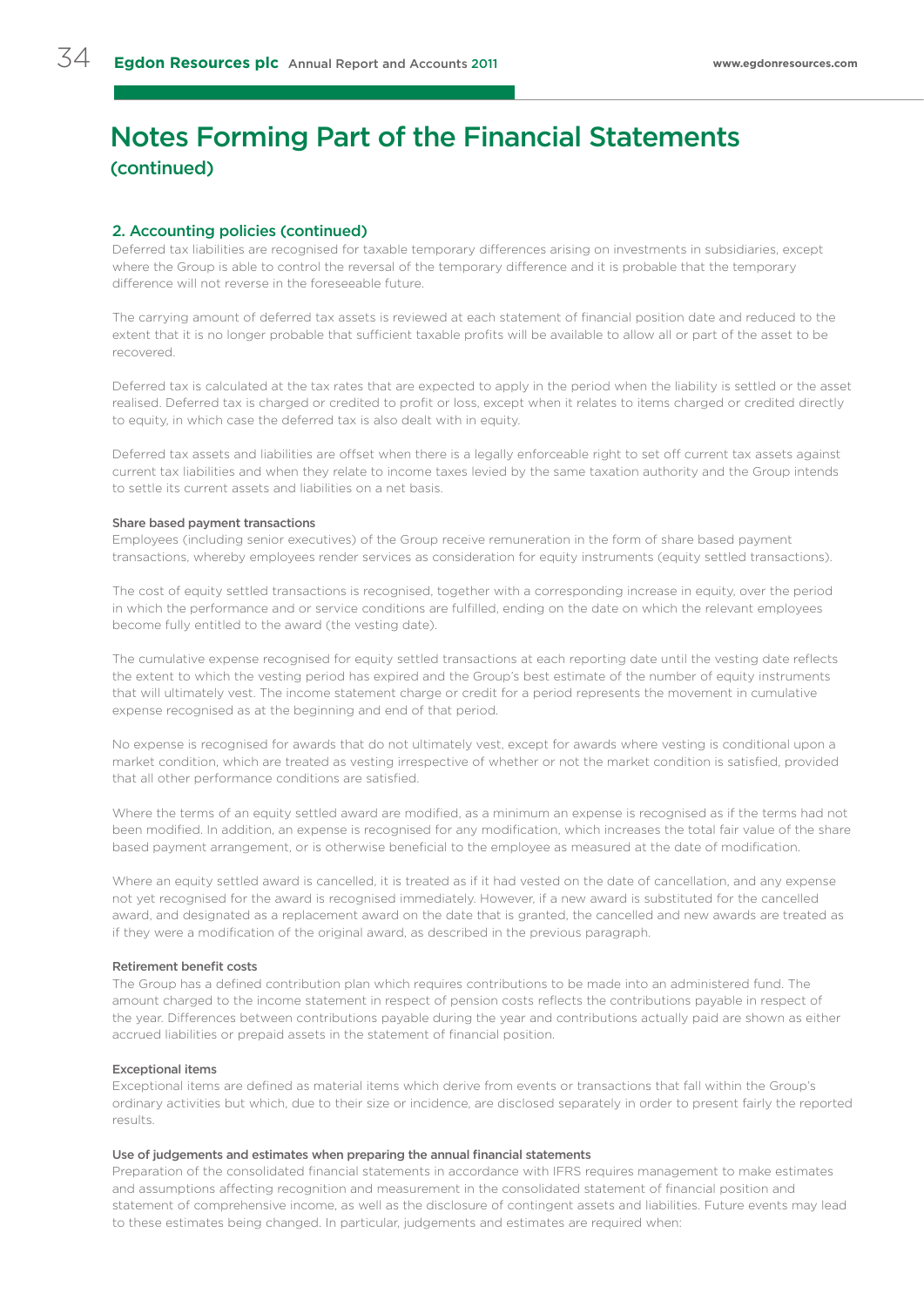# 2. Accounting policies (continued)

- Assessing the need for and measurement of impairment of oil and gas assets (tangible and intangible)
- **Capitalising project costs**
- **Assessing contingent consideration on acquisition**
- **•**  Determining the fair value of share based payments
- **Estimating decommissioning and reinstatement liabilities (note 27)**
- **Determining going concern**

### *Oil and gas assets*

Management is required to assess the oil and gas assets for indicators of impairment. Note 18 discloses the carrying value of tangible oil and gas assets. As part of this assessment, management has carried out an impairment test on the tangible assets. This test compares the carrying value of the assets at the reporting date with the expected discounted cash flow from the project. For the discounted cash flows to be calculated, management has used a production profile based on its best estimate of proven and probable reserves of the asset and a range of assumptions, including oil/gas prices and a discount rate.

### *Intangible assets*

The Group determines whether intangible assets are impaired at least on an annual basis. This requires an estimation of the value in use of the asset. Estimating the value in use requires the Group to make an estimate of the expected future cash flows from the asset and also to choose a suitable discount rate in order to calculate the present value of those cash flows.

### *Capitalisation of project costs*

The assessment of whether costs incurred on project exploration and evaluation should be capitalised or expensed involves judgement. Management considers the nature of the costs incurred and the stage of project development and concludes whether it is appropriate to capitalise the costs.

### *Contingent consideration*

Contingent consideration is measured at fair value at the date of the transaction. Changes to the amount of the contingent consideration arising as a result of a post-acquisition event are reflected in the income statement where the additional consideration is cash or other assets. The amount is not remeasured where the additional consideration is equity. A retrospective adjustment is required where new information results in a change to fair value at the acquisition date.

### *Share based payments*

Determining the fair value of share based payments requires assumptions in respect of the inputs used in the option pricing model. Details can be found in note 10.

### *Decommissioning and reinstatement*

The Group determines decommissioning and reinstatement liabilities by making assumptions, based on the current economic environment, which management believe are a reasonable basis upon which to estimate the future liability. These estimates are reviewed regularly to take into account any material changes to assumptions. However, the actual decommissioning and reinstatement cost will ultimately depend upon future market prices for the necessary works required which will reflect market conditions at the relevant time. Furthermore, actual costs will also reflect the extent of decommissioning and reinstatement work required to be performed, whether the works can be performed as part of a multi well programme or in isolation and progress in the relevant technologies.

### *Going concern*

The preparation of the financial statements requires an assessment of the validity of the going concern assumption, this being dependent on the availability of adequate financial resources to allow the Group to continue in operational existence for the foreseeable future. The incoming financial resources expected to be available depend on estimated production volumes, forecast oil & gas prices and operating costs. Expenditure is primarily dependent on the planned programme of exploration and its estimated cost. The Directors have reviewed budgets, projected cash flows and other financial options, and based on this review are confident that the Group will have adequate resources to continue in operational existence for the foreseeable future. Consequently the Directors consider it appropriate to prepare the financial statements on the going concern basis. Should the going concern basis not be appropriate, adjustments would have to be made to the assets and liabilities in the Group statement of financial position.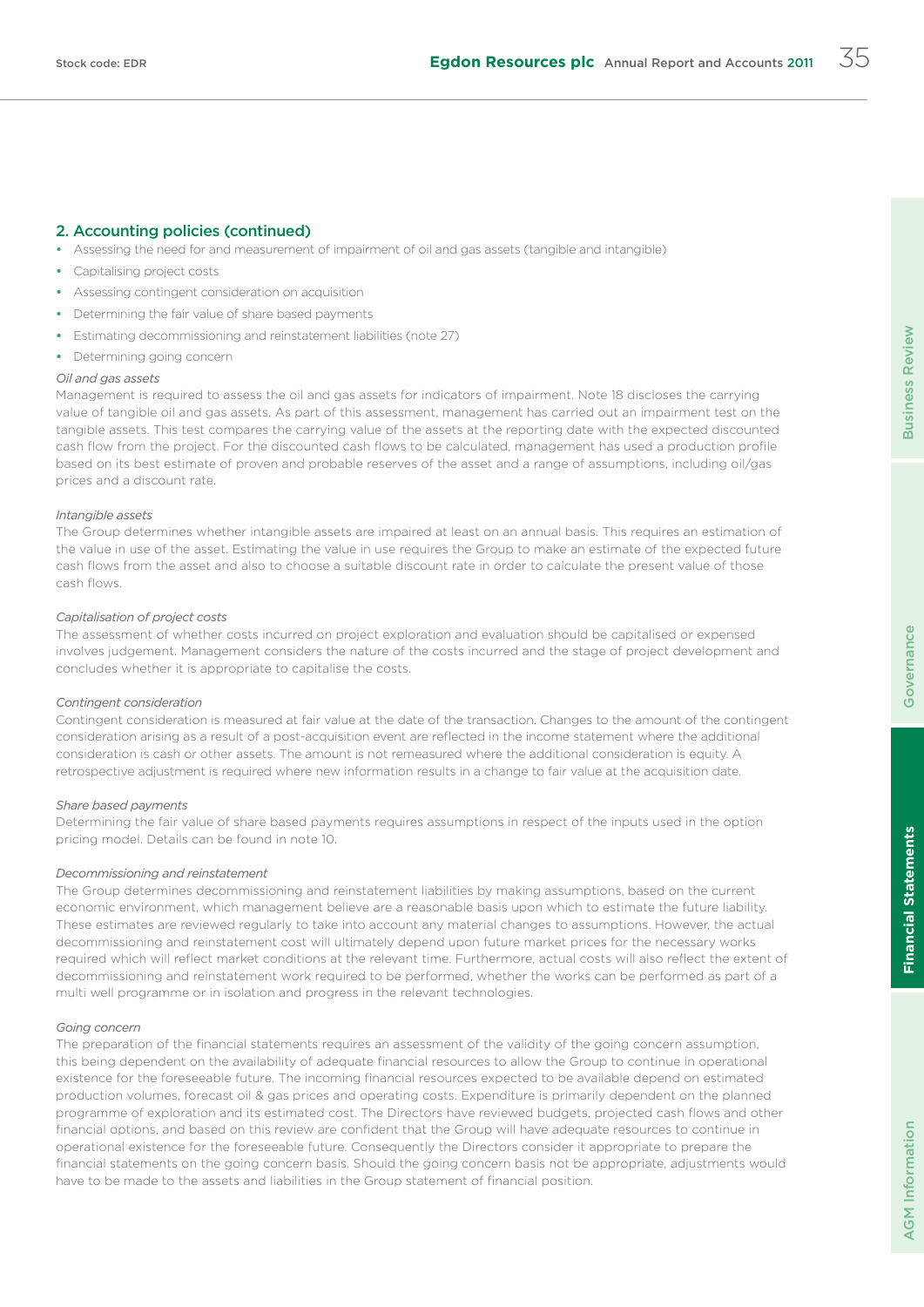# 3. Segmental information

For management purposes, the Group currently operates in two geographical markets: UK and Europe. Unallocated operating expenses, assets and liabilities relate to the general management, financing and administration of the Group.

The following tables present the profit/(loss) and certain asset and liability information regarding the Group's operating segments for the year ended 31 July 2011 and for the year ended 31 July 2010.

Revenue of the Group for the period has been derived from the sale of oil and gas which has been extracted from wells in the UK during production and production testing operations. Oil is a commodity product and can be sold to a number of customers on industry-standard terms. For reasons of operational convenience, 78% (2010: 93%) of oil sales in the year were made to one organisation. Gas is a commodity product and can be sold to a number of customers on industry-standard terms. For contractual reasons, 87% of gas sales in the year were made to one organisation (2010: no production).

### 2011

|                                                                     | UK                |           | <b>Europe Unallocated</b> |                             |
|---------------------------------------------------------------------|-------------------|-----------|---------------------------|-----------------------------|
|                                                                     | £                 | £         | £                         | £                           |
| Revenue                                                             | 2,379,150         |           |                           | 2,379,150                   |
| Cost of sales - exploration costs written off and pre-licence costs | (642, 385)        | (18, 314) |                           | (660, 699)                  |
| Cost of sales $-$ impairments                                       | (230,000)         |           |                           | (230,000)                   |
| Cost of sales - depreciation                                        | (491, 258)        |           |                           | (491, 258)                  |
| Cost of sales $-$ other                                             | (715, 712)        | (532)     |                           | (716, 244)                  |
| <b>Total cost of sales</b>                                          | (2,079,355)       | (18, 846) |                           | (2,098,201)                 |
| Gross profit/(loss)                                                 | 299,795           | (18, 846) |                           | 280,949                     |
|                                                                     |                   |           |                           |                             |
| Other administrative expenses                                       | (477,112)         | (37, 250) | (165, 428)                | (679, 790)                  |
| Depreciation                                                        |                   |           | (7, 391)                  | (7, 391)                    |
| <b>Total administrative expenses</b>                                | (477,112)         | (37, 250) | (172, 819)                | (687,181)                   |
| Other operating income                                              | 223,843           | 1,710     |                           | 225,553                     |
| Exceptional item - profit on disposal of subsidiary                 |                   | 4,338,290 |                           | 4,338,290                   |
| Exceptional item $-$ (loss)/profit on disposal of property,         |                   |           |                           |                             |
| plant and equipment                                                 | (648)             |           |                           | (648)                       |
| <b>Total</b>                                                        | 45,878            | 4,283,904 | (172, 819)                | 4,156,963                   |
| Finance income                                                      |                   |           | 41,505                    | 41,505                      |
| Finance costs                                                       | (33, 153)         | (1, 582)  | (87, 123)                 | (121, 858)                  |
| Profit/(loss) before taxation                                       | 12,725            | 4,282,322 | (218, 437)                | 4,076,610                   |
| Taxation                                                            |                   |           |                           |                             |
| Profit/(loss) for the period                                        | 12,725            | 4,282,322 | (218, 437)                | 4,076,610                   |
| Other segment information                                           |                   |           |                           |                             |
| Non-current assets                                                  | 16, 171, 293      | 1,647,319 | 7,400                     | 17,826,012                  |
| Current assets                                                      | 5,911,170         | 29,335    | 68,742                    | 6,009,247                   |
| Current liabilities                                                 | (1, 254, 474)     | (340,702) |                           | $(1,130,541)$ $(2,725,717)$ |
| Non-current liabilities                                             | (814, 675)        | (68, 694) | (56, 947)                 | (940, 316)                  |
| Net assets/(liabilities)                                            | 20,013,314        | 1,267,258 |                           | $(1,111,346)$ 20,169,226    |
|                                                                     |                   |           |                           |                             |
| <b>Capital expenditure</b>                                          |                   |           |                           |                             |
| Intangible exploration and evaluation assets                        | 2,787,735         | 488,243   |                           | 3,275,978                   |
| Property, plant and equipment                                       |                   |           |                           |                             |
| - oil and gas assets<br>$-$ other                                   | 842,744<br>17,170 |           | 4,834                     | 842,744<br>22,004           |
|                                                                     |                   |           |                           |                             |
|                                                                     | 3,647,649         | 488,243   | 4,834                     | 4,140,726                   |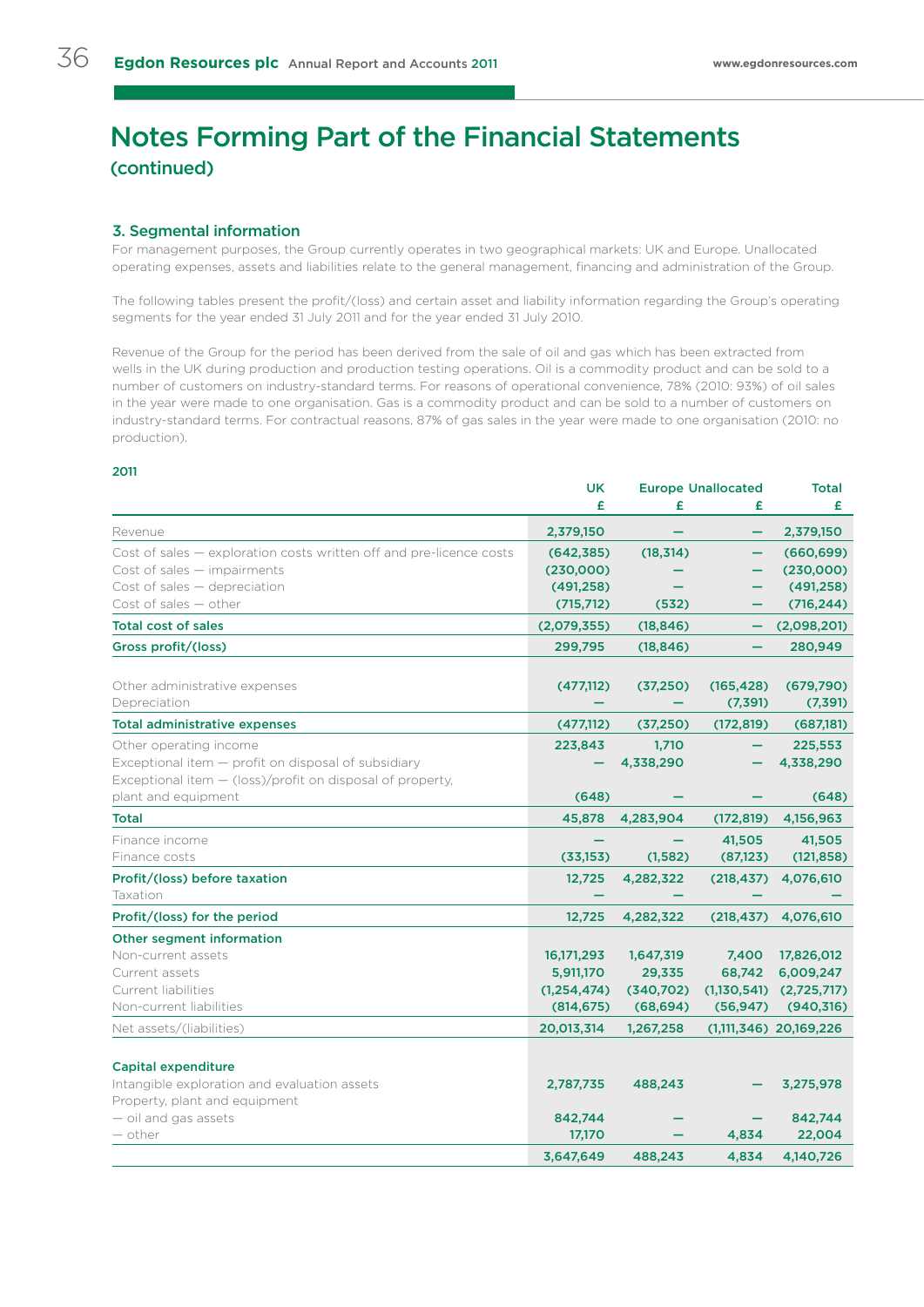# 3. Segmental information (continued)

2010

|                                                                     | UK          | Europe Unallocated |                          | Total       |
|---------------------------------------------------------------------|-------------|--------------------|--------------------------|-------------|
|                                                                     | F           | £                  | F                        | £           |
| Revenue                                                             | 1,251,676   |                    |                          | 1,251,676   |
| Cost of sales - exploration costs written off and pre-licence costs | (37,145)    | (27, 641)          |                          | (64, 786)   |
| Cost of sales - depreciation                                        | (256, 882)  |                    |                          | (256, 882)  |
| Cost of sales $-$ other                                             | (561,790)   | (461)              |                          | (562, 251)  |
| <b>Total cost of sales</b>                                          | (855, 817)  | (28,102)           | $\qquad \qquad$          | (883,919)   |
| Gross profit/(loss)                                                 | 395,859     | (28,102)           | $\overline{\phantom{0}}$ | 367,757     |
| Other administrative expenses                                       | (377, 497)  | (19, 339)          | (263, 047)               | (659, 883)  |
| Depreciation                                                        |             |                    | (8,464)                  | (8,464)     |
| <b>Total administrative expenses</b>                                | (377, 497)  | (19, 339)          | (271,511)                | (668, 347)  |
| Other operating income                                              | 168,622     | 6,706              | (531)                    | 174,797     |
| Exceptional item $-$ profit on disposal of property,                |             |                    |                          |             |
| plant and equipment                                                 | 388,881     |                    |                          | 388,881     |
|                                                                     | 575,865     | (40,735)           | (272, 042)               | 263,088     |
| Finance income                                                      | 1,156       |                    |                          | 1,156       |
| Finance costs                                                       | (25, 698)   | (3,016)            |                          | (28,714)    |
| Profit/(loss) before taxation                                       | 551,323     | (43,751)           | (272, 042)               | 235,530     |
| Taxation                                                            | (113)       |                    |                          | (113)       |
| Profit/(loss) for the period                                        | 551,210     | (43,751)           | (272, 042)               | 235,417     |
| <b>Other segment information</b>                                    |             |                    |                          |             |
| Non-current assets                                                  | 14,273,473  | 1,174,768          | 6,655                    | 15,454,896  |
| Current assets                                                      | 3,033,408   | 35,130             | 71.793                   | 3,140,331   |
| Current liabilities                                                 | (1,551,145) | (16, 257)          | (80, 910)                | (1,648,312) |
| Non-current liabilities                                             | (760, 065)  | (65,150)           | (90, 695)                | (915, 910)  |
| Net assets                                                          | 14,995,671  | 1,128,491          | (93,157)                 | 16,031,005  |
| <b>Capital expenditure</b>                                          |             |                    |                          |             |
| Intangible exploration and evaluation assets                        | 1,097,216   | 35,782             |                          | 1,132,998   |
| Property, plant and equipment                                       |             |                    |                          |             |
| $-$ oil and gas assets                                              | 5,933,635   |                    |                          | 5,933,635   |
| $-$ other                                                           |             |                    | 7,785                    | 7,785       |
|                                                                     | 7,030,851   | 35,782             | 7,785                    | 7,074,418   |

# 4. Other expenditure

?

|                                                                               | 2011    | 2010      |
|-------------------------------------------------------------------------------|---------|-----------|
|                                                                               | £       |           |
| Auditor's remuneration (see note 7 below)                                     | 42,063  | 48.400    |
| Depreciation and other amounts written off tangible assets                    | 498,649 | 265.346   |
| Impairments                                                                   | 230,000 |           |
| Exploration and pre-licence costs written off                                 | 660,699 | 64.786    |
| Foreign exchange losses/(gains)                                               | 32.157  | (31, 613) |
| Operating lease rentals                                                       |         |           |
| - land and buildings (in administrative expenses)                             | 25,000  | 17.500    |
| - leases on operational sites included within cost of sales                   | 35,444  | 47,862    |
| - leases on exploration and evaluation sites capitalised in intangible assets | 33,760  | 21,342    |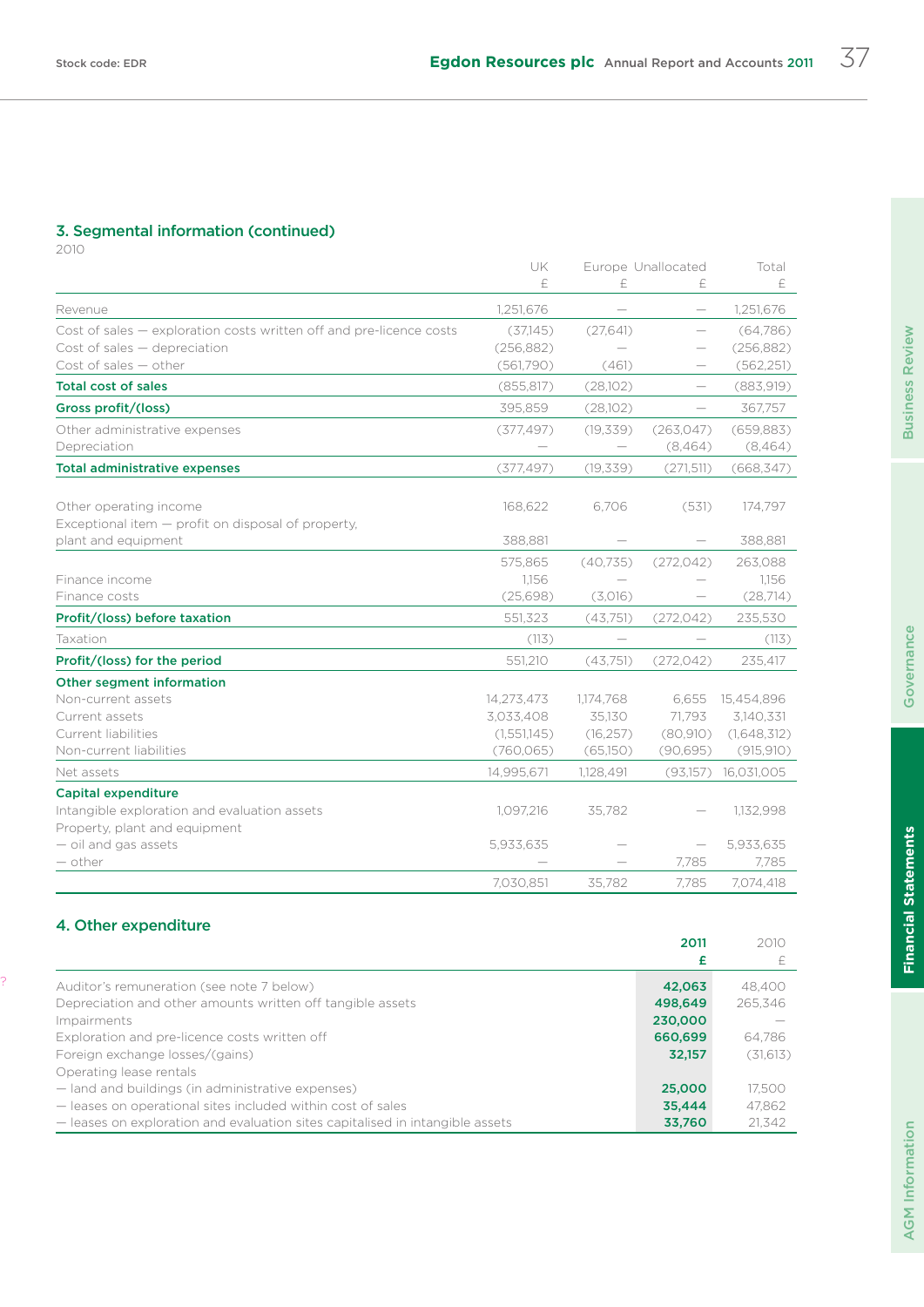### 5. Exceptional item — profit on disposal of subsidiary

On 5 October 2010 the sale of Egdon Resources (New Ventures) Ltd ("ERNV"), the holder of certain of Egdon's permit interests in France, to eCORP Oil and Gas UK Ltd ("eCORP") was completed.

The consideration was £4.5 million in cash and the grant of options in relation to the permits sold. The assets of ERNV at completion were a 60% interest in the Navacelles Permit, a 40% interest in the Gex Permit and a 40% interest in the Gex Sud Permit Application (the "Permit Interests"). The Options are in relation to a 6% interest in the Gex Permit and the Gex Sud Permit Application and a 9% interest in the Navacelles Permit. These Options are exercisable up to the later of two years from the 23 June 2010 (or in the case of the Gex Sud Permit Application two years from any licence award) or 60 days following plugging and abandonment or the completion of initial testing of the first well on each permit, subject to an end-stop date of 23 June 2015. On exercise of any Option Egdon will pay to ERNV its pro-rata share of all costs incurred by ERNV on that permit and pay to eCORP the appropriate proportion of the original acquisition price. At present the fair value of these options cannot be determined and has therefore not been included in calculating the profit on disposal.

On a consolidated basis, the value of ERNV's net assets at the date of completion was £12,477 attributable to the permit interests detailed above. Incidental costs were incurred on the sale totalled £149,233. This resulted in the gain on sale of subsidiary of £4.3 million.

### 6. Exceptional item — (loss)/profit on disposal of property, plant and equipment

During the year the Group sold a 5% interest in PEDL070 containing the Avington oil field to IS E&P Limited for a cash consideration of £200,000. At the date of sale, 5% of the net book value of this asset amounted to £214,217. As part of the sale agreement, IS E&P Limited became liable for 5% of the outstanding Net Profit Interest agreement and as such the net book value at the date of sale was reduced by £11,371, giving rise to a loss on disposal of £2,846. During the year the Group also sold a further 5% interest in PEDL070 containing the Avington oil field to IS NV Limited. The sale was based on the same conditions detailed above and also gave rise to a loss on disposal of £2,846. During the course of the year, the Group also sold sundry plant and equipment giving rise to a profit on disposal of £5,044.

In 2010, the Group sold a 15% interest in PEDL005 (Remainder) containing the Keddington oil field to Terrain Energy Limited for cash consideration of £236,500 and deferred cash consideration of £50,000 payable on the commencement of the K-3 sidetrack well. At the date of sale, 15% of the net book value of this asset amounted to £82,838, giving rise to a profit of £203,663. In the same deal the Group sold 25% interest in PEDL203 containing the Kirklington oil field for cash consideration of £66,865 and deferred cash consideration of £87,500 payable on commencement of the Kirklington sidetrack well. At the date of sale, 25% of the net book value of this asset amounted to £21,174, giving rise to a profit of £133,191.

Also in 2010, the Group also sold a further 10% interest in PEDL203 containing the Kirklington oil field to Angus Energy Kirklington Development Limited by way of a farm-out for contingent consideration of £59,585. This was based on 10% of the drilling costs for the sidetrack at Kirklington 2 well. At the date of sale, 10% of the net book value of the asset amounted to £10,058, giving rise to a profit of £49,527.

## 7. Auditor's remuneration

|                                                                                              | 2011   | 2010   |
|----------------------------------------------------------------------------------------------|--------|--------|
|                                                                                              |        |        |
| Audit services:                                                                              |        |        |
| Fees payable to the Group's auditor for the audit of the Group's annual financial statements | 9.200  | 9.000  |
| Other services:                                                                              |        |        |
| The auditing of financial statements of subsidiaries of the Company pursuant to legislation  | 27.613 | 27.000 |
| All other services                                                                           | 5,250  | 12.400 |
| Total audit and other services                                                               | 42.063 | 48.400 |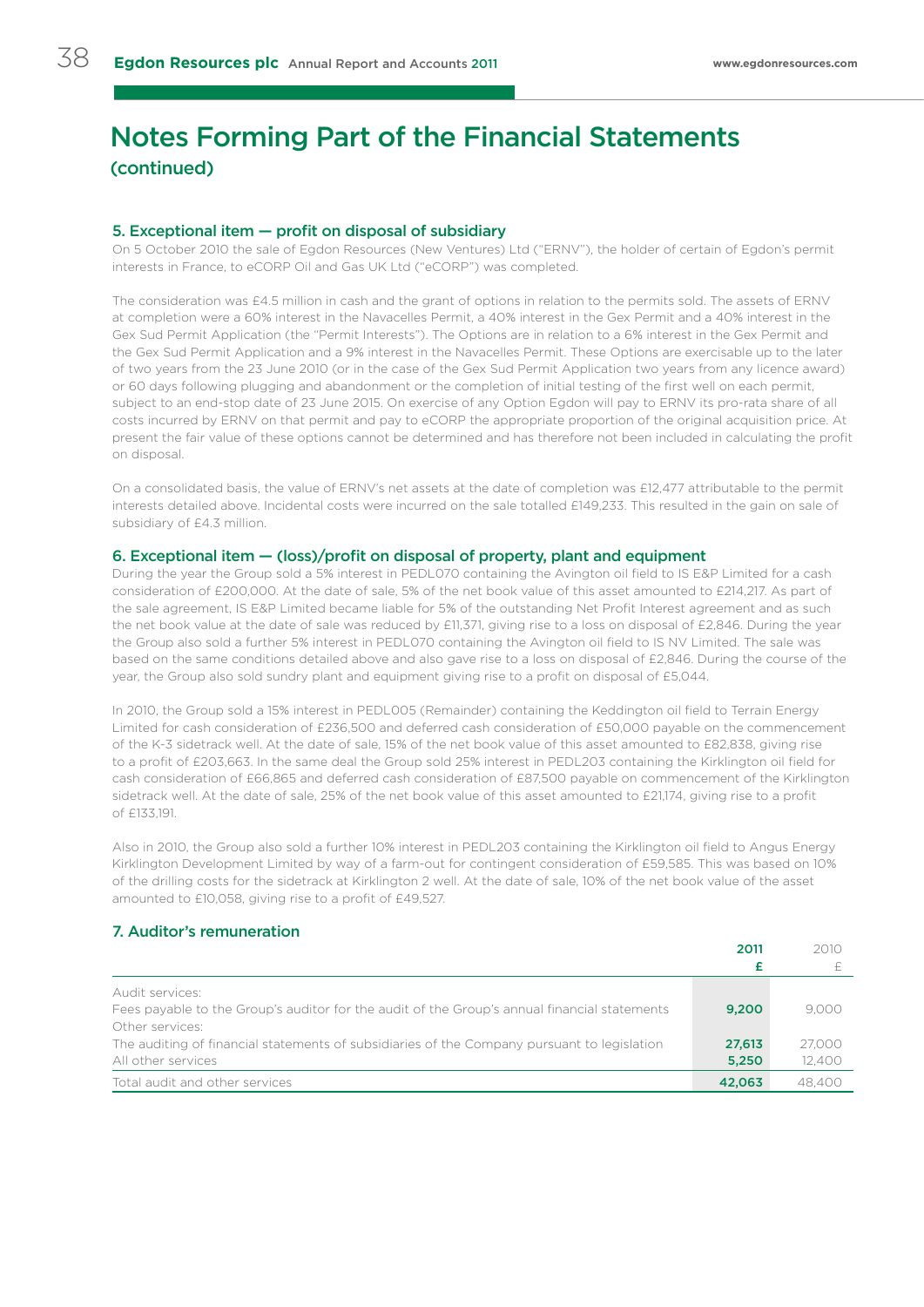# 8. Employee information

|                                                                            | 2011          | 2010    |
|----------------------------------------------------------------------------|---------------|---------|
|                                                                            | <b>Number</b> | Number  |
| The average number of persons employed by the Group in the year, including |               |         |
| Executive and Non-Executive Directors, was:                                |               |         |
| Management and administration                                              | 12            |         |
|                                                                            |               |         |
|                                                                            | 2011          | 2010    |
|                                                                            | £             |         |
| Employee costs during the year amounted to:                                |               |         |
| Wages and salaries                                                         | 519,386       | 394,418 |
| Social security costs                                                      | 61,541        | 44,990  |
| Share based remuneration charges                                           | 30,351        | 54,831  |
| Pension costs                                                              | 15,008        | 10,838  |
|                                                                            | 626,286       | 505,077 |

### 9. Remuneration of Directors and key management

The board considers that the group and company's key management comprises the directors of the company

|                                                           | 2011    | 2010    |
|-----------------------------------------------------------|---------|---------|
| Group and company                                         |         |         |
| Directors' emoluments                                     | 277,301 | 235.507 |
| Employers national insurance contributions                | 28,518  | 23,283  |
| Short term employment benefits                            | 305,819 | 258.790 |
| Post employment benefits                                  | 6,875   | 6.000   |
| Share based remuneration charge attributable to Directors |         | 12,434  |
|                                                           | 312.694 | 277.224 |

The emoluments and compensation of individual Directors were as follows:

|                                | <b>Salary</b> |              |                | <b>Insurance</b> |                          | <b>Total</b> | Total   |
|--------------------------------|---------------|--------------|----------------|------------------|--------------------------|--------------|---------|
|                                | and fees      | <b>Bonus</b> | <b>Medical</b> | <b>benefits</b>  | Pension                  | 2011         | 2010    |
|                                | £             | £            | £              | £                | £                        | £            | £       |
| M A W Abbott                   | 137,500       | 12,000       | 2,898          | 8,221            | 6,875                    | 167,494      | 130,322 |
| A D Hindle (resigned 1.2.2011) | 7.500         |              |                | 385              | -                        | 7,885        | 16.237  |
| P H P Stephens                 | 37,500        |              |                | 1.024            | $\overline{\phantom{a}}$ | 38,524       | 38,737  |
| K M Ratcliff                   | 22,500        |              |                | 1.024            | $\overline{\phantom{a}}$ | 23,524       | 23,737  |
| JGRRix                         | 15,000        |              |                | 1.024            | $\overline{\phantom{a}}$ | 16.024       | 16,237  |
| W R Roberts                    | 15,000        |              |                | 1.024            | $\overline{\phantom{a}}$ | 16.024       | 16,237  |
| A Booth (appointed 28.7.2010)  | 13,750        |              |                | 951              | $\overline{\phantom{a}}$ | 14,701       |         |
|                                | 248,750       | 12,000       | 2.898          | 13.653           | 6.875                    | 284,176      | 241,507 |

The emoluments of the highest paid Director excluding pension contributions were £160,619 (2010: £124,322).

Life policy and critical illness premiums of £7,198 (2010: £1,842) were paid in respect of the Executive Director and Directors' indemnity insurance premiums of £6,455 (2010: £7,422) were paid in respect of all Directors.

MAW Abbott participated in the Company's pension scheme (see note 11) and the Company made payments of £6,875 (2010: £6,000) during the period in respect of pension contributions. The Company does not currently provide pension arrangements or benefits other than as described above.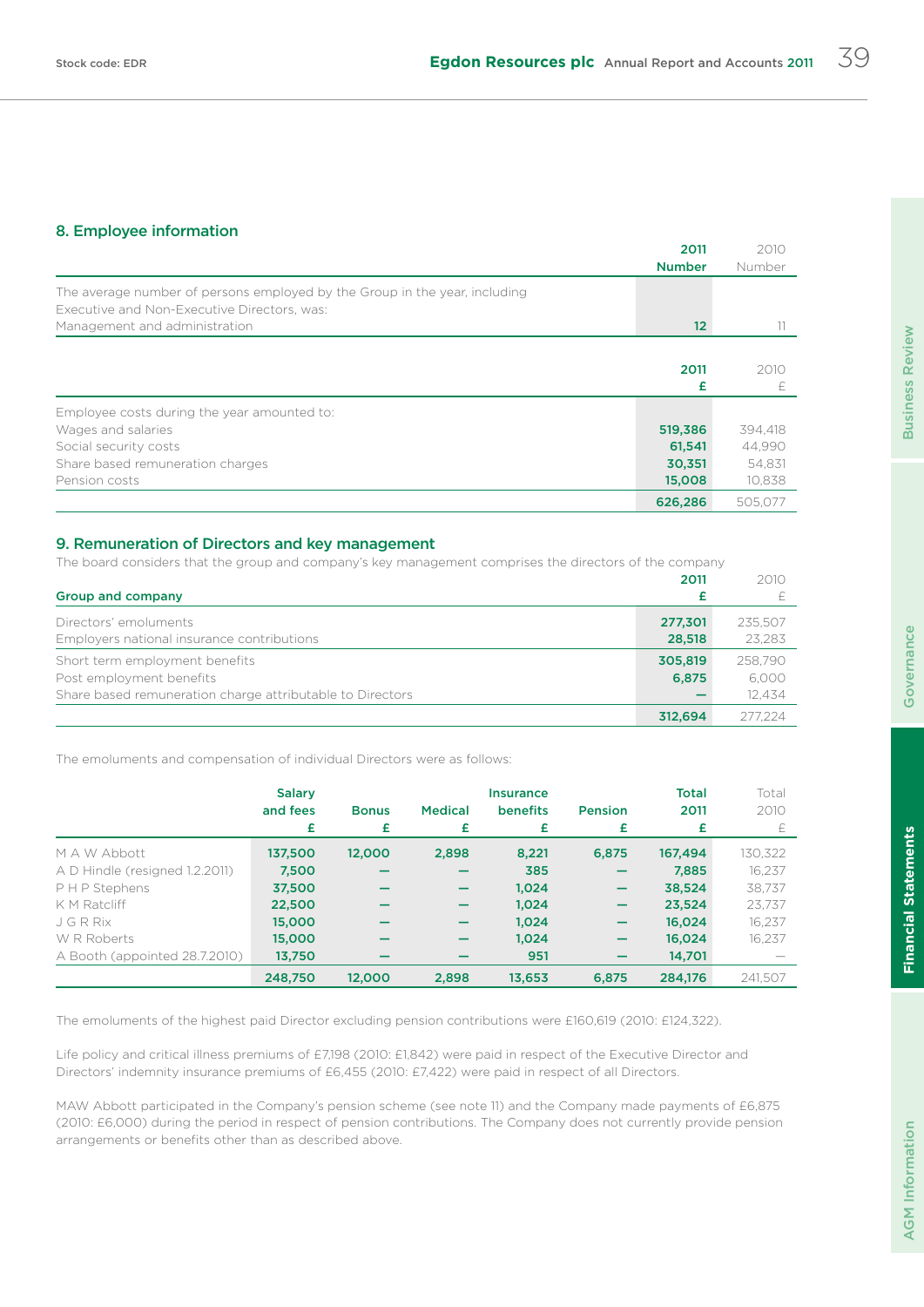### 9. Remuneration of Directors and key management (continued)

Directors' share options outstanding at 31 July 2011 and at 31 July 2010

|              | Exercise | Number |                                      | Date First date |
|--------------|----------|--------|--------------------------------------|-----------------|
|              |          |        | price of options granted of exercise |                 |
| M A W Abbott | 16.17 p  |        | 618,429 12/05/2008 01/08/2010        |                 |
|              |          |        |                                      |                 |

No Director is entitled to receive any shares under the terms of any long term incentive scheme in respect of qualifying services other than as noted above. No options were granted to the Directors in the year to 31 July 2011 (see below).

### 10. Share based payment plans

On 13 May 2008, the Company established an Enterprise Management Incentive Scheme and made the initial grant of options to all eligible employees.

On 13 May 2008, Options were granted over a total of 1,631,908 ordinary shares at an exercise price of 16.17p (being the average middle-market closing price on the three trading days preceding the grant). These options became exercisable on 1 August 2010. The options will vest for all grantees that remain in service to date. The options do not have a cash settlement alternative. The charge to income in respect of these options is £nil (2010: £29,606). An amount equivalent to the charge to income is credited to reserves and appears in the Group and Company statement of financial positions described as "share based payment reserve".

On 1 September 2009, the Company granted additional options to all eligible employees. Options have been granted over a total of 1,470,724 ordinary shares at an exercise price of 11p (being the average middle-market closing price on the three trading days preceding the grant). The options are exercisable on or after 1 September 2011. The options will vest if the grantees are in service at the 1 September 2011. The options do not have a cash settlement alternative. The charge to income in respect of these options is £27,650 (2010: £25,225). An amount equivalent to the charge to income is credited to reserves and appears in the Group and Company statement of financial positions described as "share based payment reserve".

In the year to 31 July 2010, 176,252 options were forfeited in respect of the May 2008 options granted, when an eligible employee left the company.

During the year to 31 July 2011, two employees have exercised their options granted in May 2008 over 193,320 shares. At the end of the year there are options granted over a total of 1,262,336 (2010: 1,455,656) ordinary shares in respect of the May 2008 options.

On 1 February 2011, options have been granted over a total of 298,804 ordinary shares at an exercise price of 20.08p (being the average middle-market closing price on the three trading days preceding the grant) to a new employee. The options are exercisable on or after 1 August 2013. The options will vest if the grantee is in service at the 1 August 2013. The options do not have a cash settlement alternative. The charge to income in respect of these options is £2,701 (2010: £nil). An amount equivalent to the charge to income is credited to reserves and appears in the Group and Company statement of financial positions described as "share based payment reserve".

The fair value of equity settled share options granted is estimated as at the date of grant using a Black-Scholes option pricing model, taking into account the terms and conditions upon which the options were granted. The following table lists the inputs to the model.

13 May 2008 & 1 September 2009

| Expected share price volatility (%) |     |
|-------------------------------------|-----|
|                                     | 35  |
| Risk-free interest rate (%)         | 5.5 |
| Expected life of option (years)     |     |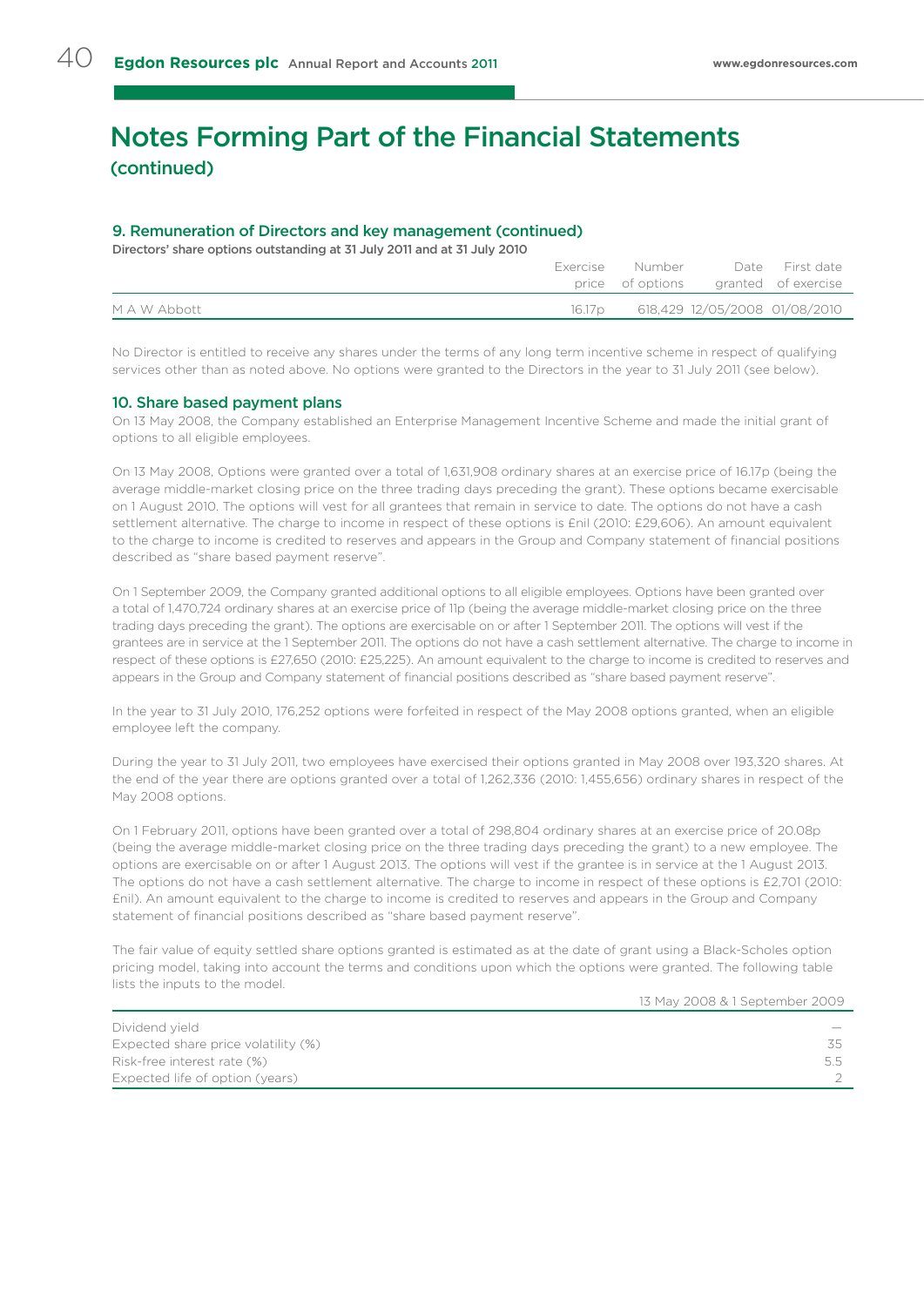### 10. Share based payment plans (continued)

|                                     | 1 February 2011 |
|-------------------------------------|-----------------|
| Dividend yield                      |                 |
| Expected share price volatility (%) | 35              |
| Risk-free interest rate (%)         | 05              |
| Expected life of option (years)     | クら              |

The expected volatility is based on the assumption that the historical volatility of a sample of oil and gas companies is indicative of future trends for Egdon Resources plc, which may not necessarily be the actual outcome.

The following table illustrates the number and weighted average exercise prices (WAEP) of, and movement in, share options during the year.

| Company and group           | 2011<br><b>No</b> | 2011<br><b>WAEP</b> | 2010<br>No | 2010<br>WAFP |
|-----------------------------|-------------------|---------------------|------------|--------------|
| Opening balance             | 2,926,380         | 13.57               | 1.631.908  | 16.17        |
| Granted during the year     | 298,804           | 20.08               | 1.470.724  | 11.00        |
| Forfeited during the year   |                   |                     | (176.252)  | 16.17        |
| Exercised during the year   | (193.320)         | 16.17               |            |              |
| Outstanding at 31 July 2011 | 3,031,864         | 14.05               | 2.926.380  | 13.57        |

The weighted average remaining contractual life of share options outstanding as at 31 July 2011 is 7.5 years (2010: 8.25 years). At 31 July 2011 1,262,336 (2010: nil) of the total number of share options outstanding could be exercised and these options had a weighted average exercise of 16.17 pence (2010: nil). The weighted average share price at the date the options were exercised was 16.17 pence.

### 11. Defined contribution pension plan

The Group operates a defined contribution retirement plan for all qualifying employees who wish to participate. The assets of the scheme are held separately from those of the Group in funds under the control of trustees.

The total cost in the year of £15,008 (2010: £10,838) represents the sum payable to the scheme by the Group at rates agreed in respect of participating employees.

## 12. Finance income

|                                            | 2011   | 2010 |
|--------------------------------------------|--------|------|
|                                            |        |      |
| Interest receivable on short term deposits | 41.505 | 1156 |

### 13. Finance costs

|                                              | 2011    | 2010                     |
|----------------------------------------------|---------|--------------------------|
|                                              |         |                          |
| Unwinding of decommissioning discount        | 34.735  | 27.905                   |
| Interest payable on loan from EnCore Oil plc | 87,123  | $\overline{\phantom{a}}$ |
| Other interest payable                       |         | 809                      |
|                                              | 121.858 | 28.714                   |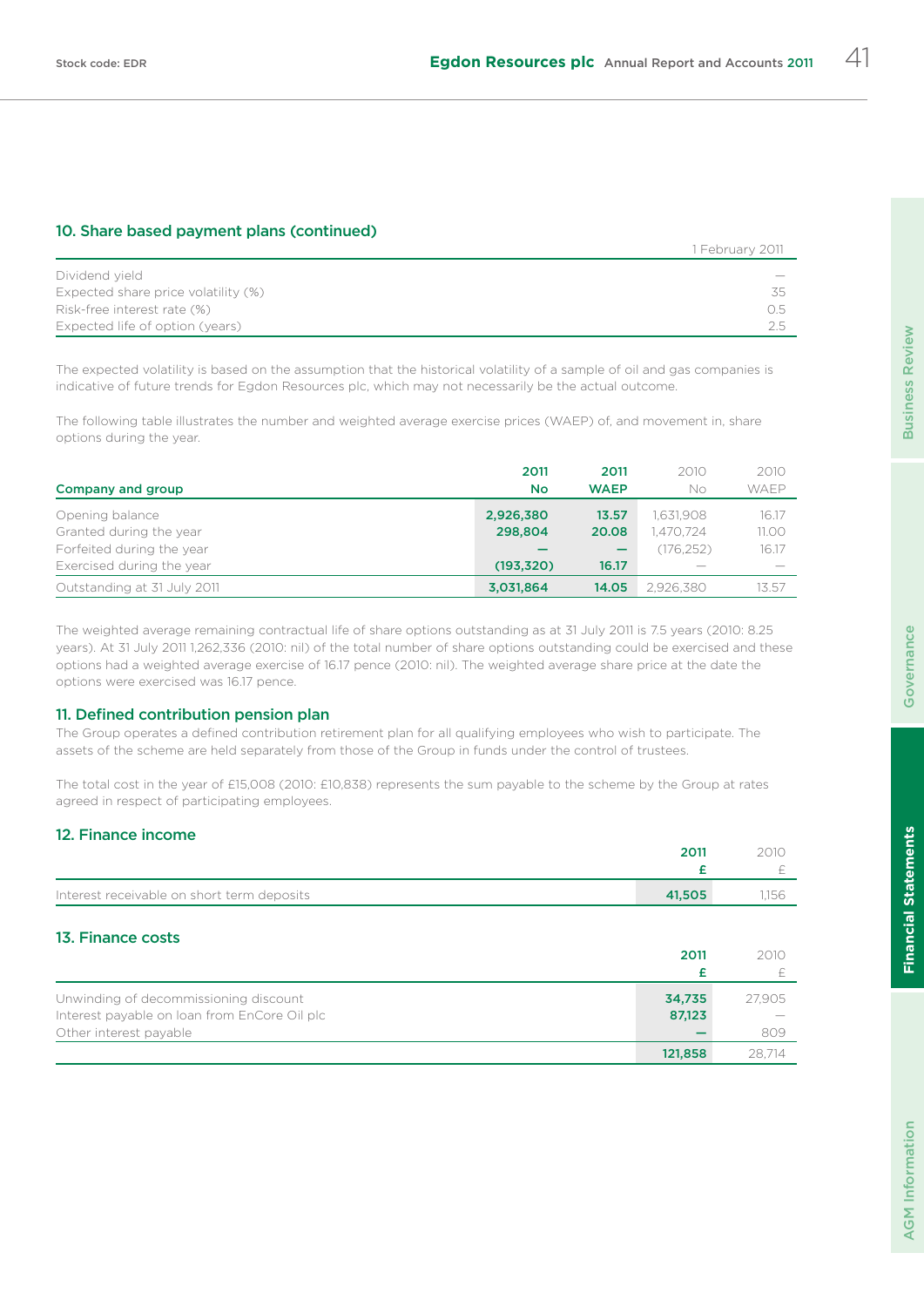### 14. Income tax

The major components of income tax expense for the years ended 31 July 2011 and 2010 are:

|                                                                                            | 2011        | 2010      |
|--------------------------------------------------------------------------------------------|-------------|-----------|
|                                                                                            | £           |           |
| a) Consolidated income statement                                                           |             |           |
| Current income tax charge                                                                  |             | 113       |
|                                                                                            |             |           |
| b) A reconciliation between tax expense and the product of the accounting profit and the   |             |           |
| standard rate of tax in the UK for the years ended 31 July 2011 and 2010 is as follows:    |             |           |
| Accounting profit before tax from continuing operations                                    | 4,076,610   | 235.530   |
| Profit on ordinary activities multiplied by the standard rate of tax of 27.33% (2010: 28%) | 1,114,138   | 65.948    |
| Expenses not permitted for tax purposes                                                    | 18,898      | 25.052    |
| Profit on sale of subsidiary not taxable                                                   | (1,185,654) |           |
| Impact of change in tax rate                                                               |             |           |
| Carry forward/(utilisation) of tax losses and movement in unrecognised deferred tax assets | 52,618      | (90, 887) |
| Income tax expense reported in the income statement                                        |             | 113       |

### c) Factors that may affect the future tax charge:

The Group has trading losses of £21,167,766 (2010: £20,888,574) which may reduce future tax charges. Future tax charges may also be reduced by capital allowances on cumulative capital expenditure, supplementary allowance on ring-fenced exploration expenditure and the extent to which any profits are generated by any ring-fenced activities, which attract a higher rate of tax.

### d) Deferred taxation

The Group has an unrecognised deferred taxation asset of £1,576,084 (2010: £1,752,321) at the year end, calculated at a rate of 27.33%. This is represented by accumulated tax losses of £5,785,150 (2010: £5,848,802) offset by accelerated capital allowances of £4,209,066 (2010: £4,096,481).

### 15. Earnings per share

|                                                                                                        | 2011<br>£                | 2010<br>£             |
|--------------------------------------------------------------------------------------------------------|--------------------------|-----------------------|
| Net profit for the financial year<br>Basic weighted average ordinary shares in issue during the year   | 4,076,610<br>130,786,388 | 235,417<br>80,882,893 |
|                                                                                                        | <b>Pence</b>             | Pence                 |
| Basic profit per share                                                                                 | 3.12                     | 0.29                  |
| Diluted profit per share                                                                               | 2011<br>£                | 2010<br>£             |
| Net profit for the financial year<br>Diluted weighted average ordinary shares in issue during the year | 4,076,610<br>131,349,668 | 235,417<br>80,887,969 |
|                                                                                                        | Pence                    | Pence                 |
| Diluted profit per share                                                                               | 3.10                     | 0.29                  |

A calculation is done to determine the number of shares that could have been acquired at fair value (determined as the average annual market share price of the Company's shares) based on the monetary value of the subscription rights attached to outstanding share options. The diluted weighted average ordinary shares in issue during the year is calculated from the basic weighted average ordinary shares in issue during the year, adjusted to reflect the potential dilution assuming the exercise of the options. However, the 2 February 2011 share options have been excluded as these would be anti-dilutive.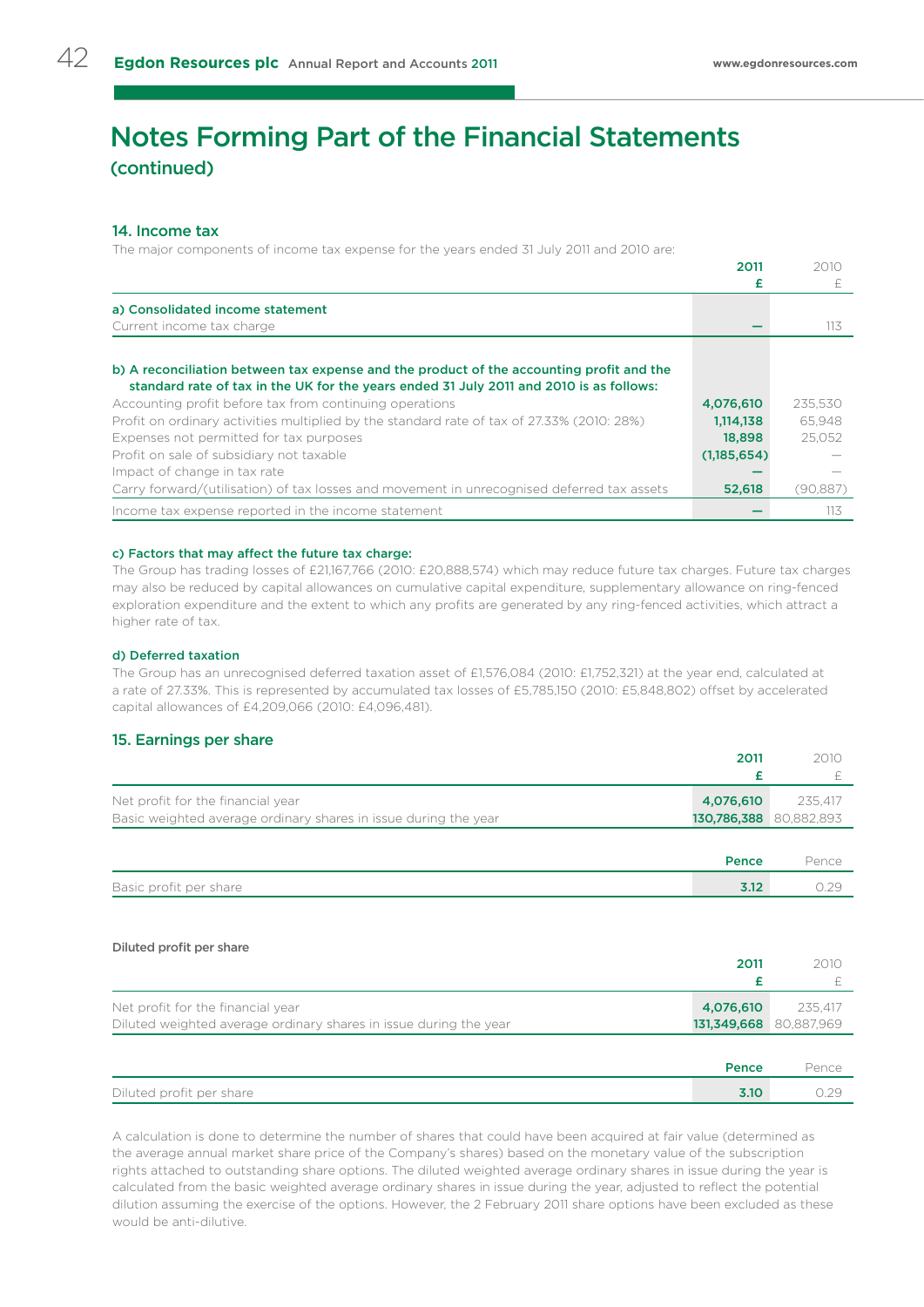The loss for the financial year dealt with in the financial statements of Egdon Resources plc was £256,640 (2010: £272,197). As permitted by Section 408 of the Companies Act 2006, no income statement is presented in respect of Egdon Resources plc.

### 17. Intangible fixed assets

|                                                     |          | Exploration |             |             |
|-----------------------------------------------------|----------|-------------|-------------|-------------|
|                                                     |          | and         |             |             |
|                                                     |          | evaluation  | Other       |             |
|                                                     | Goodwill | costs       | intangibles | Total       |
| Group                                               | £        | £           | £           | £           |
| At 1 August 2009                                    | 2,856    | 5,686,168   | 11,240      | 5,700,264   |
| Additions                                           |          | 1,835,437   |             | 1,835,437   |
| Reclassifications to D&P assets                     |          | (207,105)   |             | (207,105)   |
| Gross margin on oil sales from well testing         |          | (32,767)    |             | (32,767)    |
| Reclassifications to Assets held for sale (note 23) |          | (13,805)    |             | (13,805)    |
| Disposals                                           |          | (246, 635)  |             | (246, 635)  |
| At 1 August 2010                                    | 2,856    | 7,021,293   | 11,240      | 7,035,389   |
| Additions                                           |          | 3,275,978   |             | 3,275,978   |
| Reclassifications to D&P assets                     |          | (2,610,136) |             | (2,610,136) |
| Disposals                                           | (2,856)  |             |             | (2,856)     |
| Exploration written off                             |          | (593,705)   |             | (593,705)   |
| Transfers                                           |          | (102, 069)  | 102,069     |             |
| At 31 July 2011                                     |          | 6,991,361   | 113,309     | 7,104,670   |
| Amortisation                                        |          |             |             |             |
| At 1 August 2009                                    | 2,856    |             |             | 2,856       |
| Disposals                                           |          |             |             |             |
| At 1 August 2010                                    | 2,856    |             |             | 2,856       |
| Disposals                                           | (2,856)  |             |             | (2,856)     |
| At 31 July 2011                                     |          |             |             |             |
| Net book value                                      |          |             |             |             |
| At 31 July 2011                                     |          | 6,991,361   | 113,309     | 7,104,670   |
| At 31 July 2010                                     |          | 7.021.293   | 11.240      | 7,032,533   |

Goodwill related to the acquisition of shares in Egdon Resources (New Ventures) Ltd. On the disposal of Egdon Resources (New Ventures) Ltd this goodwill has been removed.

The Group's unevaluated oil and gas interests at 31 July 2011 are its equity interests in licences in the UK and France held through its wholly owned subsidiaries Egdon Resources U.K. Limited and Egdon Resources Avington Ltd, and through sub-subsidiaries Egdon Resources Europe Limited, Egdon Resources France Limited, Aquitaine Exploration Limited and Egdon (E&P) Limited. Additions to exploration and evaluation costs represent exploration and appraisal costs incurred in the year in respect of unproven properties.

A formal impairment review has been carried out and the Directors have considered and reviewed the potential value of all projects and licences. The Directors have also considered the likely opportunities for realising the value of licences, either by development of discovered hydrocarbons, the farm-out of the asset leading to a development or by the disposal of the assets, and have concluded that the likely value of the expenditure on each exploration area is individually in excess of its carrying amount. The amount described as exploration written off, which relates to dry wells and relinquished licences, has been charged to the consolidated income statement and included within cost of sales and described as "Cost of sales – exploration costs written off, impairments and pre-licence costs".

In the year ended 31 July 2010, additions include £534,825 in respect of interests in nine exploration and appraisal licences acquired from EnCore in return for issue of shares in Egdon (note 28).

Other intangibles represent the costs of purchased data and other geological standards which are used to assist with formulating strategy for licence applications and asset purchases. The costs are subject to an annual impairment test, and elements are written off if they have no future commercial value.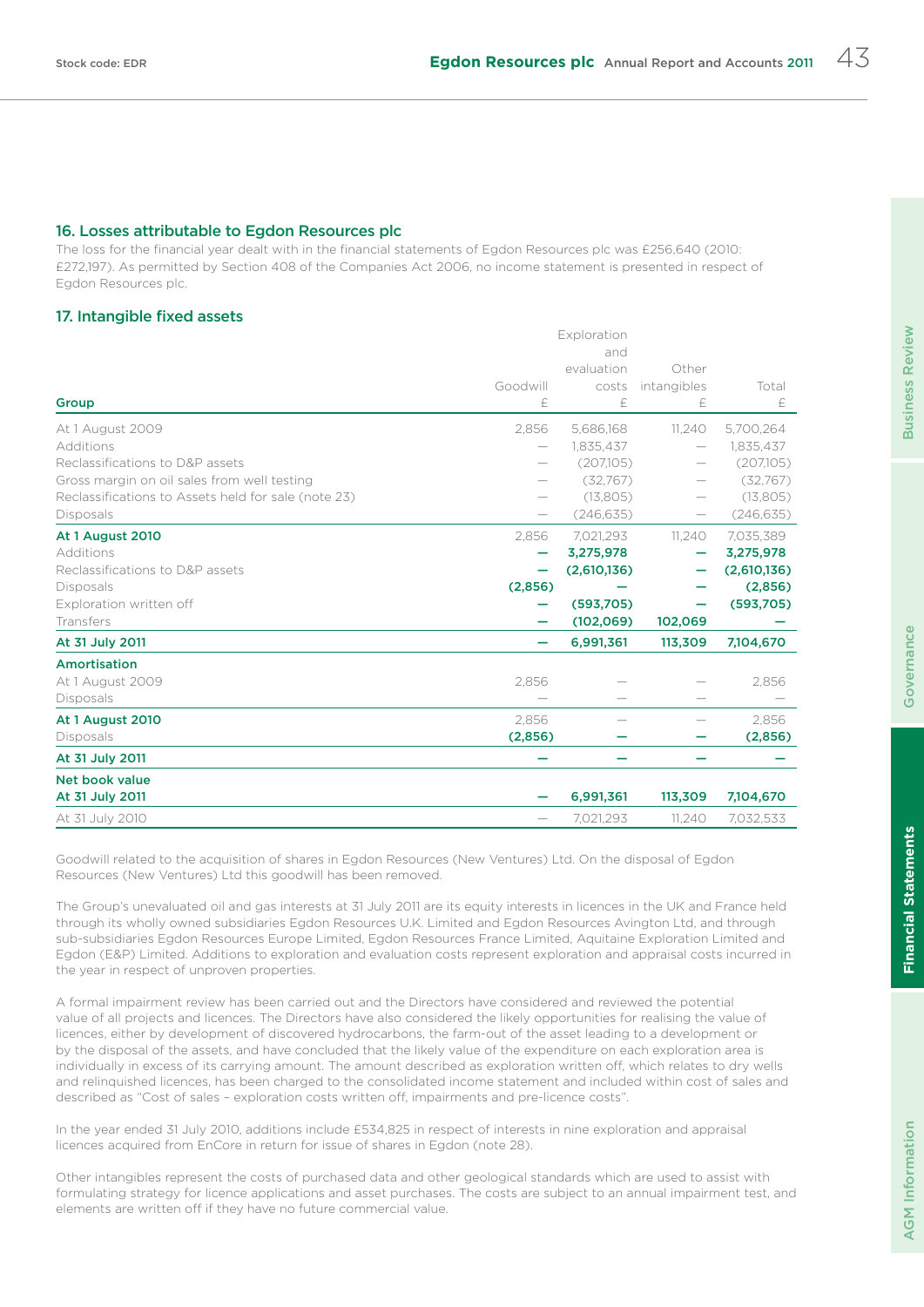### 17. Intangible fixed assets (continued)

The Group's unevaluated oil and gas interests at 31 July 2011 are its equity interests in licences in the UK and France held through its wholly owned subsidiaries Egdon Resources U.K. Limited and Egdon Resources Avington Ltd, and through sub-subsidiaries Egdon Resources Europe Limited, Egdon Resources France Limited, Aquitaine Exploration Limited and Egdon (E&P) Limited.

A formal impairment review has been carried out and the Directors have considered and reviewed the potential value of all projects and licences. The Directors have also considered the likely opportunities for realising the value of licences, either by development of discovered hydrocarbons, the farm-out of the asset leading to a development or by the disposal of the assets, and have concluded that the likely value of the expenditure on each exploration area is individually in excess of its carrying amount. The amount described as exploration written off, which relates to dry wells and relinquished licences has been charged to the consolidated income statement and included within cost of sales and described as "Cost of sales – exploration costs written off, impairments and pre-licence costs".

## 18. Property, plant and equipment

|                                          | Development    | Fixtures      |                |            |
|------------------------------------------|----------------|---------------|----------------|------------|
|                                          | and production | and           | Computer       |            |
| Group                                    | assets<br>£    | fittings<br>£ | equipment<br>£ | Total<br>£ |
|                                          |                |               |                |            |
| Cost                                     |                |               |                |            |
| At 1 August 2009                         | 2,848,751      | 4,686         | 50,188         | 2,903,625  |
| Additions                                | 6,176,363      |               | 7,785          | 6,184,148  |
| Disposals                                | (218, 462)     |               |                | (218, 462) |
| Reclassifications from intangible assets | 207,105        |               |                | 207,105    |
| At 1 August 2010                         | 9,013,757      | 4,686         | 57,973         | 9,076,416  |
| Additions                                | 842,744        |               | 22,004         | 864,748    |
| Disposals                                | (571, 635)     |               |                | (571, 635) |
| Reclassifications from intangible assets | 2,610,136      |               |                | 2,610,136  |
| At 31 July 2011                          | 11,895,002     | 4,686         | 79,977         | 11,979,665 |
| <b>Depreciation</b>                      |                |               |                |            |
| At 1 August 2009                         | 376,037        | 4,686         | 42,414         | 423,137    |
| Charge for the year                      | 256.882        |               | 8,464          | 265,346    |
| Disposals                                | (34, 430)      |               |                | (34, 430)  |
| At 1 August 2010                         | 598,489        | 4,686         | 50,878         | 654,053    |
| Charge for the year                      | 721,258        |               | 7,391          | 728,649    |
| Disposals                                | (124, 379)     |               |                | (124, 379) |
| At 31 July 2011                          | 1,195,368      | 4,686         | 58,269         | 1,258,323  |
| Net book value                           |                |               |                |            |
| At 31 July 2011                          | 10,699,634     |               | 21,708         | 10,721,342 |
| At 31 July 2010                          | 8,415,268      |               | 7,095          | 8,422,363  |
|                                          |                |               |                |            |

The prior year comparative figure, includes additions totalling £4.5 million in respect of a 10% interest in the Ceres gas field acquired from EnCore in return for issue of shares in Egdon (Note 28).

The depreciation charge for the year includes impairment charges in respect of the Avington (£130,000) and Kirklington (£100,000) fields; these charges are included within Exploration costs written off, impairments and pre-licence costs in the consolidated statement of comprehensive income. Both fields are within the UK market for segmental reporting.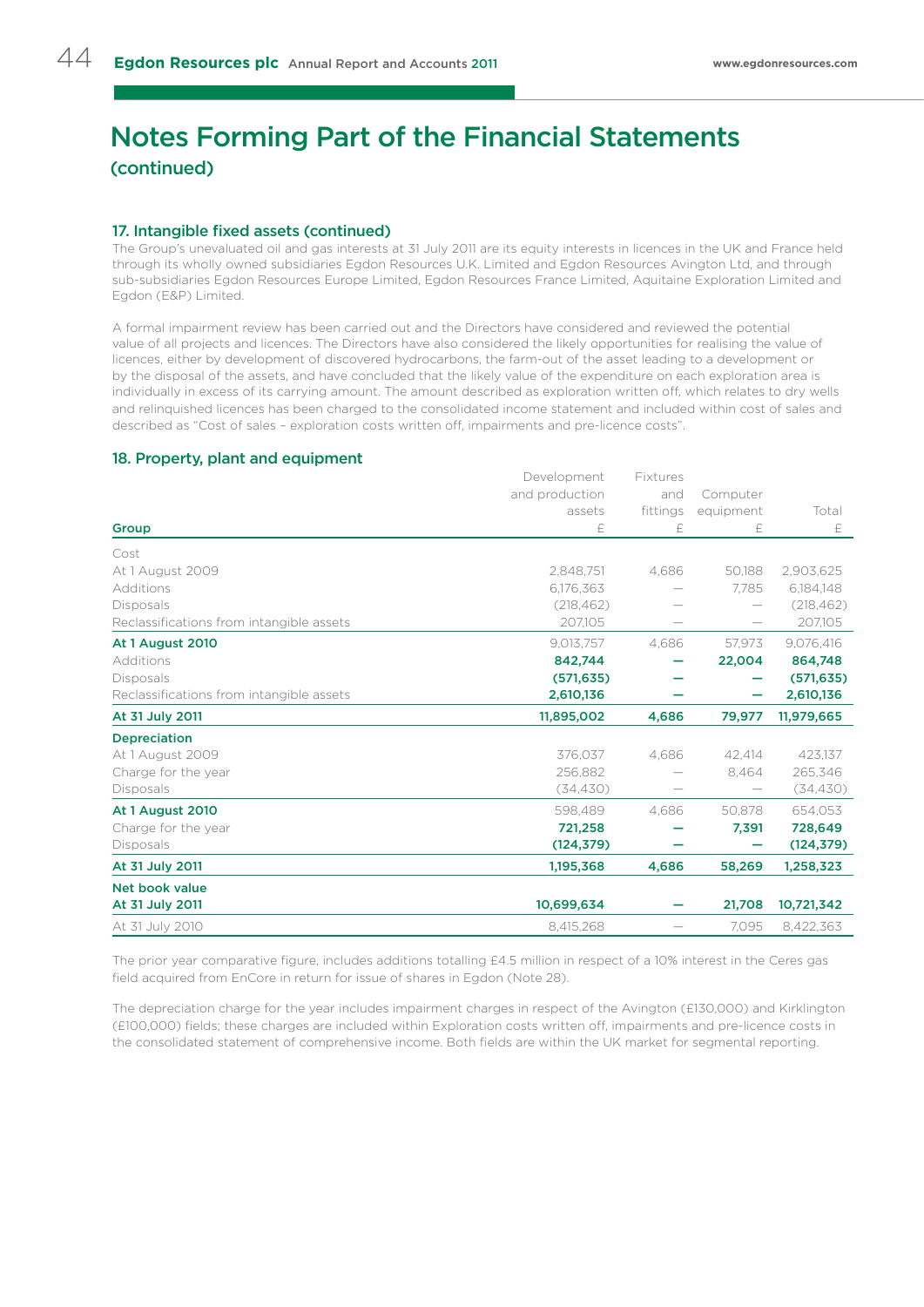### 18. Property, plant and equipment (continued)

These productive oil fields are within geographical CGU's containing exploration & evaluation assets that have been subject to impairment review and, in the case of Avington, surrender of the adjoining licence. The recoverable amounts are based on value in use assessed from forecast production, oil price per barrel of \$100 – \$109 and a discount rate of 8%.

|                     | Computer  |
|---------------------|-----------|
|                     | equipment |
| Company             | £         |
| Cost                |           |
| At 1 August 2009    | 2,832     |
| Additions           | 7,785     |
| At 1 August 2010    | 10,617    |
| Additions           | 4,834     |
| At 31 July 2011     | 15,451    |
| <b>Depreciation</b> |           |
| At 1 August 2009    | 640       |
| Charge for the year | 3,322     |
| At 1 August 2010    | 3,962     |
| Charge for the year | 4,089     |
| At 31 July 2011     | 8,051     |
| Net book value      |           |
| At 31 July 2011     | 7,400     |
| At 31 July 2010     | 6,655     |

### 19. Investments in subsidiaries

| Balance at 31 July 2011 | 9,964,782  | 5,034,824                 | 14,999,606 |
|-------------------------|------------|---------------------------|------------|
| Additions in year       |            |                           |            |
| Balance at 31 July 2010 | 9,964,782  | 5.034.824                 | 14.999.606 |
| Additions in year       |            | 5.034.824                 | 5,034,824  |
| Balance at 31 July 2009 | 9,964,782  |                           | 9,964,782  |
|                         |            |                           |            |
|                         |            | undertakings undertakings | Total      |
|                         | subsidiary | subsidiary                |            |
|                         | Shares in  | Loans to                  |            |

The balance represents the investment in Egdon Resources U.K. Limited and Egdon Resources Avington Ltd. The loan advanced in the year ended 31 July 2010 represents the value of licence interests acquired from EnCore Oil plc transferred to Egdon Resources U.K. Limited and Egdon Resources Europe Limited.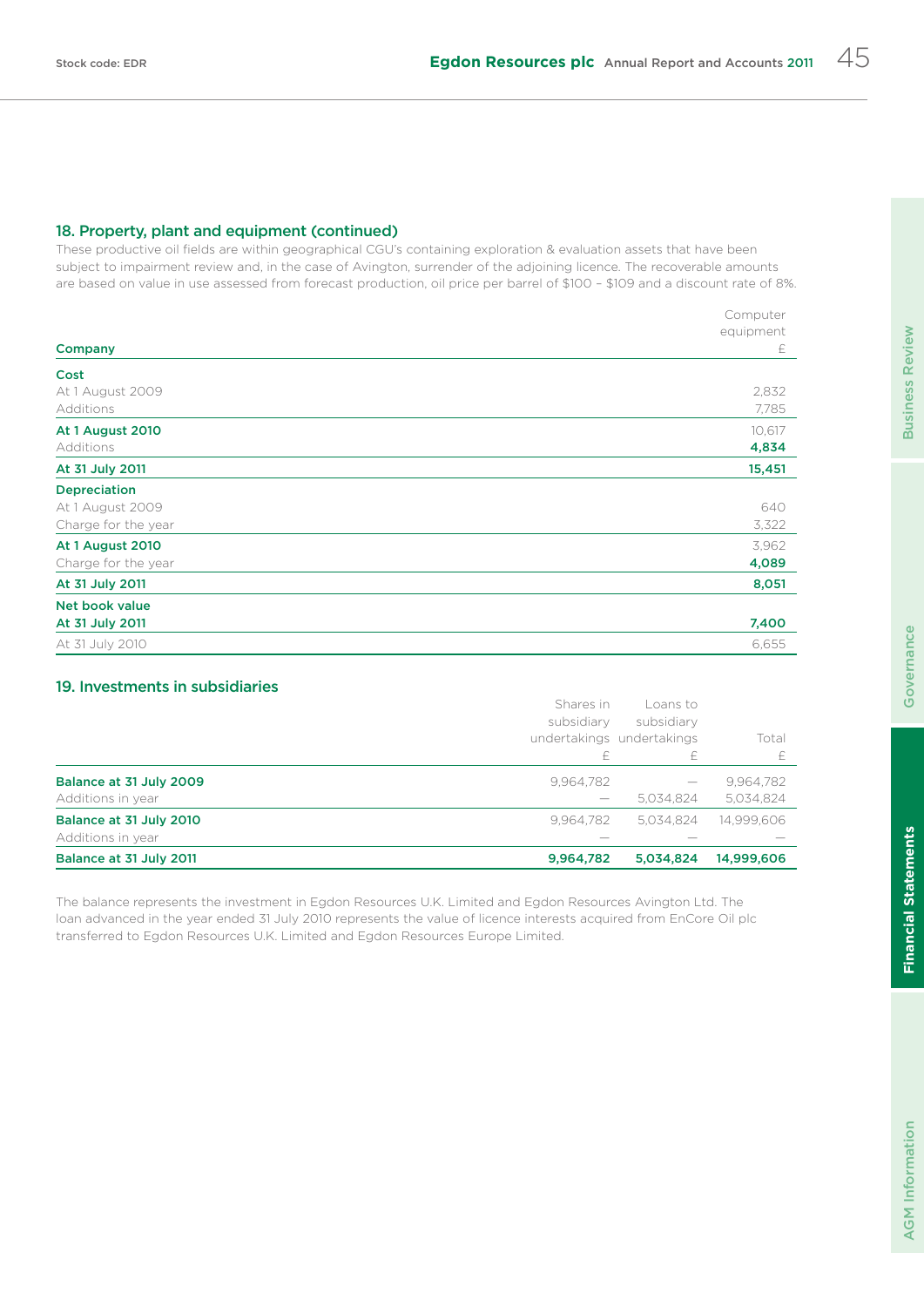# 19. Investments in subsidiaries (continued)

### Holdings of more than 20%

As at the year end the Company directly and indirectly held more than 20% of the share capital of the following companies:

|                                | Country of registration | Class of    | % of shares |
|--------------------------------|-------------------------|-------------|-------------|
| Company                        | or incorporation        | shares held | held        |
| Egdon Resources U.K. Limited   | England                 | Ordinary    | 100         |
| Egdon Resources Europe Limited | England                 | Ordinary    | 100         |
| Egdon Resources Avington Ltd   | England                 | Ordinary    | 100         |
| Egdon Resources France Limited | England                 | Ordinary    | 100         |
| Aquitaine Exploration Limited  | England                 | Ordinary    | 100         |
| Egdon (E&P) Limited            | England                 | Ordinary    | 100         |

All of these companies are involved in oil and gas exploration and production.

On the 23 November 2010 Egdon Resources U.K. Limited completed the acquisition of EnCore (E&P) Limited (now renamed Egdon (E&P) Limited). The company which holds two Permits in France (Mairy and Nimes) and was acquired in the period for a cash consideration of £100,000. This transaction has been accounted for as an asset acquisition rather than a business combination as the acquired company did not have processes or outputs as defined by IFRS 3 (Revised) and so is not classified as a business.

### 20. Inventory

|           | Group |                          |      | Group <b>Company</b> Company |
|-----------|-------|--------------------------|------|------------------------------|
|           | 2011  | 2010                     | 2011 | 2010                         |
|           |       | $\vdash$                 |      | £                            |
| Oil stock | 9,796 | $\overline{\phantom{a}}$ |      |                              |

## 21. Trade and other receivables

|                                   | Group<br>2011<br>£ | Group<br>2010 | Company<br>2011<br>£ | Company<br>2010 |
|-----------------------------------|--------------------|---------------|----------------------|-----------------|
| Amounts falling due within 1 year |                    |               |                      |                 |
| Trade receivables                 | 1,604,317          | 506.912       |                      |                 |
| Amounts owed by subsidiaries      |                    |               | 75,995               | 1,156,454       |
| VAT recoverable                   | 58,069             | 133.263       | 5,281                | 10,863          |
| Other receivables                 | 503,170            | 213,319       |                      |                 |
| Prepayments and accrued income    | 92,720             | 185,402       | 35,802               | 23,978          |
|                                   | 2,258,276          | 1.038.896     | 117.078              | 1.191.295       |

The Directors consider that the carrying amount of trade and other receivables approximates to their fair value.

Trade and other receivables represent amounts due from customers for the company's oil and gas products, balances due from joint venture partners regulated by signed operator agreements, or receipts in respect of asset sales.

As at 31 July 2011 no trade receivables were considered to be impaired (2010: £nil).

As at 31 July 2011 trade receivables of £81,896 (2010: £32,037) were past due but not impaired.

The ageing analysis of these trade receivables is as follows:

|                                                | 2011            | 2010            |
|------------------------------------------------|-----------------|-----------------|
| Up to 3 months past due<br>3-6 months past due | 41,214<br>4,939 | 30,065<br>1.972 |
| Over 6 months past due                         | 35,743          |                 |
|                                                | 81,896          | 32,037          |

Other receivables do not contain impaired assets.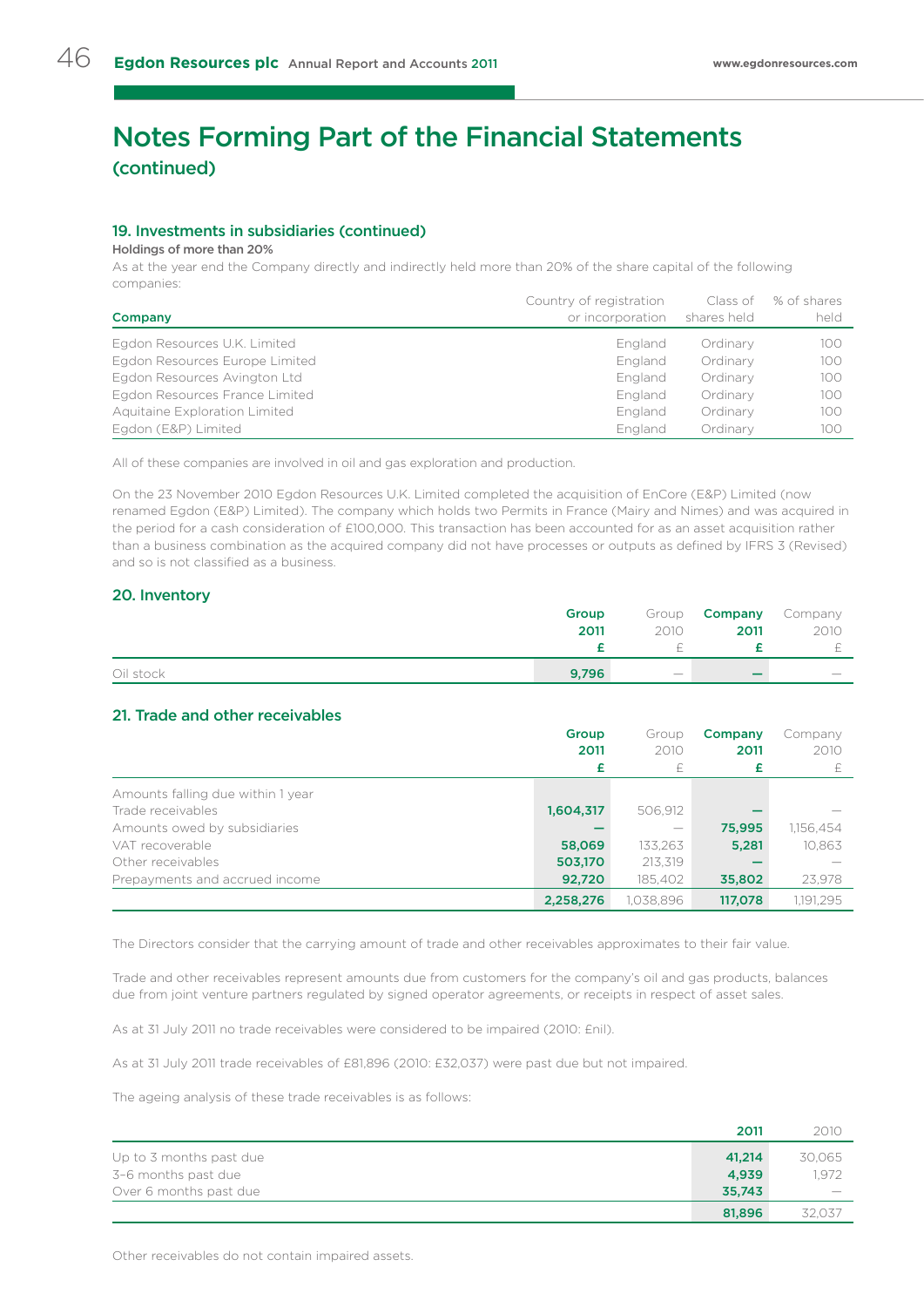### 22. Available for sale financial assets

|                  | Group  | Group  |
|------------------|--------|--------|
|                  | 2011   | 2010   |
|                  |        |        |
| At 1 August 2010 | 50,000 | 50,000 |
| Additions        |        |        |
| At 31 July 2011  | 50,000 | 50,000 |

The investment in securities above represents an investment in Infrastrata plc (previously Portland Gas plc) redeemable preference shares. The securities are held at cost as an approximation of fair value.

### 23. Assets held for sale

|                                                                         | Group<br>2011 | Group<br>2010 |
|-------------------------------------------------------------------------|---------------|---------------|
|                                                                         |               |               |
| Intangible assets                                                       |               | 13,805        |
| Cash at bank                                                            |               | 7,795         |
| Assets held for sale                                                    |               | 21,600        |
| Trade payables                                                          |               | 1.979         |
| Other taxes and social security costs                                   |               | 1.916         |
| Accruals and deferred income                                            |               | 4,750         |
| Liabilities directly associated with assets classified as held for sale |               | 8,645         |
|                                                                         |               | 12.955        |

At 31 July 2010 the Company classified Egdon Resources (New Ventures) Ltd as a disposal group. This included the Navacelles and Gex Sud permits previously included in exploration and evaluation assets and all other associated current assets and liabilities.

The sale of 100% of the share capital of Egdon Resources (New Ventures) Ltd was completed on 5 October 2010 for a consideration of £4.5 million in cash and the grant of options in relation to the permits sold.

The permits were measured at their carrying amount as this is lower than the fair value less costs to sell. There were no discontinued operations as a result of this sale, due to the non-producing nature of the permits, which had not generated any direct costs or revenues.

## 24. Cash and cash equivalents

|                          | Group     | Group     | Company   | Company |
|--------------------------|-----------|-----------|-----------|---------|
|                          | 2011      | 2010      | 2011      | 2010    |
|                          |           |           |           |         |
| Short term bank deposits | 2,997,063 | 370.918   | 2,272,871 |         |
| Restricted cash at bank  | 296.027   | 295.527   | -         |         |
| Cash at bank             | 398,085   | 1.363.390 | 27,659    | 36,952  |
|                          | 3,691,175 | 2,029,835 | 2,300,530 | 36,952  |

The Directors consider that the carrying amount of these assets approximates to their fair value. The credit risk on liquid funds is limited because the counterparties are banks with high credit ratings.

Restricted cash at bank represents funds held in escrow accounts under arrangements relating to decommissioning and similar obligations at Keddington and Burton Agnes.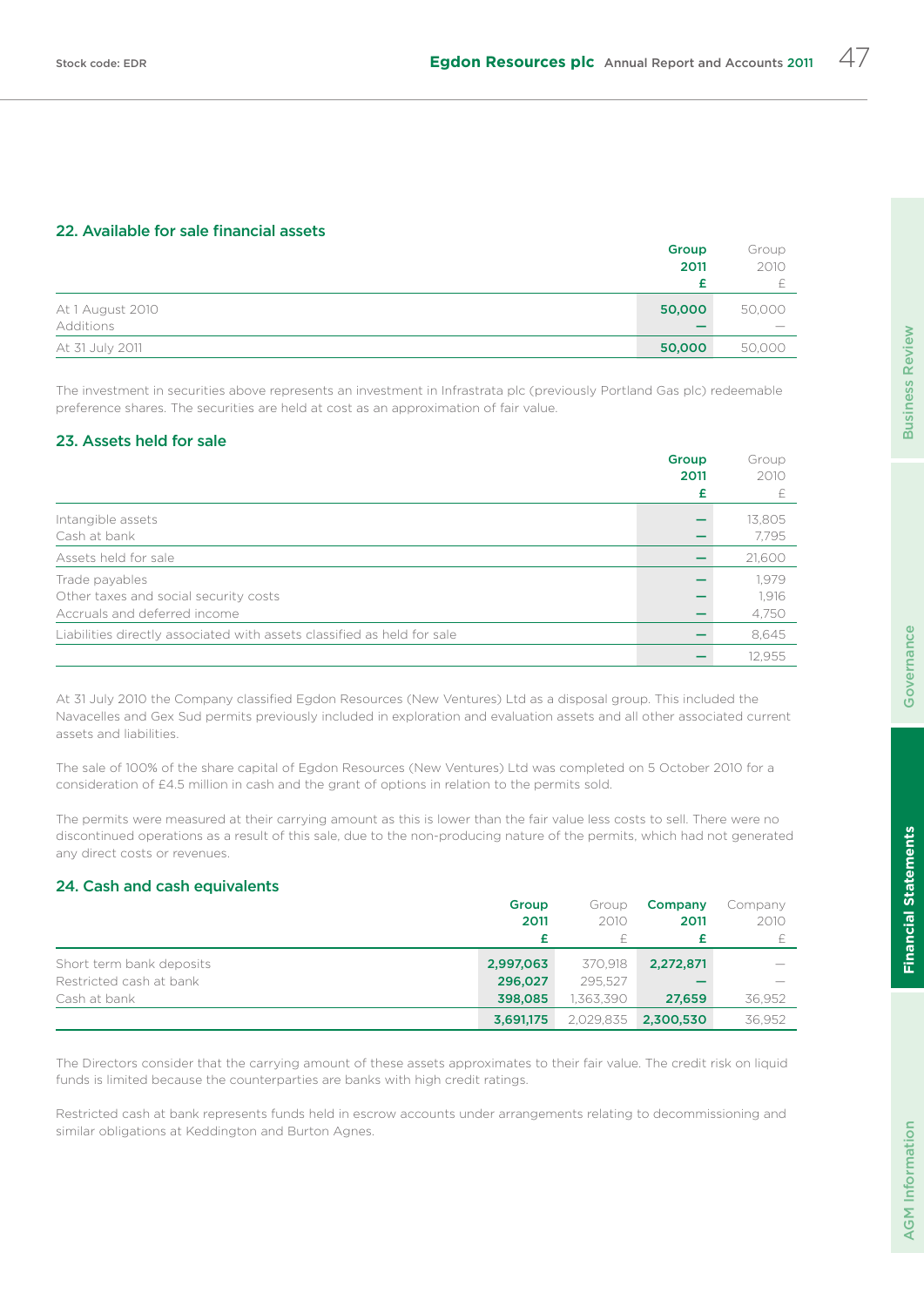# 25. Trade and other payables

|                                       | Group     | Group    | Company   | Company |
|---------------------------------------|-----------|----------|-----------|---------|
|                                       | 2011      | 2010     | 2011      | 2010    |
|                                       | £         | ۲.       |           |         |
| Trade payables                        | 1,060,679 | 802.053  | 4,401     | 41,354  |
| Amounts due to subsidiaries           |           | _        | 369,253   |         |
| Other taxes and social security costs | 22.170    | 14.487   | 22,169    | 14,487  |
| Other payables                        | 1,039,367 |          | 1,039,253 |         |
| Accruals and deferred income          | 603.501   | 823.127  | 64.718    | 25,070  |
|                                       | 2,725,717 | .639.667 | 1.499.794 | 80.911  |

The Directors consider that the carrying amount of trade and other payables approximates to their fair value.

Other payables includes £1,000,000 (2010: £nil) due to EnCore Oil plc for a loan drawn down in the period under the facility agreement which was provided as part of the purchase of assets from EnCore during 2010. The loan attracts interest at the higher of 10% or LIBOR plus 5%. The loan is repayable on 28 July 2012.

Also included in other payables is £37,995 (2010: £nil) due to The Carbon Trust. This loan is repayable via monthly instalments of £2,235. This loan is provided on an interest free basis.

### 26. Financial assets and liabilities

The Group's objective is to minimise financial risk. In prior years, the policies to achieve this were to fund operations from equity capital and not to make use of derivatives or complex financial instruments. These policies have been amended as the Group now considers that it may also be appropriate to fund certain projects from debt. The Group's ordinary shares are considered to be equity capital, together with share premium, share based payment reserve and retained earnings. The Group is not subject to any externally imposed capital requirements.

During the year the Group drew down on a loan facility made available under the terms of the acquisition of certain licence interests from EnCore Oil plc. The loan facility has been used to fund the development of the Kirkleatham gas field.

The Group's financial instruments comprise cash and cash equivalents, trade payables, the above EnCore loan, accruals, trade receivables, other receivables and available for sale assets which arise directly from its operations. The Group's operations expose it to a variety of financial risks including credit risk, liquidity risk, interest rate risk, foreign currency exchange risk and market risk. Given the size of the Group, the Directors have not delegated the responsibility of monitoring financial risk management to a sub-committee of the Board. The policies set by the Board of Directors are implemented by the Company's finance department.

### Credit risk

The credit risk on liquid funds is limited because the Group policy is to only deal with counterparties with high credit ratings and more than one institution is utilised to deposit cash holdings. At year end the Group had cash and cash equivalents of £3,691,175 (2010: £2,029,835) and the Company £2,300,530 (2010: £36,952). The balances at 31 July 2011 are held with two banks. Trade receivables comprise amounts due from trading entities and total £1,604,317 (2010: £506,912) for the Group and £nil (2010: £nil) for the Company (note 21). Trade receivables are mainly due from joint venture partners and the purchasers of the Group's produced oil and gas. For joint venture partners, the Group would have alternative means of recourse in the event of any credit default. The purchasers of the Group's oil & gas production are substantial companies or subsidiaries of major international companies. At the year end, the total exposure to credit risk was £5,848,662 (2010: £2,800,066); Company £2,300,530 (2010: £36,952).

### Liquidity risk

The Group policy is to actively maintain a mixture of long term and short term deposits that are designed to ensure it has sufficient available funds for operations. The Group also has access to the remaining undrawn loan facility of £500,000 provided by EnCore Oil plc. The Group monitors its levels of working capital to ensure it can meet financial liabilities as they fall due. The Group's financial liabilities comprise trade and other payables as set out in note 25, held at amortised cost, which total £2,725,717 (2010: £1,639,667). Of this balance £1,690,820 (2010: £1,639,667) are all due within 1-2 months. Additionally the Group has a liability under a Net Profit Interest agreement where £12,101 (2010: £21,269) is estimated to be due within 12 months.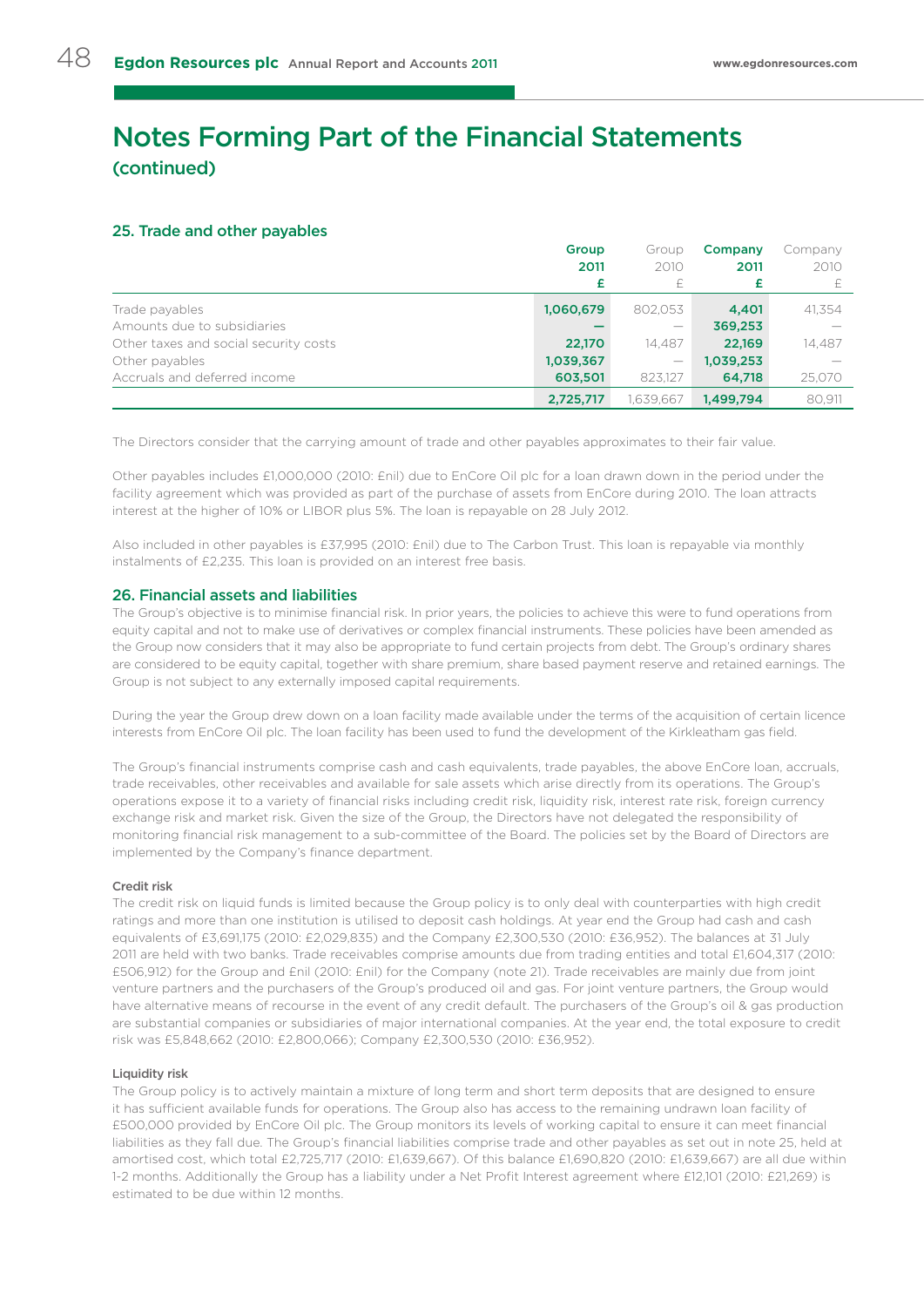# 26. Financial assets and liabilities (continued)

### Interest rate risk

The Group has interest bearing assets, comprising cash balances which earn interest at variable rates and interest bearing liabilities in the form of loans. The financial assets of the Group are cash at bank and fixed term bank deposits (money market) most of which are Sterling denominated, further detailed below:

|                                         | 2011      | 2010      |
|-----------------------------------------|-----------|-----------|
|                                         |           |           |
| Cash at bank at floating interest rates | 2,997,063 | 370.918   |
| Restricted cash at bank                 | 296.027   | 295.527   |
| Cash at bank                            | 398,085   | 1,363,390 |

Cash at bank at floating rates consisted of money market deposits which earn interest at rates set in advance for periods up to three months by reference to Sterling LIBOR. Restricted cash at bank represents amounts lodged in support of guarantee commitments, earning interest at short term rates based on Sterling LIBOR.

An effective interest rate increase or decrease by 1% on the cash and cash equivalents balance at year end would result in a before tax financial effect of an increase or decrease in finance income of £36,912 (2010: £20,298).

The Group has interest bearing liabilities as disclosed in note 25. No sensitivity analysis is provided as the probability of LIBOR plus 5% exceeding 10% before the loan is repaid is remote.

### Foreign currency exchange risk

The Group is exposed to foreign currency exchange rate risk in relation to short term bank deposits, trade receivables and payables denominated in US dollars and Euros. The value of the Group's financial assets denominated in foreign currencies at 31 July 2011 was £416,195 (2010: £85,206) Company £nil (2010: £nil).

A 10% change in the Sterling exchange rate would result in an increase or decrease of £41,620 (2010: £8,521) in profit before tax.

### Market risk

Payments to the former shareholder of Egdon Resources Avington Ltd under the Net Profit Interest ("NPI") agreement vary in line with the oil price. If the oil price is below \$100 per barrel, NPI payments are based on 5% of Egdon's net revenues realised from the licences after subtracting allowable costs. If the oil price exceeds \$130 per barrel the NPI payment percentage increases to 10%. If the oil price is between \$100 and \$130, the NPI payment percentage is 7.5%. The provision at 31 July 2011 assumes that oil price will continue to be less than \$100 per barrel. If this level were to be exceeded, the liability would rise, but any increase would be exceeded by the corresponding increase in revenue from oil sales. If the oil price were to fall below \$100 per barrel the liability would decrease and there would be a corresponding decrease in revenues from oil sales.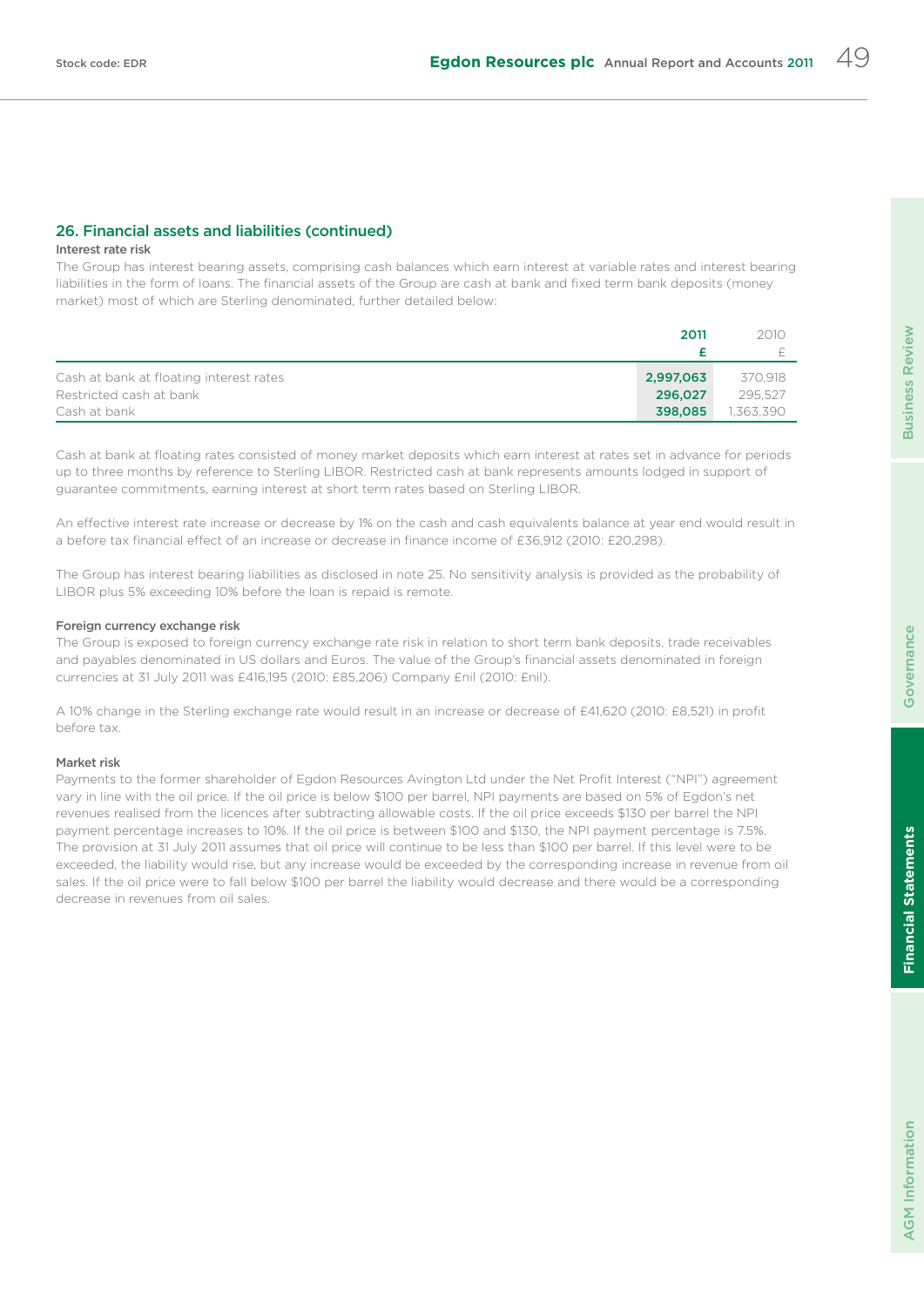# 27. Provision for liabilities

| At 31 July 2011                                         | 56,947     | 570,533               | 312,836       | 940,316    |
|---------------------------------------------------------|------------|-----------------------|---------------|------------|
| Unwinding of discount                                   |            | 21,124                | 13,611        | 34,735     |
| Transfer of provision on reclassification to D&P assets |            | 121,553               | (121, 553)    |            |
| Disposals in the year                                   | (22,742)   | (18, 823)             |               | (41, 565)  |
| Paid during the year                                    | (11,006)   |                       |               | (11,006)   |
| Provision created/released during the year              |            | (55, 847)             | 98,089        | 42,242     |
| At 1 August 2010                                        | 90,695     | 502,526               | 322.689       | 915,910    |
| Unwinding of discount                                   |            | 13,762                | 14,143        | 27,905     |
| Transfer of provision on reclassification to D&P assets |            | 116,412               | (116, 412)    |            |
| Disposals in the year                                   |            | (69,962)              | (35, 527)     | (105, 489) |
| Paid during the year                                    | (3,612)    |                       |               | (3,612)    |
| Provision made during the year                          |            | 208.808               | 37.965        | 246.773    |
| At 1 August 2009                                        | 94.307     | 233.506               | 422,520       | 750,333    |
| Group                                                   | £          | £                     | £             | £          |
|                                                         | provisions | provision             | provision     | Total      |
|                                                         |            | Other Decommissioning | Reinstatement |            |

| Company                        | provisions<br>£ | Other Decommissioning<br>provision | Reinstatement<br>provision | Total    |
|--------------------------------|-----------------|------------------------------------|----------------------------|----------|
| At 1 August 2009               | 94.307          |                                    |                            | 94,307   |
| Provision made during the year |                 |                                    |                            |          |
| Paid during the year           | (3,612)         |                                    |                            | (3,612)  |
| Unwinding of discount          |                 |                                    |                            |          |
| At 1 August 2010               | 90.695          |                                    |                            | 90.695   |
| Provision made during the year |                 |                                    |                            |          |
| Paid during the year           | (11,006)        |                                    |                            | (11,006) |
| Disposals in the year          | (22, 742)       |                                    |                            | (22,742) |
| Unwinding of discount          |                 |                                    |                            |          |
| At 31 July 2011                | 56,947          |                                    |                            | 56,947   |

At 31 July 2011 provision has been made for decommissioning costs on the productive fields at Keddington, Kirkleatham, Ceres, Avington and Kirklington. Provision has also been made for reinstatement costs relating to exploration and evaluation assets where work performed to date gives rise to an obligation, principally for site restoration. Assumptions, based on the current economic environment, have been made which management believe are a reasonable basis upon which to estimate the future liability. This estimate will be reviewed regularly to take into account any material change to assumptions. Actual costs will depend on future market prices, any variation in the extent of decommissioning and reinstatement to be performed, whether the works can be performed as part of a multi-well programme or in isolation and progress in the relevant technologies. Decommissioning and reinstatement costs are expected to arise between 2011 and 2021.

Other provisions represent the amount expected to be payable to the former shareholder of Egdon Resources Avington Ltd under the Net Profit Interest agreement entered into at the time of acquisition. As detailed in note 6 other provisions reduced due to the sale of 10% interest in PEDL070. Of the total provision, £12,101 is estimated to be payable within one year.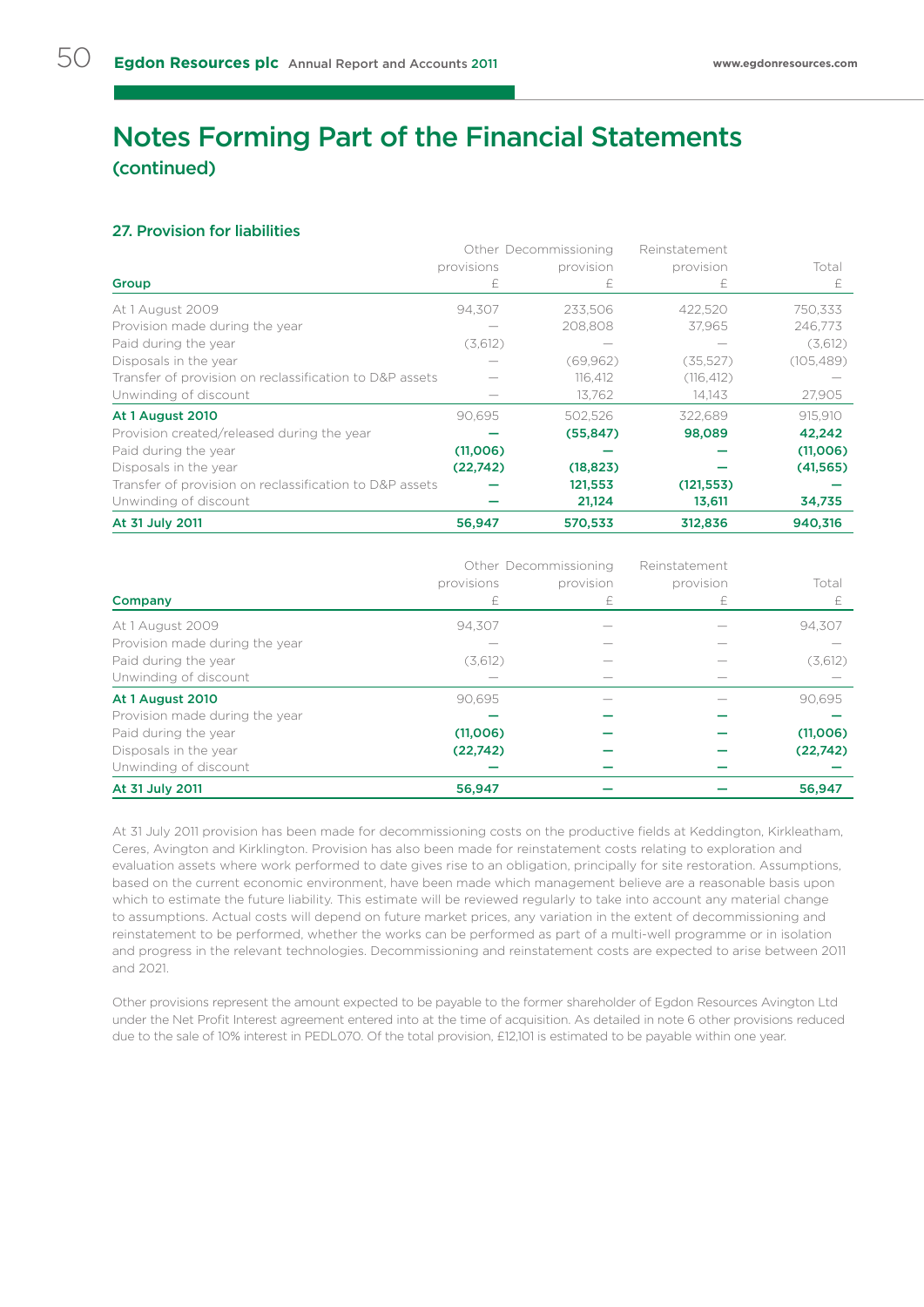### 28. Share capital and redeemable preference shares

| Allotted, called up and fully paid   |                        |            |
|--------------------------------------|------------------------|------------|
| Ordinary share capital               | Number                 |            |
| At 31 July 2009                      | 75.475.774             | 7.547.577  |
| - Issue of new £0.10 ordinary shares | 55.200.000             | 5.520.000  |
| At 31 July 2010                      | 130.675.774            | 13.067.577 |
| - Issue of new £0.10 ordinary shares | 193,320                | 19,332     |
| At 31 July 2011                      | 130.869.094 13.086.909 |            |

### Redeemable preference shares of £1 each (classed as liabilities)

| At 31 July 2010 | 50.000 | - 12.500 |
|-----------------|--------|----------|
| At 31 July 2011 | 50,000 | 12.500   |

On 6 April 2010 a placing of 16,000,000 10p ordinary shares with a market value of 12.5p was made. Following the placing 91,475,774 ordinary shares were in issue.

On 28 July 2010 a placing of 39,200,000 10p ordinary shares with a market value of 12.5p was made with EnCore Oil plc in consideration for the acquisition of interests in nine exploration and appraisal licences and a 10% interest in the Ceres gas field. Following the placing 130,675,774 ordinary shares were in issue.

On 21 December 2010 82,003 10p Ordinary shares were issued to staff under the Company's Enterprise Management Incentive Scheme for a cash consideration of £13,260. Following this 130,757,777 Ordinary shares were in issue.

On 25 January 2011 111,317 10p Ordinary shares were issued to staff under the Company's Enterprise Management Incentive Scheme for a cash consideration of £18,000. Following this 130,869,094 Ordinary shares were in issue.

On 6 November 2007 50,000 redeemable preference shares of £1 each were issued and are now held by Infrastrata plc. One quarter of the nominal value of these shares is paid up and the shares are entitled to an annual dividend out of distributable profits of 0.00001% per annum on the amount for the time being paid up on each such share and do not carry any voting rights. The Company may redeem the shares at any time by giving preference shareholders one week's notice. Preference shareholders may require the Company to redeem their shares at any time by giving six months' notice. In each case, any redemption is at par and is subject to the provisions of the Companies Act. The preference shares are treated as short term liabilities and included within trade payables.

### 29. Share premium reserve

During the year to 31 July 2011 193,320 ordinary shares of 10p were issued for cash consideration of £31,260 creating additional share premium of £11,928. This resulted in a closing share premium reserve carried forward of £1,374,428 (2010: £1,362,500).

### 30. Merger reserve

### Company

The merger reserve arose on the demerger of the Egdon Resources Group of companies from Infrastrata plc (formerly Portland Gas plc) and represented the difference between the market value of the shares issued on the date of the demerger at the closing rate of trading and nominal value of the shares so issued.

The reserve is not distributable.

#### Group

The merger reserve was eliminated on demerger effected by a Court Order.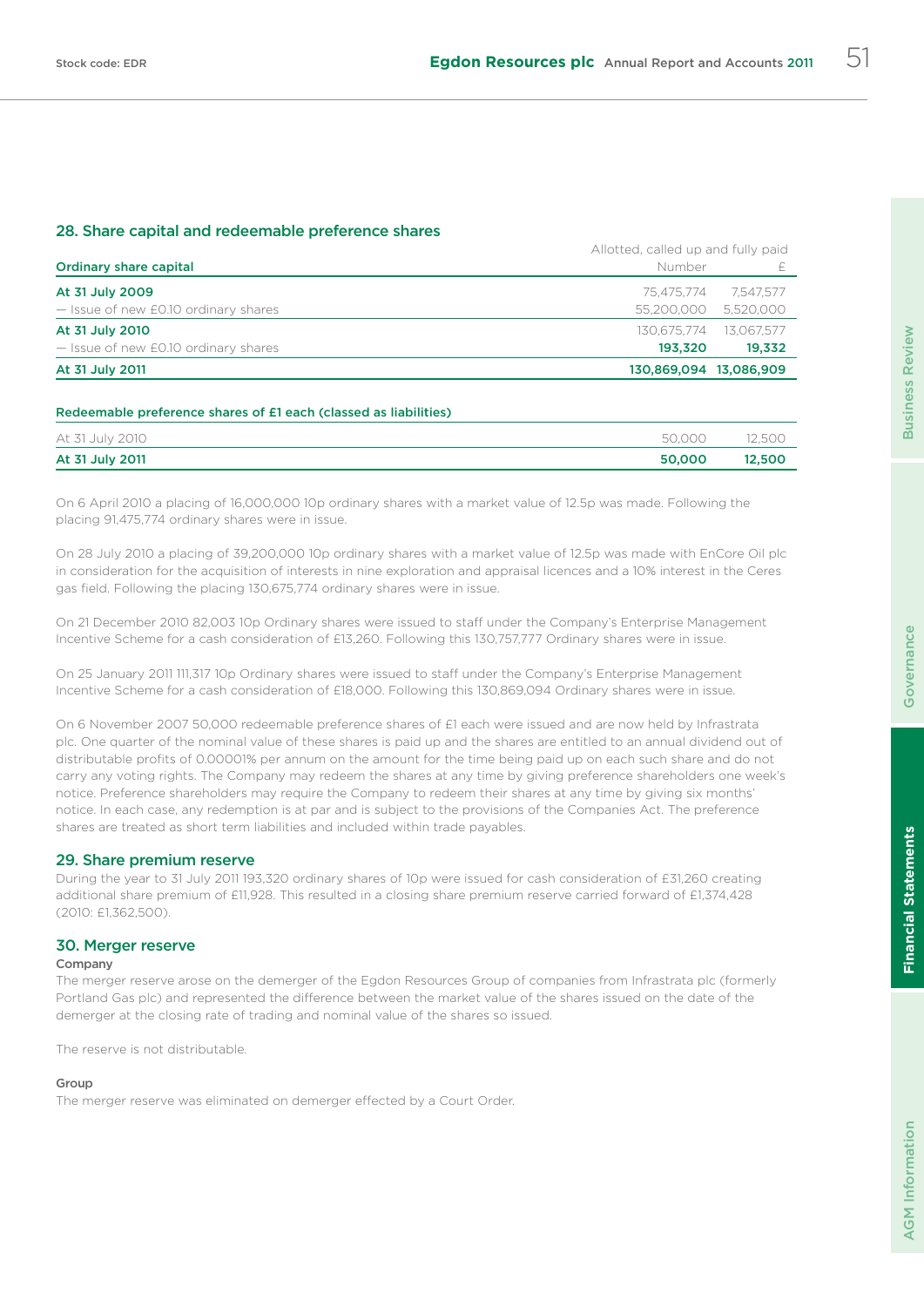### 31. Movements in cash and cash equivalents

|                                                                                                           | As at                           |                                | As at                           |
|-----------------------------------------------------------------------------------------------------------|---------------------------------|--------------------------------|---------------------------------|
| Group                                                                                                     | 31 July<br>2010<br>£            | Cash flow<br>£                 | 31 July<br>2011<br>£            |
| Cash at bank and in hand<br>Term deposits<br>Restricted cash at bank                                      | 1,363,390<br>370,918<br>295,527 | (965, 305)<br>2,626,145<br>500 | 398,085<br>2,997,063<br>296,027 |
| Cash and cash equivalents as per statement of financial position<br>Cash held in disposal group (note 23) | 2,029,835<br>7,795              | 1,661,340<br>(7,795)           | 3,691,175                       |
| Cash and cash equivalents as per statement of cash flow                                                   | 2,037,630                       | 1,653,545                      | 3,691,175                       |
| Company                                                                                                   | As at<br>31 July<br>2010<br>£   | Cash flow<br>£                 | As at<br>31 July<br>2011<br>£   |
| Cash at bank and in hand<br>Term deposits                                                                 | 36,952                          | (9,293)<br>2,272,871           | 27,659<br>2,272,871             |
| Cash and cash equivalents                                                                                 | 36,952                          | 2,263,578                      | 2,300,530                       |

### 32. Obligations under leases

At 31 July 2011 the Group had future minimum commitments under non-cancellable operating leases as follows:

|                                                              | 2011    | 2010    |
|--------------------------------------------------------------|---------|---------|
|                                                              |         |         |
| Within 1 year                                                |         |         |
| $-$ Land and buildings                                       | 25,000  | 25,000  |
| - Leases on operational and exploration and evaluation sites | 69,203  | 62,113  |
| From 1-5 years                                               | 18,750  | 43.750  |
| After 5 years                                                |         |         |
|                                                              | 112,953 | 130.863 |

### 33. Capital commitments — tangible and intangible assets

Capital commitments of £605,458 (2010: £1,451,100) relate to expenditure committed under signed authorisations for expenditure and relate to exploration, development and production assets. No other capital commitments have been made as at 31 July 2011.

### 34. Related party transactions

Mr Walter Roberts is a Non-Executive Director of Egdon Resources plc and is also a Director and shareholder in Pinnacle Energy Limited, a company that provides legal and consultancy services to the oil and gas industry. During the year to 31 July 2011 Pinnacle Energy Limited invoiced the Group £113,565 (2010: £130,107) for legal and consultancy services provided at commercial rates and agreed by the Directors of the Company. At the year end £1,321 was owing to Pinnacle Energy Limited (2010: £45,606).

Mr John Rix is a Non-Executive Director of Egdon Resources plc and controlling shareholder in Dorset Exploration Limited and Yorkshire Exploration Limited, companies that hold non-operating partnership interests in certain licences in which Egdon has an interest as operator. During the year to 31 July 2011 Egdon invoiced Dorset Exploration Limited and Yorkshire Exploration Limited £29,955 (2010: £9,602) and £323,173 (2010: £76,315) respectively by way of cost-recovery. At 31 July 2011 £22,517 (2010: £352) was due from Dorset Exploration Limited and £17,508 (2010: £15,295) was due from Yorkshire Exploration Limited. Also during the year to 31 July 2011 Yorkshire Exploration Limited invoiced Egdon Resources U.K. Limited £88,998 (2010: £nil) relating to their proportion of gas sales from the Kirkleatham licence on which Egdon Resources U.K. Limited is the operator. At 31 July 2011 £63,881 (2010: £nil) was due to Yorkshire Exploration Limited.

EnCore Oil plc is a shareholder in the Company and Alan Booth, the Chief Executive Officer of EnCore, is a Non-Executive Director of Egdon Resources plc. EnCore provided a loan facility at the time of an asset purchase transaction in 2010, details of which are provided in Note 25.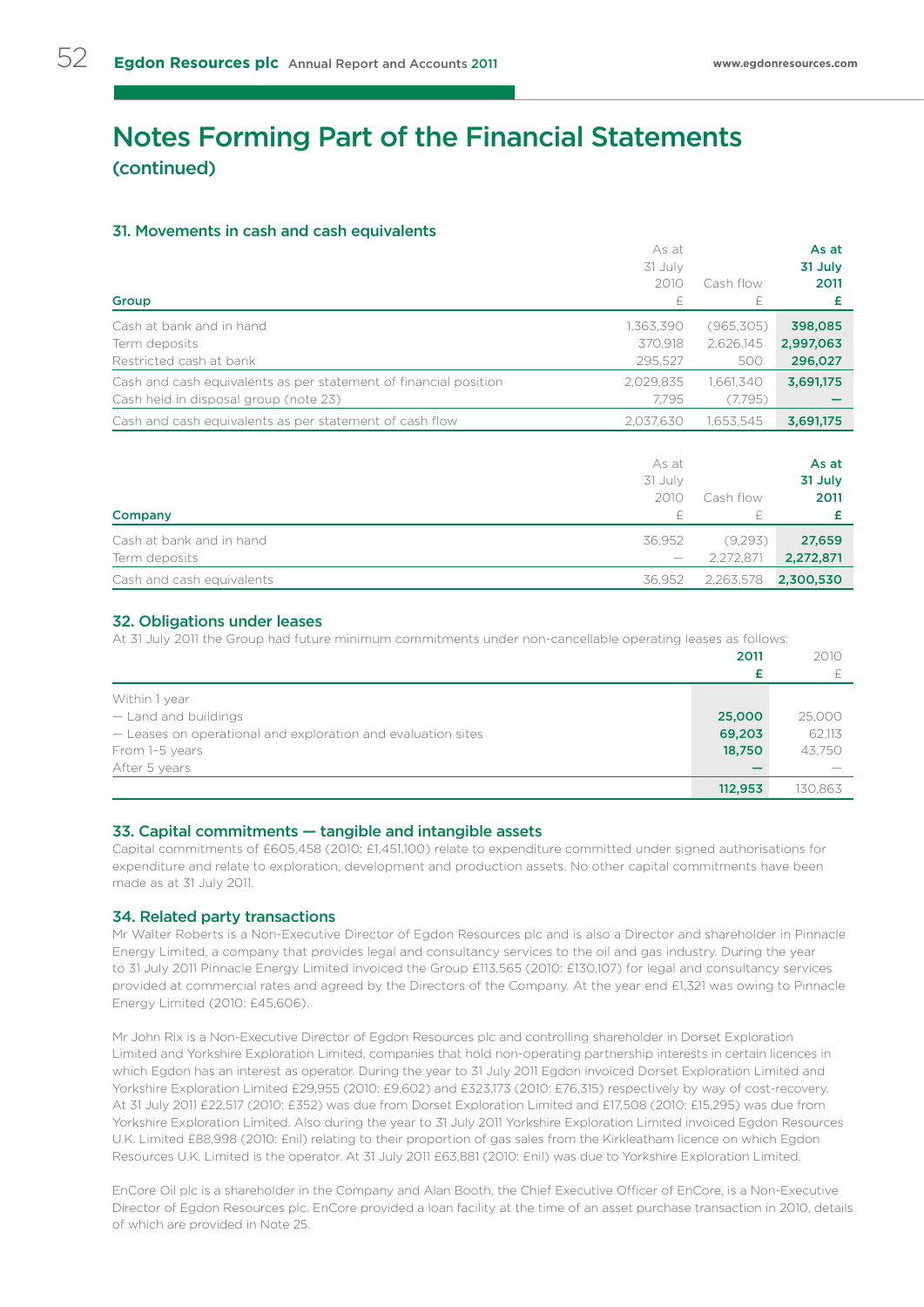### 34. Related party transactions (continued)

Note 6 records the sale of a 5% interest in the Avington oil field to IS E&P Limited and a further 5% interest to IS NV Limited. The IS companies are private companies involved in oil and gas exploration and production. InfraStrata plc is a 50% shareholder in both companies, although each company has an independent board. Ken Ratcliff and Walter Roberts are directors of InfraStrata plc and Walter Roberts and John Rix have shareholdings in the IS companies. An independent committee of Egdon directors comprising Philip Stephens, Alan Booth and Mark Abbott was established to consider the offers for the Avington interests, and to negotiate and approve the transaction. Independent advice was sought.

During the year the Group provided services to companies with interests in jointly controlled operations as follows:

|                                                                               | 2011               | 2010             |
|-------------------------------------------------------------------------------|--------------------|------------------|
|                                                                               |                    |                  |
| Time costs<br>Overhead recharged in accordance with Joint Operating Agreement | 118,698<br>177.725 | 99,022<br>55.049 |
|                                                                               | 296,423            | 154.071          |

The balances due from companies with interests in jointly controlled operations in respect of these transactions as at 31 July 2011 and 31 July 2010 are set out below:

|                                                                    | 2011   | 2010   |
|--------------------------------------------------------------------|--------|--------|
|                                                                    |        |        |
| Due from companies with interests in jointly controlled operations | 90.007 | 30.424 |

The Company has a related party relationship with its subsidiaries in the course of normal operations.

During the year the Company provided management services, and billed for time spent on subsidiary Company projects. The total amounts invoiced were as follows:

|                                  | 2011    | 2010    |
|----------------------------------|---------|---------|
|                                  |         |         |
| Invoiced to subsidiary companies | 731,832 | 503,499 |

The balances outstanding at 31 July 2011 and 31 July 2010 are set out in the following table.

|                                | <b>Amounts</b> | <b>Amounts</b> |
|--------------------------------|----------------|----------------|
|                                | owed by        | owed to        |
|                                | related        | related        |
| As at 31 July 2011             | parties        | parties        |
| <b>Related party</b>           | £              | £              |
| The ultimate parent            |                |                |
| Egdon Resources plc            | 4,741,566      |                |
| <b>Subsidiaries</b>            |                |                |
| Egdon (E&P) Limited            |                | 12,076         |
| Egdon Resources Europe Limited |                | 2,242,711      |
| Egdon Resources U.K. Limited   |                | 2,422,860      |
| Egdon Resources Avington Ltd   |                | 22.304         |
| Egdon Resources France Limited |                | 30.083         |
| Aquitaine Exploration Limited  |                | 11,532         |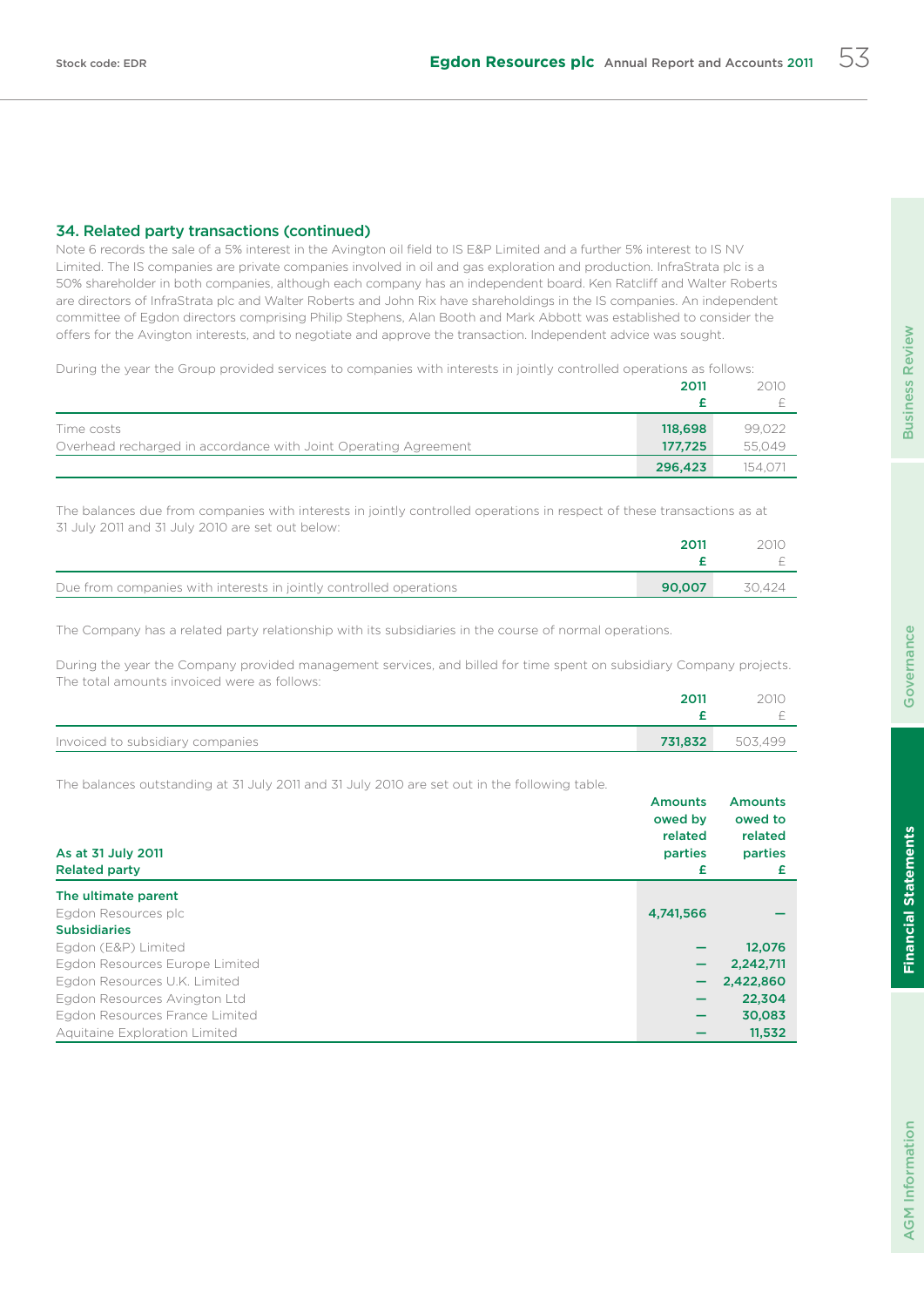## 34. Related party transactions (continued)

| As at 31 July 2010<br><b>Related party</b> | Amounts<br>owed by<br>related<br>parties<br>£ | Amounts<br>owed to<br>related<br>parties<br>£ |
|--------------------------------------------|-----------------------------------------------|-----------------------------------------------|
| The ultimate parent                        |                                               |                                               |
| Egdon Resources plc                        | 6.191.278                                     |                                               |
| <b>Subsidiaries</b>                        |                                               |                                               |
| Egdon Resources (New Ventures) Limited     |                                               | 7.820                                         |
| Egdon Resources Europe Limited             |                                               | 2.276.266                                     |
| Egdon Resources U.K. Limited               |                                               | 3.888.692                                     |
| Egdon Resources Avington Ltd               |                                               | 5.000                                         |
| Egdon Resources France Limited             |                                               | 7.778                                         |
| Aquitaine Exploration Limited              |                                               | 5,722                                         |

### 35. Control of the Group

There is no ultimate controlling party of Egdon Resources plc.

### 36. Post balance sheet events

### Transfer of operatorship of PEDL141 to Seven Star Natural Gas Limited

On 19 August 2011, Egdon transferred operatorship of licence PEDL141 ("Nooks Farm") to Seven Star Natural Gas Limited.

### Issue of shares under EMI scheme

On 14 September 2011, 100,000 ordinary shares of 10 pence were issued and allotted under the Company's Enterprise Management Incentive Scheme. Following this allotment, the total issued share capital of the Company increased to 130,969,094 ordinary shares.

### Resumption of Ceres Production

Gas production resumed from the Ceres gas field on 17 September 2011, following prolonged maintenance shut-down of the BP Cleeton Platform and associated infrastructure.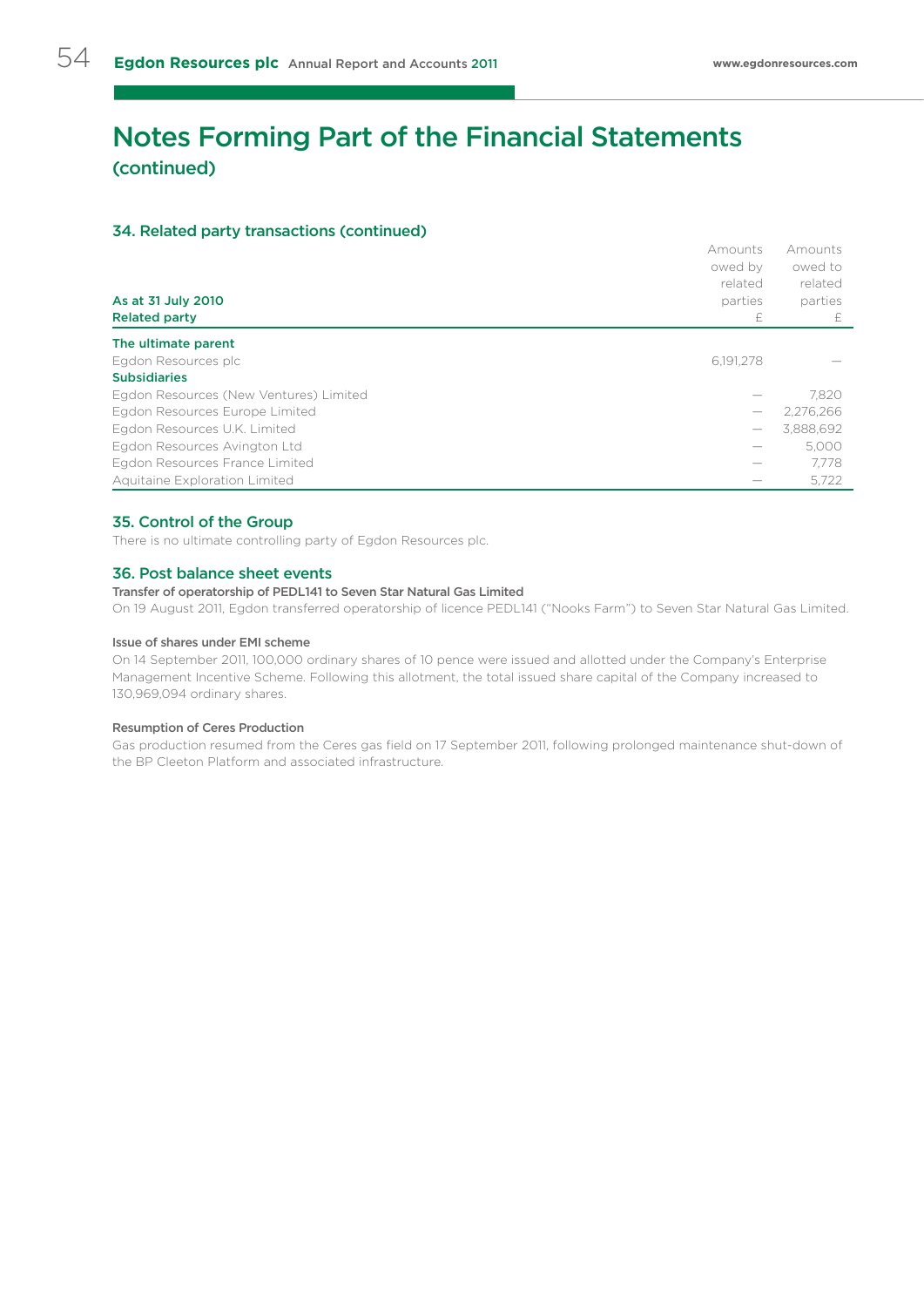# Letter from the Chairman with Notice of Annual General Meeting

# EGDON RESOURCES PLC

(THE "COMPANY")

(Incorporated and registered in England and Wales with registered number 06409716)

Philip Stephens (Non-executive Chairman) The Wheat House Mark Abbott (Managing Director) 98 High Street Alan Booth (Non-executive Director) Odiham Kenneth Ratcliff (Non-executive Director) National American State of the Manushire Hampshire Hampshire John Rix (Non-executive Director) and the control of the control of the control of the control of the control of the control of the control of the control of the control of the control of the control of the control of the Walter Roberts (Non-executive Director)

*Directors: Registered Office:*

4 November 2011

Dear Shareholder,

### 1. Introduction

Notice of the Company's forthcoming annual general meeting to be held on Thursday 8 December 2011 ("AGM" or "Annual General Meeting") appears on the following pages.

As in previous years your Board is not recommending the payment of a dividend.

### 2. Resolutions to be proposed at the AGM

### Ordinary Business

*Annual report and accounts (Resolution 1)*

A copy of the annual report and accounts (together with the Directors' and Auditor's reports on the annual report and accounts) for the Company for the financial year ended 31 July 2011 (the "Accounts") has been sent to you with this document. Shareholders will be asked to receive the Accounts at the Annual General Meeting.

### *Re-appointment of auditor (Resolution 2)*

The Company is required at each general meeting at which accounts are presented to appoint an auditor to hold office until the next such meeting. Resolution 2 proposes the re-appointment of Nexia Smith & Williamson Audit Limited as the auditor of the Company to hold office from the conclusion of the Annual General Meeting until the conclusion of the next annual general meeting of the Company at which accounts are laid, and authorises the Directors to determine their remuneration.

### *Retirement by Directors (Resolutions 3 & 4)*

Walter Roberts and Philip Stephens are the Directors retiring by rotation this year and each offers himself for re-election. All members of the Board are required to submit themselves for re-election at least once every three years. Brief biographical details of each of the Directors appear on page 16 of the Accounts.

### Special Business

### *Authority of Directors to allot shares (Resolution 5)*

The authority given to the Directors to allot further shares in the capital of the Company requires the prior authorisation of the shareholders in general meeting under section 551 Companies Act 2006. Upon the passing of Resolution 5, pursuant to paragraph (A) of the Resolution, the Directors will have authority to allot shares up to a maximum of £4,365,636 which is approximately one third of the current issued share capital as at 4 November 2011, being the latest practicable date before the publication of this Letter. This authority will expire immediately following the annual general meeting in 2012 or, if earlier, six months following the date to which the Company's next annual report and accounts are made up.

In addition, in accordance with the guidance from the Association of British Insurers ("ABI") on the expectations of institutional investors in relation to the authority of directors to allot shares, upon the passing of Resolution 5, the Directors will have authority (pursuant to paragraph (B) of the Resolution) to allot an additional number of ordinary shares up to a maximum of £4,365,636 which is approximately a further third of the current issued ordinary share capital as at 4 November 2011, being the latest practical date before the publication of this Letter. However, the Directors will only be able to allot those shares for the purposes of a rights issue in which the new shares are offered to existing shareholders in proportion to their existing shareholdings. This authority will also expire immediately following the next annual general meeting or, if earlier, six months following the date to which the Company's next annual report and accounts are made up to.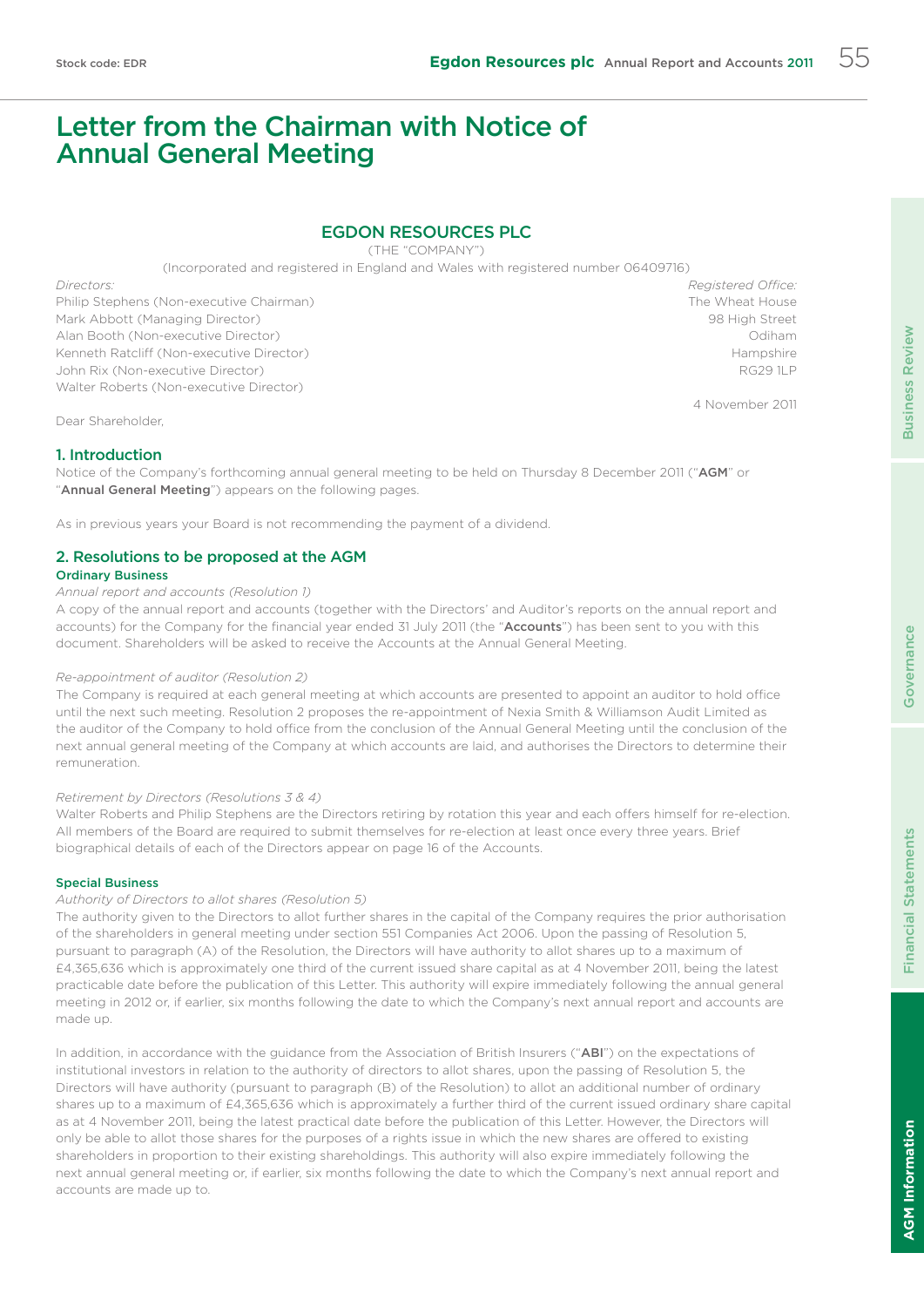# Letter from the Chairman with Notice of **Annual General Meeting (continued)**

As a result, if Resolution 5 is passed, the Directors could allot shares representing up to two-thirds of the current issued share capital pursuant to a rights issue.

### *Disapplication of pre-emption rights (Resolution 6)*

If the Directors wish to exercise the authority under Resolution 5 and offer unissued shares (or sell any shares which the Company may purchase and elect to hold as treasury shares) for cash, the Companies Act 2006 requires that unless shareholders have given specific authority for the waiver of the statutory pre-emption rights, the new shares be offered first to existing shareholders in proportion to their existing shareholdings. In certain circumstances, it may be in the best interests of the Company to allot new shares (or to grant rights over shares) for cash without first offering them to existing shareholders in proportions to their holdings.

Resolution 6 would authorise the Directors to do this by allowing the Directors to allot shares for cash (i) by way of a rights issue (subject to certain exclusions), (ii) by way of an open offer or other offer of securities (not being a rights issue) in favour of existing shareholders in proportions to their shareholdings (subject to certain exclusions) and (iii) to persons other than existing shareholders up to an aggregate nominal value of £3,929,072 which is equivalent to 30% of the issued share capital of the Company on 4 November 2011, being the latest practicable date prior to the publication of this Letter. If given, the authority will expire on the conclusion of the annual general meeting in 2012 or, if earlier, 31 January 2013.

For this purpose the ABI recommendation for companies on the LSE main list is 5%, although it is generally recognised that for smaller companies and those on AIM this may be too restrictive. Consequently I would ask that you approve a 30% disapplication of pre-emption rights to provide your Board with the flexibility to pursue investment opportunities without incurring the costs of a rights issue or the need to market part of the investment opportunity to third parties.

### 3. Recommendation

Your Directors consider the resolutions to be proposed at the AGM to be in the best interests of the Company and its shareholders as a whole. Consequently, the Directors recommend shareholders to vote in favour of the resolutions as they intend to do in respect of their own beneficial holdings totalling 9,977,347 ordinary shares (representing 7.62% of the Company's issued share capital as at the date of this Letter).

A form of proxy is included for use at the AGM. Forms of proxy should be completed, signed and returned as soon as possible and in any event so as to be received by Capita Registrars at The Registry, 34 Beckenham Road, Beckenham, Kent BR3 4TU not less than 48 hours prior to the time appointed for the holding of the AGM on 8 December 2011. Completion of a proxy form will not prevent you from attending the AGM in person if you so wish.

Yours sincerely,

### Philip Stephens

Non-Executive Chairman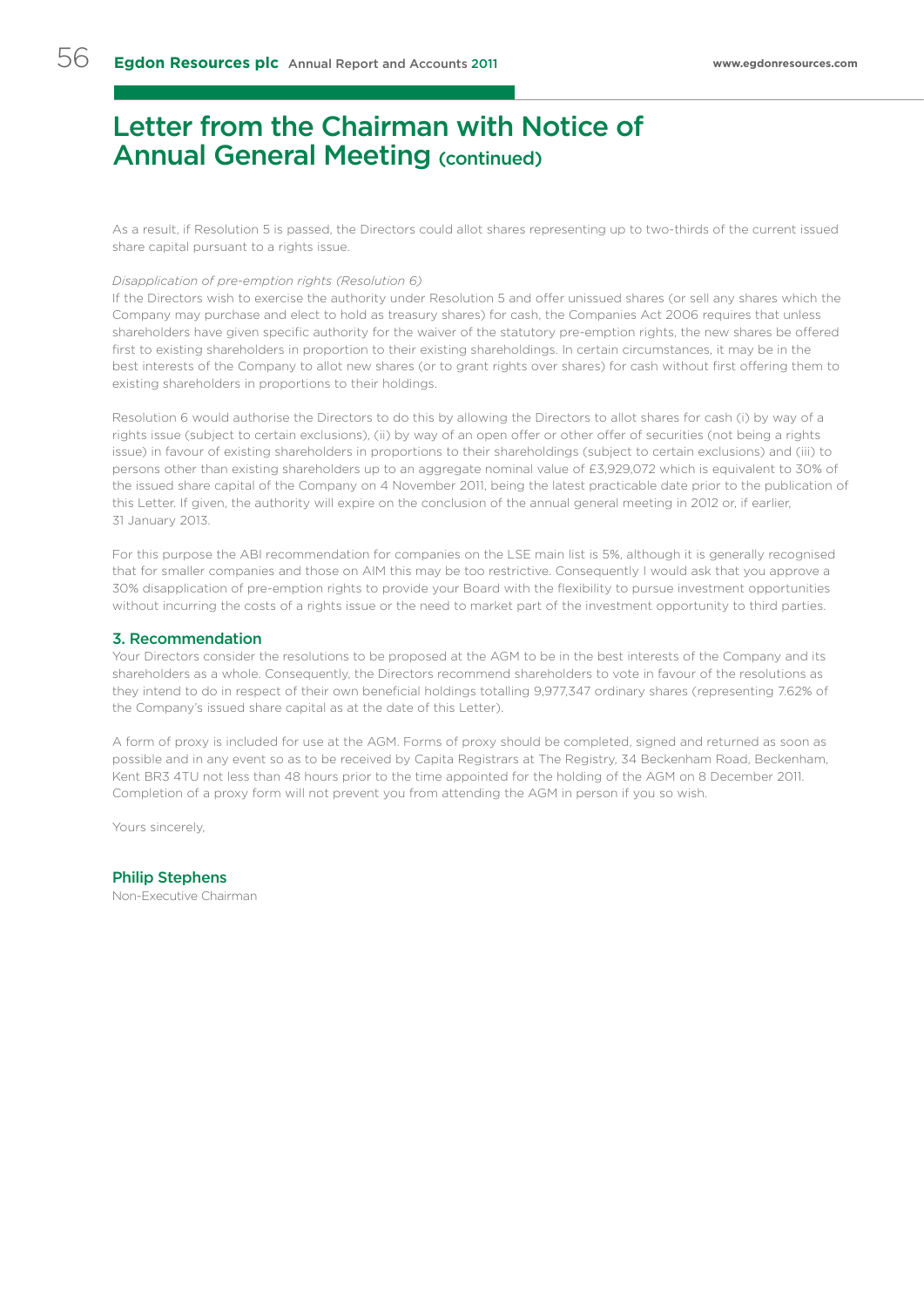# Notice of Annual General Meeting

# EGDON RESOURCES PLC

(Incorporated and registered in England and Wales with registered number 06409716)

Notice is hereby given that the Annual General Meeting of Egdon Resources plc (the "Company") will be held at the offices of Buchanan Communications Limited, 107 Cheapside, London, EC2V 6DN, United Kingdom on Thursday 8 December 2011 at 11.30 a.m. for the purpose of passing the following resolutions, of which Resolutions 1 to 5 will be proposed as Ordinary Resolutions and Resolution 6 will be proposed as a Special Resolution:

### ORDINARY RESOLUTIONS:

- 1 To receive the report of the Directors and the audited accounts of the Company for the year ended 31 July 2011, together with the report of the Auditor on those audited accounts.
- 2 That Nexia Smith & Williamson Audit Limited be and are hereby re-appointed as auditor of the Company to hold office from the conclusion of this meeting until the conclusion of the next meeting at which accounts are laid before the meeting, at a remuneration to be determined by the Directors.
- 3 To re-elect Walter Roberts as Director who retires pursuant to article 92 of the Company's articles of association and who, being eligible, offers himself for re-election.
- 4 To re-elect Philip Stephens as Director who retires pursuant to article 92 of the Company's articles of association and who, being eligible, offers himself for re-election.
- 5 To consider and, if thought fit, to pass the following resolution as an ordinary resolution:

THAT the Directors be and they are hereby generally and unconditionally authorised in accordance with section 551 Companies Act 2006 (CA 2006) to exercise all the powers of the Company to allot shares in the Company and to grant rights to subscribe for, or to convert any security into, shares in the Company:

(A)up to an aggregate nominal amount of £4,365,636; and

- (B) comprising equity securities (within the meaning of section 560 CA 2006) up to a further aggregate nominal amount of £4,365,636 in connection with an offer by way of a rights issue:
	- (i) to ordinary shareholders in proportion (as nearly as may be practicable) to their existing holdings; and
	- (ii) to holders of other equity securities as required by the rights of those securities or as the Directors otherwise consider necessary,

and so that that Directors may impose any limits or restrictions and make any arrangements which they consider necessary or appropriate to deal with treasury shares, fractional entitlements, record dates, legal, regulatory or practical problems in, or under the laws of, any territory or the requirements of any regulatory body or stock exchange or any other matter (including any such problems arising by virtue of equity securities being represented by depositary receipts).

The authorities conferred on the Directors under paragraphs (A) and (B) above shall expire at the conclusion of the next annual general meeting of the Company after the passing of this Resolution or 31 January 2013, whichever is the earlier save that the Company may before such expiry make an offer or agreement which would or might require shares to be allotted or rights to subscribe for, or to convert any security into, shares to be granted after such expiry and the Directors may allot shares or grant rights to subscribe for, or to convert any security into, shares (as the case may be) in pursuance of such an offer or agreement as if the authority conferred hereby had not expired.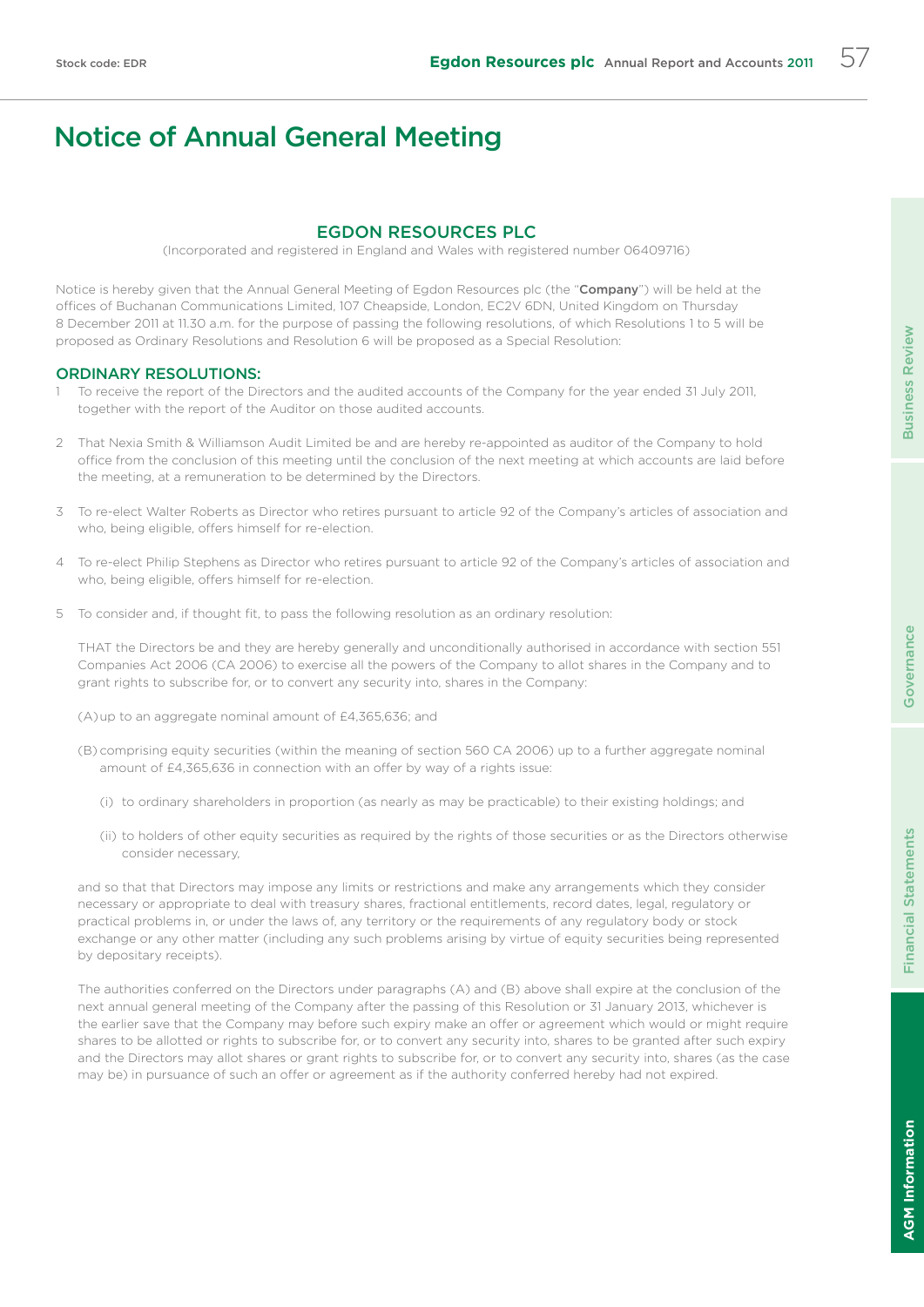# Notice of Annual General Meeting (continued)

### SPECIAL RESOLUTION:

6 To consider and, if thought fit, to pass the following resolution as a special resolution:

THAT, subject to the passing of Resolution 5 above the Directors be and they are hereby empowered pursuant to section 570 CA 2006 to allot equity securities (within the meaning of section 560 CA 2006) for cash pursuant to the authority conferred by Resolution 5, as if section 561 CA 2006 did not apply to any such allotment, provided that this power shall be limited:

- (A) to the allotment of equity securities in connection with an offer of equity securities (but in the case of the authority granted under paragraph (B) of Resolution 5, by way of a right issue only):
	- (i) to ordinary shareholders in proportion (as nearly as may be practicable) to their existing holdings; and
	- (ii) to holders of other equity securities as required by the rights of those securities or as the Directors otherwise consider necessary,

and so that the Directors may impose any limits or restrictions and make any arrangements which they consider necessary or appropriate to deal with any treasury shares, fractional entitlements, record dates, legal, regulatory or practical problems in, or under the laws of, any territory or the requirements of any regulatory body or stock exchange or any other matter (including any such problems arising by virtue of equity securities being represented by depositary receipts); and

(B) to the allotment (otherwise than under paragraph (A) of this Resolution 6) of equity securities up to an aggregate nominal amount of £3,929,072.

and shall expire at the conclusion of the next annual general meeting of the Company after the passing of this Resolution or 31 January 2013, whichever is the earlier, except that the Company may before such expiry make an offer or agreement which would or might require equity securities to be allotted after such expiry and the Directors may allot equity securities in pursuance of such offer or agreement as if the power conferred hereby had not expired.

Dated 4 November 2011

By Order of the Board

Walter Roberts **Registered Office:**  $\blacksquare$ Secretary **The Wheat House** 98 High Street odiham ay katalog as a shekarar ta 1999 a ta 1999 a ta 1999 a ta 1999 a ta 1999 a ta 1999 a ta 1999 a ta 1999 Hampshire RG29 1LP

### Notes:

- A member is entitled to appoint one or more proxies to exercise all or any of the member's rights to attend, speak and vote on his/ her behalf at the meeting. A proxy need not be a member of the Company. If a member appoints more than one proxy to attend the meeting, each proxy must be appointed to exercise the rights attached to a different share or shares held by the member. If a member wishes to appoint more than one proxy and so requires additional proxy forms, the member should contact Capital Registrars on +44 (0)871 664 0300 (calls cost 10p per minute plus network extras). A form of proxy for use by members at the Annual General Meeting accompanies this notice.
- 2 To be effective, the form of proxy and the power of attorney or other authority (if any) under which it is signed, or a notarially certified copy of such authority, must be received by post or (during normal business hours only) by hand at the office of the Company's Registrars, being Capita Registrars at The Registry, 34 Beckenham Road, Beckenham, Kent BR3 4TU, not less than 48 hours before the time of the holding of the meeting or any adjournment thereof.
- 3 Completion and return of the proxy form does not preclude a member from attending and voting at the meeting in person.
- 4 In the case of joint shareholders, where more than one of the joint holders purports to appoint a proxy, only the appointment submitted by the most senior holder will be accepted. Seniority is determined by the order in which the names of the joint shareholders appear in the Company's register of members in respect of the joint holding (the first-named being the most senior).
- 5 To change your proxy instructions simply submit a new proxy appointment using the methods set out above. Note that the cut-off time for receipt of proxy appointments (see above) also apply in relation to amended instructions; any amended proxy appointment received after the relevant cut-off time will be disregarded. If you submit more than one valid proxy appointment, the appointment received last before the latest time for the receipt of proxies will take precedence.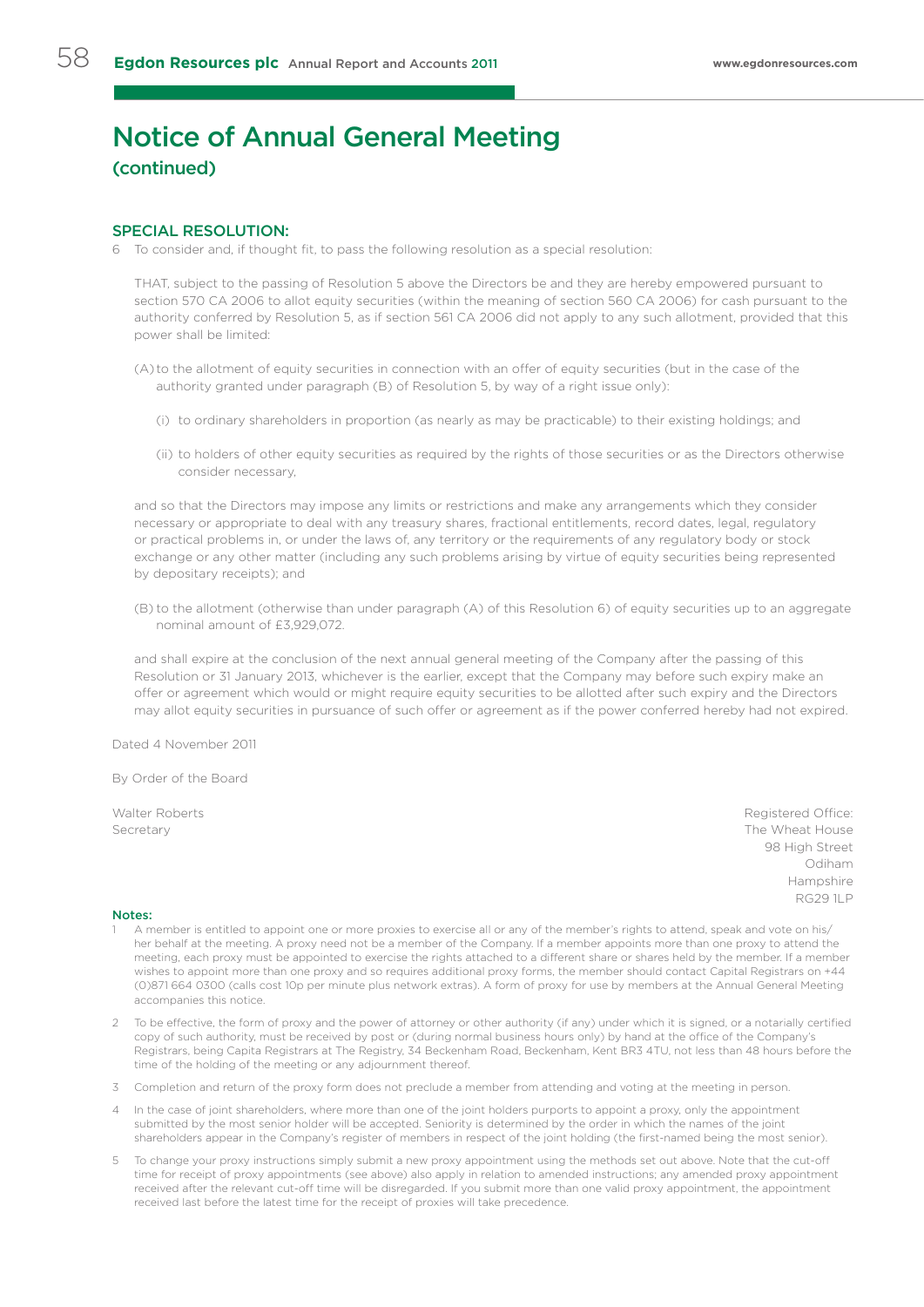- 6 In order to revoke a proxy instruction you will need to inform the Company by sending notice in writing clearly stating your intention to revoke your proxy appointment to Company's Registrars, being Capita Registrars at The Registry, 34 Beckenham Road, Beckenham Kent BR3 4TU. In the case of a member which is a company, the revocation notice must be executed under its common seal or signed on its behalf by an officer of the company or an attorney for the company. Any power of attorney or any other authority under which the revocation notice is signed (or a duly certified copy of such power or authority) must be included with the revocation notice. The revocation notice must be received by the Company no later than 48 hours before the time of the holding of the meeting or any adjournment thereof. If you attempt to revoke your proxy appointment but the revocation is received after the time specified then your proxy appointment will remain valid. If you have appointed a proxy and attend the meeting in person, your proxy appointment will automatically be terminated.
- In accordance with the permission in Regulation 41(1) of The Uncertificated Securities Regulations 2001 (SI 2001 No. 3755), only those holders of ordinary shares who are registered on the Company's share register at 1800 hours on 6 December 2011 shall be entitled to attend the above Annual General Meeting (or, in the case of an adjourned meeting, 1800 hours on the day which is two days before the adjourned meeting) and to vote in respect of the number of shares registered in their names at that time. Changes to entries on the share register after 1800 hours on 6 December 2011 shall be disregarded in determining the rights of any person to attend and/or vote at the Annual General Meeting.
- 8 In order to facilitate voting by corporate representatives at the meeting, arrangements will be put in place at the meeting so that (i) if a corporate shareholder has appointed the Chairman of the meeting as its corporate representative with instructions to vote on a poll in accordance with the directions of all of the other corporate representatives for that shareholder at the meeting, then on a poll those corporate representatives will give voting directions to the Chairman and the Chairman will vote (or withhold a vote) as corporate representative in accordance with those directions; and (ii) if more than one corporate representative for the same corporate shareholder attends the meeting but the corporate shareholder has not appointed the Chairman of the meeting as its corporate representative, a designated corporate representative will be nominated, from those corporate representatives who attend, who will vote on a poll and the other corporate representatives will give voting directions to that designated corporate representative. Corporate shareholders are referred to the guidance issued by the Institute of Chartered Secretaries and Administrators on proxies and corporate representatives (www.icsa.org.uk) for further details of this procedure. The guidance includes a sample form of representation letter if the Chairman is being appointed as described in (i) above.
- If the Chairman, as a result of any proxy appointments, is given discretion as to how the votes the subject of those proxies are cast and the voting rights in respect of those discretionary proxies, when added to the interests in the Company's securities already held by the Chairman, result in the Chairman holding such number of voting rights that he has a notifiable obligation under the Disclosure and Transparency Rules, the Chairman will make the necessary notifications to the Company and the Financial Services Authority. As a result, any member holding 3% or more of the voting rights in the Company who grants the Chairman a discretionary proxy in respect of some or all of those voting rights and so would otherwise have a notification obligation under the Disclosure and Transparency Rules, need not make a separate notification to the Company and the Financial Services Authority.
- 10 Copies of the service agreements and letters of appointment between the Company and its Directors will be available for inspection at the registered office of the Company during usual business hours on any weekday (Saturdays, Sundays and Bank Holidays excluded) until the date of the meeting and also on the date and at the place of the meeting from half an hour before the meeting until the conclusion of the meeting.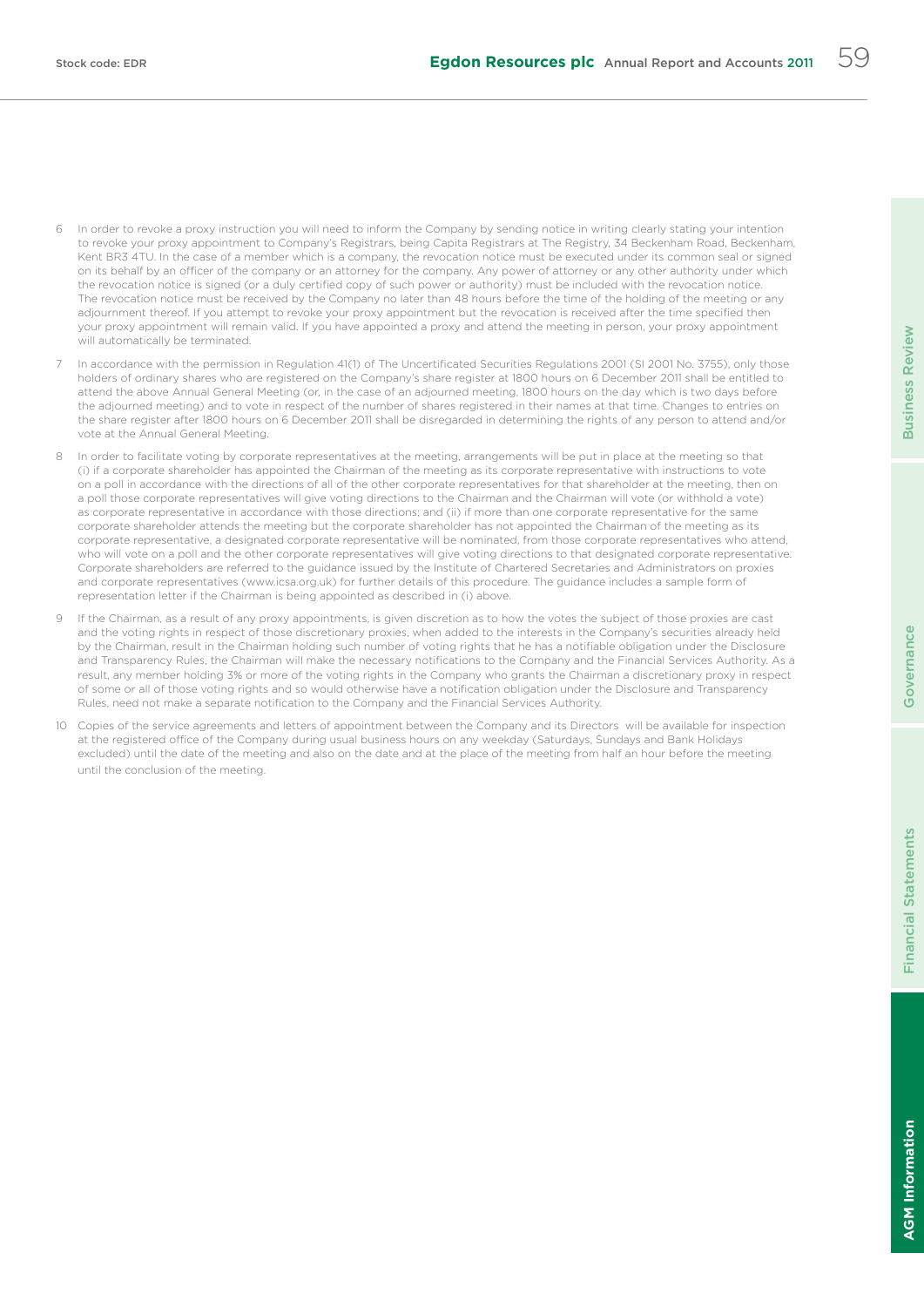# Licence Holdings

As at 31 July 2011

|                | <b>Licences</b>        | Operator                     | <b>Egdon Interest</b> | Area km <sup>2</sup> |
|----------------|------------------------|------------------------------|-----------------------|----------------------|
|                |                        |                              |                       |                      |
|                | <b>UK</b>              |                              |                       |                      |
| 1              | <b>PLO90</b>           | Egdon Resources U.K. Limited | 45.000%               | 202.00               |
| $\overline{2}$ | PEDLO05<br>(Remainder) | Egdon Resources U.K. Limited | 75.000%               | 23.57                |
| 3              | <b>PEDL 068</b>        | Egdon Resources U.K. Limited | 40.000%               | 78.30                |
| $\overline{4}$ | <b>PEDL070</b>         | Star Energy Group Limited    | 26.670%               | 36.00                |
| 5              | <b>PEDL118</b>         | Egdon Resources U.K. Limited | 65.000%               | 10.40                |
| 6              | PEDL125                | Northern Petroleum Plc       | 10.000%               | 197.10               |
| 7              | PEDL126                | Northern Petroleum Plc       | 10.000%               | 256.20               |
| 8              | PEDL130                | Egdon Resources U.K. Limited | 100.000%              | 94.60                |
| 9              | PEDL139                | Greenpark Energy Limited     | 13.500%*              | 100.00               |
| 10             | PEDL140                | Greenpark Energy Limited     | 13.500%*              | 130.00               |
| 11             | PEDL141                | Seven Star Natural Gas Ltd.  | 46.000%               | 100.00               |
| 12             | PEDL143                | Europa Oil and Gas plc       | 38.400%               | 80.00                |
| 13             | PEDL155                | Northern Petroleum Plc       | 10.000%               | 52.80                |
| 14             | PEDL180                | Egdon Resources U.K. Limited | 33.330%               | 100.00               |
| 15             | PEDL181                | Europa Oil and Gas Limited   | 25.000%               | 540.00               |
| 16             | PEDL182                | Egdon Resources U.K. Limited | 33.330%               | 40.00                |
| 17             | PEDL201                | Egdon Resources U.K. Limited | 50.000%               | 100.00               |
| 18             | PEDL203                | Egdon Resources U.K. Limited | 65.000%               | 10.54                |
| 19             | PEDL206                | Egdon Resources U.K. Limited | 75.000%               | 100.00               |
| 20             | <b>PFDI 237</b>        | Egdon Resources plc          | 45.000%               | 108.53               |
| 21             | PEDL240                | Northern Petroleum Plc       | 7.500%                | 7.20                 |
| 22             | PEDL241                | Egdon Resources U.K. Limited | 50.000%               | 110.00               |
| 23             | PEDL253                | Egdon Resources U.K. Limited | 60.000%               | 189.30               |
| 24             | PEDL256                | Northern Petroleum Plc       | 7.500%                | 52.80                |
| 25             | P.1241 block 47/9c     | Centrica Energy              | 10.000%               | 85.50                |

|    | <b>FRANCE</b>                  |                                             |                  |         |
|----|--------------------------------|---------------------------------------------|------------------|---------|
| 26 | St Laurent                     | Egdon Resources France Limited <sup>+</sup> | 33.423%          | 615.00  |
| 27 | Pontenx                        | Egdon Resources France Limited <sup>+</sup> | 40.000%          | 313.00  |
| 28 | <b>Nimes</b>                   | Egdon Resources (E&P) Limited               | 100.000%         | 507.00  |
| 29 | Mairy                          | <b>Toreador Energy France</b>               | 50.000%          | 444.00  |
|    | <b>Awaiting Award</b>          |                                             |                  |         |
|    | Donzacq!                       | Egdon Resources France Limited              | 33.423%          | 218.00  |
|    | <b>Back-in Option Licences</b> |                                             | Back-in interest |         |
|    | Gex                            | eCORP France Limited                        | 6.000            | 932.00  |
|    | Navacelles                     | eCORP France Limited                        | 9.000            | 216.00  |
|    | Gex Sud‡                       | eCORP France Limited                        | 6.000            | 1991.00 |

\* Egdon holds a 10% interest on the coal bed methane potential of these licences

† Awaiting completion of licence transfer

‡ Awaiting award